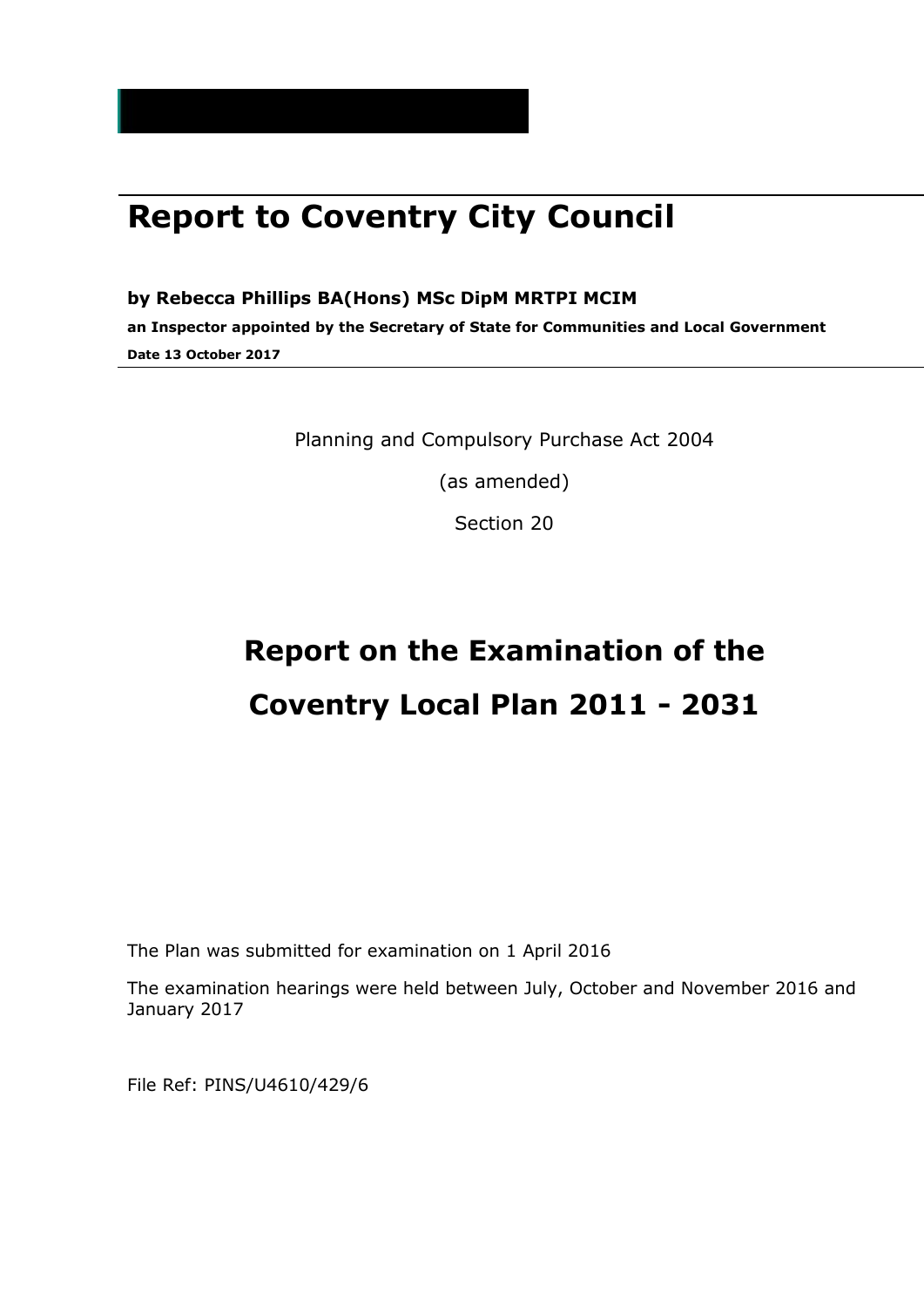## **Abbreviations used in this report**

| AA           | Appropriate Assessment                          |
|--------------|-------------------------------------------------|
| <b>AONB</b>  | Area of Outstanding Natural Beauty              |
| <b>DCLG</b>  | Department for Communities and Local Government |
| <b>DtC</b>   | Duty to Co-operate                              |
| <b>HMA</b>   | <b>Housing Market Area</b>                      |
| <b>HRA</b>   | <b>Habitats Regulations Assessment</b>          |
| <b>LDS</b>   | <b>Local Development Scheme</b>                 |
| I P          | Local Plan                                      |
| <b>MM</b>    | <b>Main Modification</b>                        |
| <b>NPPF</b>  | National Planning Policy Framework              |
| <b>OAN</b>   | Objectively assessed need                       |
| <b>PPG</b>   | <b>Planning Practice Guidance</b>               |
| <b>PPTS</b>  | Planning Policy for Traveller Sites             |
| <b>SA</b>    | <b>Sustainability Appraisal</b>                 |
| <b>SCI</b>   | <b>Statement of Community Involvement</b>       |
| <b>SHLAA</b> | Strategic Housing Land Availability Assessment  |
| <b>SHMA</b>  | <b>Strategic Housing Market Assessment</b>      |
| <b>SPD</b>   | Supplementary Planning Document                 |
| <b>WMS</b>   | <b>Written Ministerial Statement</b>            |
|              |                                                 |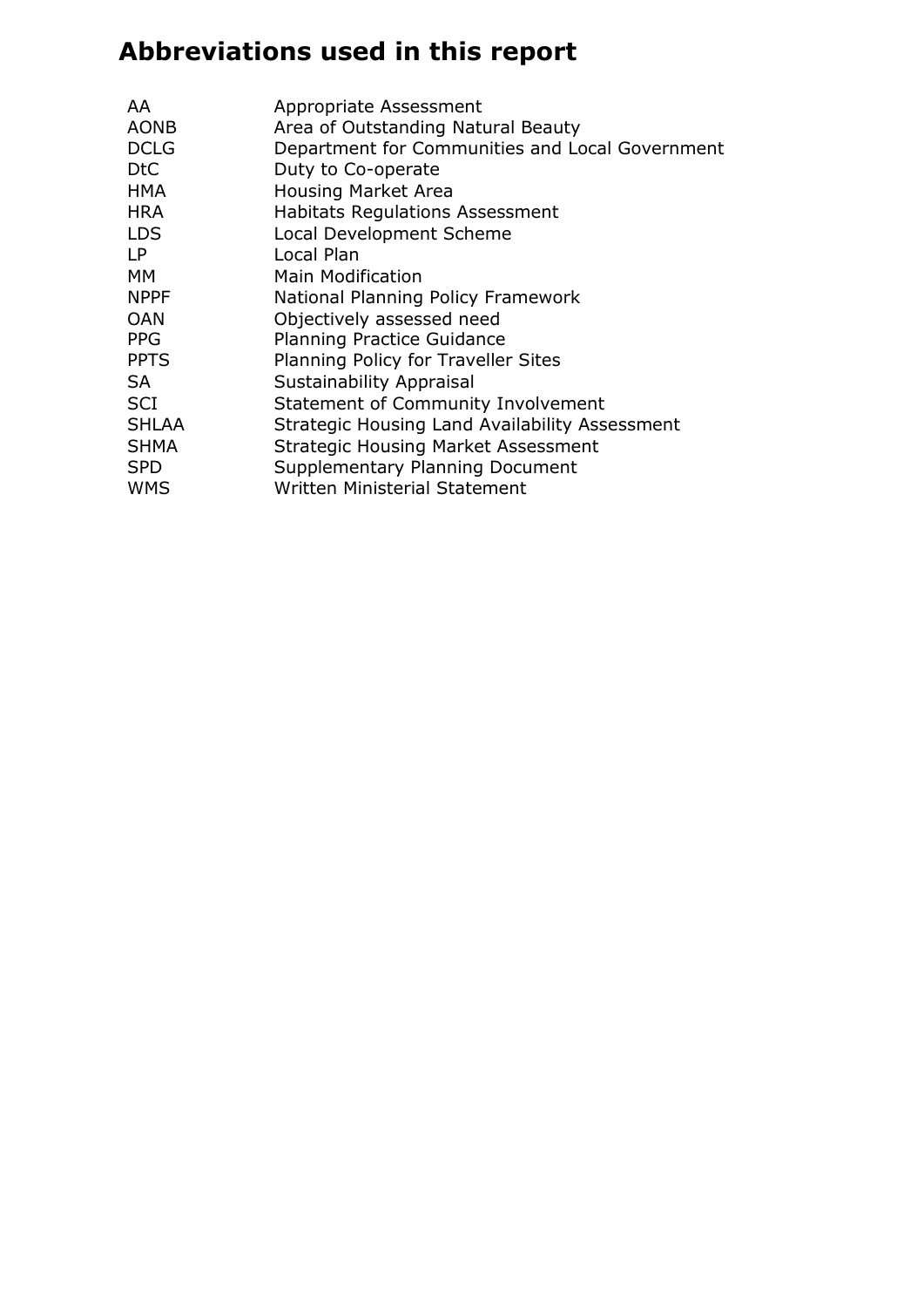#### **Non-Technical Summary**

This report concludes that the Coventry Local Plan provides an appropriate basis for the planning of the City provided that a number of main modifications (MMs) are made to it. Coventry City Council has specifically requested me to recommend any MMs necessary to enable the Plan to be adopted.

The MMs all concern matters that were discussed at the examination hearings. Following the hearings, the Council prepared schedules of the proposed modifications and carried out sustainability appraisal of them. The MMs were subject to public consultation over a six-week period. I have recommended their inclusion in the Plan after considering all the representations made in response to consultation on them.

The MMs can be summarised as follows:

- To ensure that the levels of housing, employment, office and retail development to be provided over the Plan period are accurately identified and that the means to deliver the required development is clear;
- To ensure that the delivery housing trajectory is up-to-date and that the basis of the calculation of the 5 year housing land supply position is set out clearly;
- To ensure that there are adequate arrangements to secure the provision of housing and employment elsewhere in the West Midlands HMA to meet the shortfall of provision in Coventry;
- To provide new policies for each of the strategic sites to include infrastructure requirements and master planning principles;
- To provide sites to meet the identified needs of Gypsy and Travellers;
- To identify accurately the necessary transport and other infrastructure improvements; and the mechanisms for securing developer contributions towards them;
- To provide more clarity on the timing and phasing of infrastructure for the strategic sites by including categories of infrastructure in the policies and more detail in the Infrastructure Delivery Plan;
- To ensure that the retail requirements are set out accurately and that the position of defined centres in the hierarchy are consistent with the evidence;
- To ensure that the Plan's development management and site allocation policies are justified, effective and consistent with national policy;
- To ensure that there are effective policies to deal with flood risk, drainage, minerals and waste;
- To ensure that there are effective policies to protect the historic environment, Green Belt, open space and local green spaces;
- To ensure that the Plan's policy requirements take adequate account of viability considerations;
- To ensure that the policies provide a sound monitoring framework for the Plan.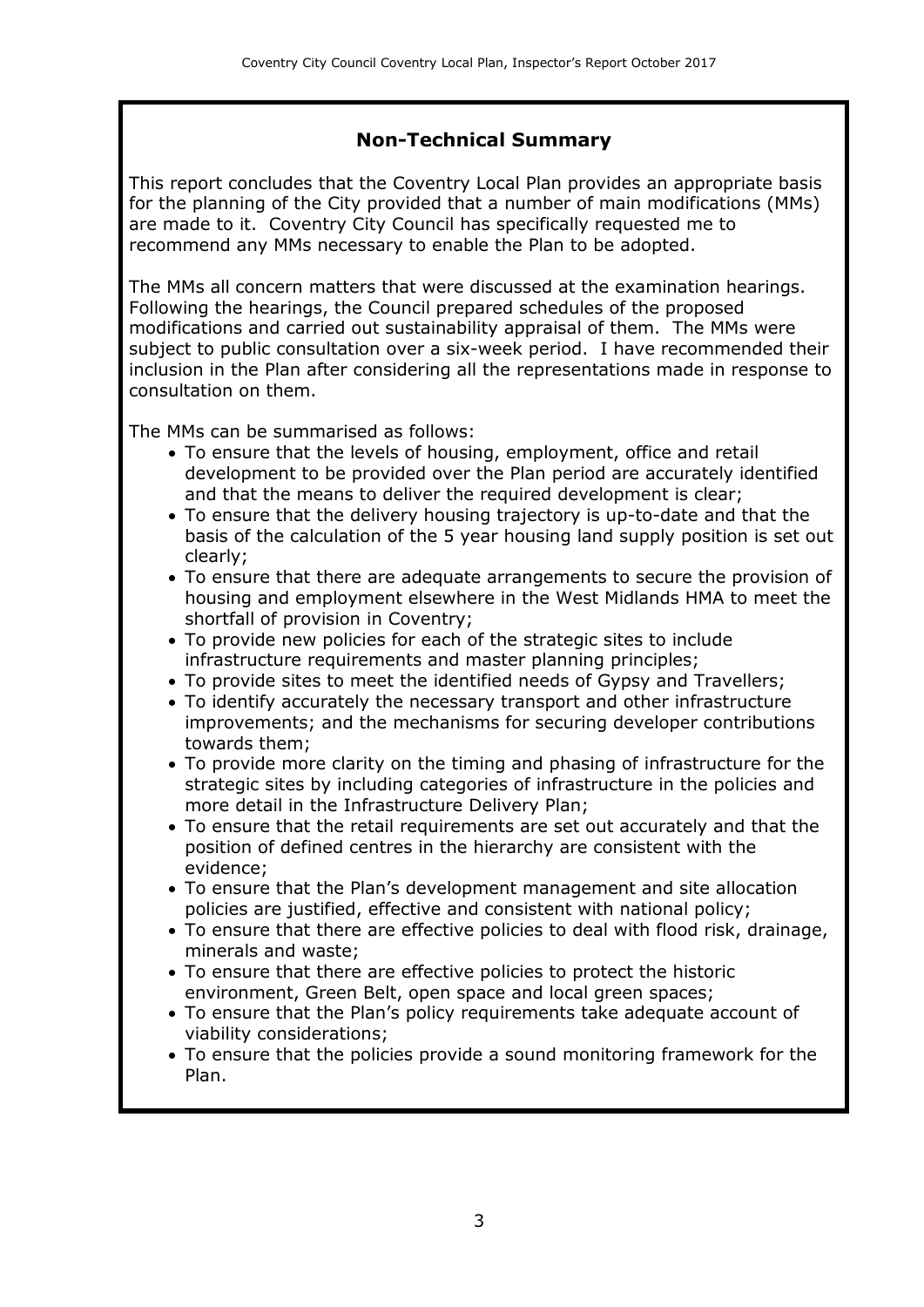## **Introduction**

- 1. This report contains my assessment of the Coventry Local Plan in terms of Section 20(5) of the Planning & Compulsory Purchase Act 2004 (as amended). It considers first whether the Plan's preparation has complied with the duty to co-operate. It then considers whether the Plan is sound and whether it is compliant with the legal requirements. The National Planning Policy Framework (paragraph 182) makes it clear that in order to be sound a Local Plan should be positively prepared, justified, effective and consistent with national policy.
- 2. The starting point for the examination is the assumption that the local planning authority has submitted what it considers to be a sound plan. The Coventry Local Plan 2011 - 2031 submitted in April 2016 is the basis for my examination. It is the same document as was published for consultation in September 2014.

#### **Main Modifications**

- 3. In accordance with section 20(7C) of the 2004 Act the Council requested that I should recommend any main modifications [MMs] necessary to rectify matters that make the Plan unsound and thus incapable of being adopted. My report explains why the recommended MMs, all of which relate to matters that were discussed at the examination hearings, are necessary. The MMs are referenced in bold in the report in the form **MM1, MM2, MM3** etc. and are set out in full in the Appendix (referred to as MOD1, MOD2 etc.).
- 4. Following the examination hearings, the Council prepared a schedule of proposed MMs and carried out sustainability appraisal of them. The MM schedule was subject to public consultation for six weeks. I have taken account of the consultation responses in coming to my conclusions in this report.

#### **Policies Map**

- 5. The Council must maintain an adopted policies map which illustrates geographically the application of the policies in the adopted development plan. When submitting a local plan for examination, the Council is required to provide a submission policies map showing the changes to the adopted policies map that would result from the proposals in the submitted local plan. In this case, the submission policies map comprises the set of plans identified as the Local Plan publication draft 2016 – Policies map as set out in LP6.
- 6. The policies map is not defined in statute as a development plan document and so I do not have the power to recommend main modifications to it. However, a number of the published MMs to the Plan's policies require further corresponding changes to be made to the policies map. There are also a number of cartographical errors to correct. These further changes to the policies map were published for consultation alongside the MMs<sup>1</sup>.
- 7. When the Plan is adopted, in order to comply with the legislation and give effect to the Plan's policies, the Council will need to update the adopted

 $\overline{a}$ <sup>1</sup> Examination Document MOD.3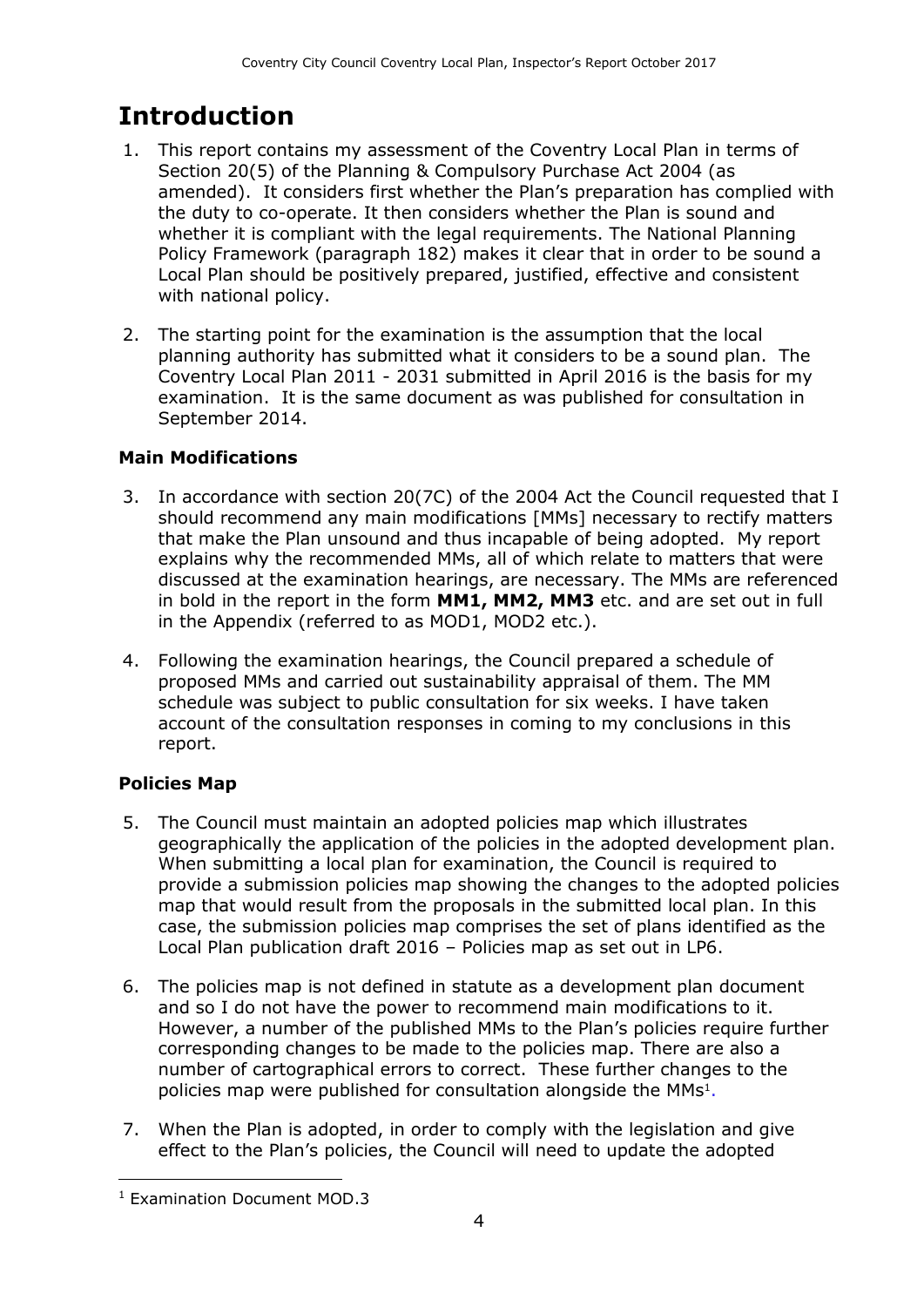policies map to include all the changes proposed in examination document MOD.3 and the further changes published alongside the MMs.

#### **Consultation**

 $\overline{a}$ 

- 8. The Council carried out widespread public consultation over a six-week period, both on the Plan before its submission and on the proposed main modifications. I have taken account of all the responses to those consultations in preparing this report. The Council contacted everyone on their extensive consultation database. Notices were also placed in local newspapers, local libraries and community venues and on the Council's website. Officers held open evenings and exhibitions and attended Parish Council meetings and other local meetings on request.
- 9. A very large number of representations were received at both stages of consultation, from local residents and businesses, community organisations, neighbouring local authorities, statutory agencies, developers and others. In my view, the consultation process gave all those potentially affected by the Plan an adequate opportunity to express their views.
- 10. It was asserted that certain evidence documents, including some of the reports on the transport modelling of the Green Belt allocations, were not made publicly available in time to inform pre-submission consultation on the Plan. However, all the relevant documents were made available to participants at the hearing sessions, including residents and representatives of community groups, and were the subject of thorough comment and discussion. It is most unlikely that any additional points would have been made, had the documents been available sooner. I am satisfied therefore that consultation on the Plan was not compromised by a lack of information.
- 11. Taking all these points into account, I find that satisfactory consultation was carried out on the Plan. The consultations met all the relevant legal requirements, including compliance with the Council's *Statement of Community Involvement*<sup>2</sup> .

### **Assessment of Duty to Co-operate**

- 12. Section 20(5)(c) of the 2004 Act requires that I consider whether the Council complied with any duty imposed on it by section 33A in respect of the Plan's preparation.
- 13. The Council's Duty to Co-operate Topic Paper<sup>3</sup> describes the joint working and activities it has undertaken with other bodies. This includes co-operating with the other 5 local authorities in the Housing Market Area (HMA), namely Warwickshire County Council (WCC), Nuneaton and Bedworth Borough Council (NBBC), North Warwickshire Borough Council (NWBC), Rugby Borough Council (RBC), Warwick District Council (WDC) and Stratford-on-Avon District Council (SDC). This is evidenced most notably by the joint working in respect of meeting housing needs. The Coventry and Warwickshire joint Strategic Housing Market Assessment (SHMA) has been endorsed by each of the local authorities.

<sup>2</sup> Statement of Community Involvement (July 2012) Examination Document LP15

<sup>3</sup> Duty to Cooperate Topic Paper (March 2016) Examination Document LP23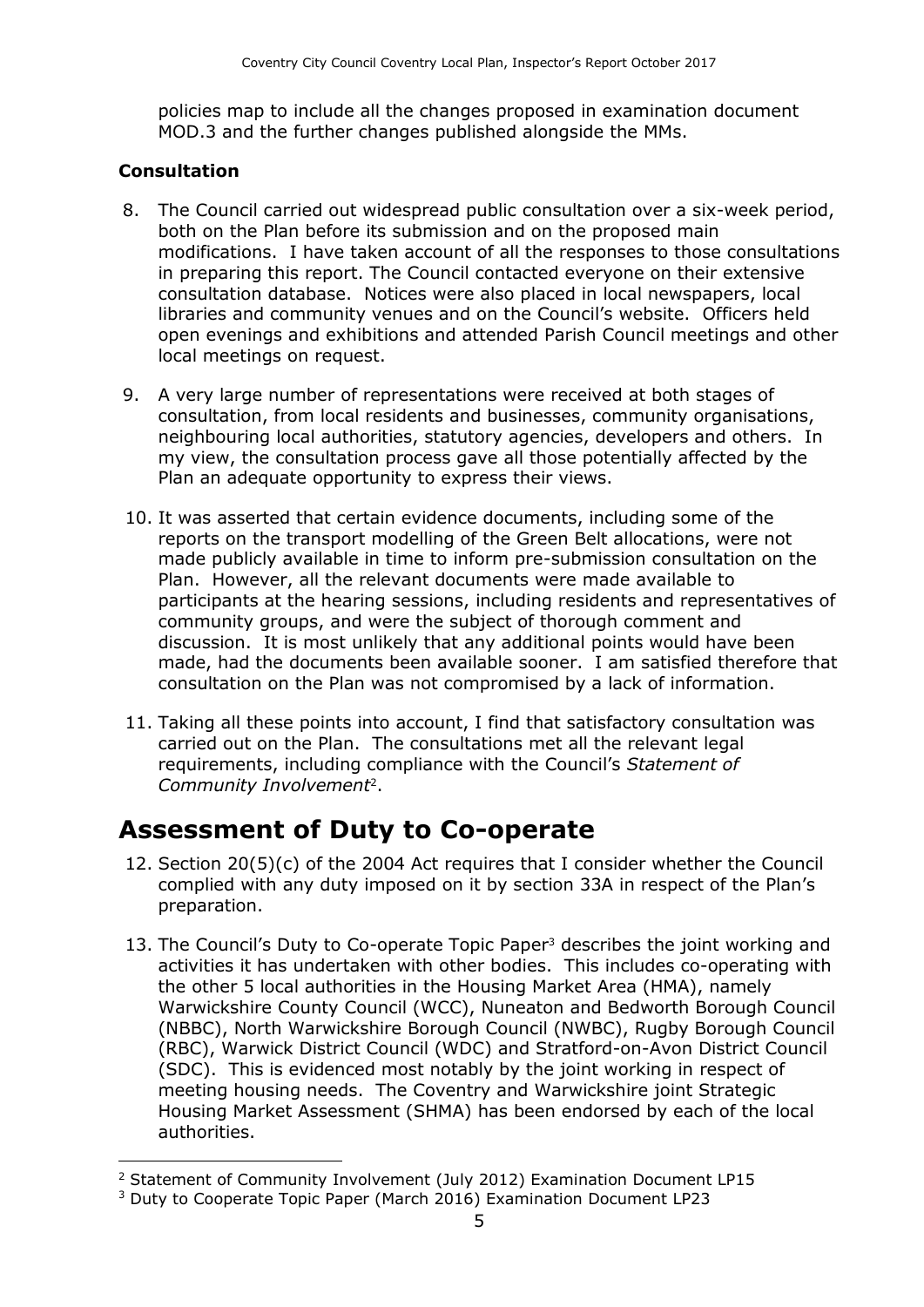- 14. A Memorandum of Understanding (MoU)<sup>4</sup> on the level and distribution of housing across the HMA has also been signed by each of the local authorities apart from NBBC. This Council has committed to reviewing the extent of its land availability as part of an updated Strategic Housing Land Availability Assessment (SHLAA) and may sign the agreement at a later date. The MoU sets out the Objectively Assessed Need (OAN) for housing for each local authority within the HMA. The local authorities accept that Coventry City Council is unable to accommodate its full housing need within its own administrative boundary. As such, the MoU sets out the agreed distribution of the shortfall within Coventry to the other local authorities in the HMA. Each local authority signed up to the agreement is committed to ongoing cooperation and engagement in relation to the delivery of housing for the HMA. The MoU and joint SHLAA have been an important component of the assessment of the capacity of the City to accommodate new housing.
- 15. An agreed statement<sup>5</sup> between Coventry City Council and NBBC was submitted to the examination. It acknowledges that whilst NBBC has not signed the MoU this does not signify a refusal to sign permanently but rather reflects that NBBC first seek to assess their housing land capacity. This would be undertaken as part of the process of updating their development plan and would allow the testing of meeting the unmet need from Coventry through evidence which would also be supported by Sustainability Appraisal (SA)/Strategic Environmental Assessment (SEA) and public consultation. If this process demonstrated that the level of additional housing identified for delivery in NBBC cannot be met, then both parties would work jointly with the other Warwickshire authorities to review the MoU as appropriate. They both stressed an on-going commitment to working together and with neighbouring authorities to meet the development needs of the sub-region.
- 16. I deal below with the soundness issues in relation to identifying and meeting housing needs across the HMA. However, in terms of the duty to co-operate there is no specific requirement to have reached agreement on the distribution of housing provision across the HMA at the time of submission. It is the actions of the Council in working with other relevant authorities which is central to my consideration of the matter. The Council has participated in joint working in respect of the evidence base for assessing housing needs – both in the context of the SHMA involving all Warwickshire Councils and the updated evidence base. The Council has demonstrated a history of constructive and effective co-operation and joint working with other authorities in the HMA in relation to strategic housing and employment matters. Coordination has also taken place with the other local authorities in a wide range of matters that are described in more detail in the above-noted background paper.
- 17. There has been ongoing cooperation with other statutory bodies most notably Highways England, the West Midlands Integrated Transport Authority and the Environment Agency, the last named of which has resulted in the preparation of a statement of common ground in respect of the Coventry LP examination. Coventry is a member of the Coventry and Warwickshire Local Enterprise Partnership (CWLEP). The CWLEP area coincides with the HMA. It led the sub-

<sup>4</sup> MOU relating to the planned distribution of housing: Examination Document LP10

<sup>5</sup> LP176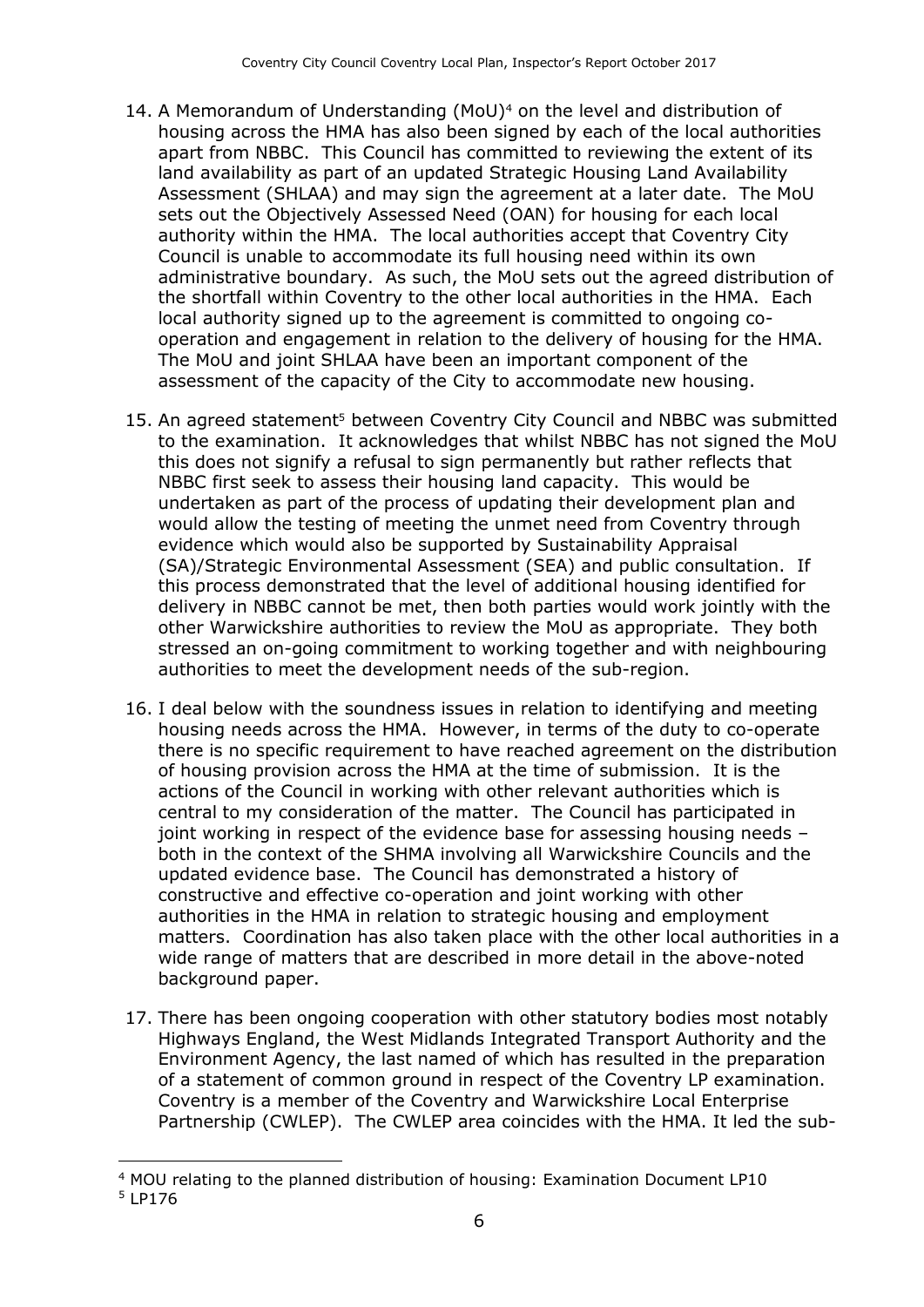regional assessment of employment land availability and was active in identifying and assessing the availability of major employment sites within the sub-region. The outputs of this work have informed the Local Plan.

18. Taking these matters together and within the specific context which applies in this case, I am satisfied that the Council engaged constructively, actively and on an on-going basis in terms of overall housing provision and other strategic matters. I conclude therefore that the Council has complied with the duty to co-operate.

### **Assessment of Soundness**

#### **Main Issues**

19. Taking account of all the representations, the written evidence and the discussions that took place at the examination hearings I have identified 10 main issues upon which the soundness of the Plan depends. Under these headings my report deals with the main matters of soundness rather than responding to every point raised by representors.

#### **Issue 1 – Does the Local Plan appropriately identify housing needs and does it set out effective measures to meet them in accordance with national planning policy?**

*Objective Assessment of Housing Needs*

- 20. The National Planning Policy Framework (NPPF) says that Local Plans should meet the full, objectively assessed needs for market and affordable housing in the housing market area, as far as is consistent with the NPPF's policies.<sup>6</sup> The first step in the process is to identify the full, objectively assessed housing needs.
- 21. The joint Coventry and Warwickshire (C&W) SHMA was produced on behalf of the Council and its neighbouring authorities in 2013<sup>7</sup> . This was subsequently updated in 2014<sup>8</sup> and 2015<sup>9</sup>. The C&W joint SHMA identified the Coventry and Warwickshire area as an appropriate housing market area (HMA). The HMA is justified in the C&W joint SHMA report and supported by a national research study by the Centre for Urban and Regional Development Studies which includes parts of all of the Warwickshire authorities as within a Coventryfocussed HMA. Furthermore it is consistent with evidence underpinning the definition of the CWLEP.
- 22. The starting point for the assessment of housing need was based on the Department of Communities and Local Government (DCLG) household projections, in line with the Planning Practice Guidance (PPG). In 2013 these were based on the 2011-based 'interim' household projections and predicted an annual increase in households of 4,066 per annum across the HMA. The C&W joint SHMA was updated in 2014 to take account of the Sub National Population Projections (SNPP) published that year and to consider the potential

 $\overline{a}$ <sup>6</sup> National Planning Policy Framework paragraph 47

<sup>7</sup> C&W Joint SHMA 2013 (LP43)

<sup>8</sup> C&W Joint SHMA 2014 Annex (LP44)

<sup>&</sup>lt;sup>9</sup> C&W Joint SHMA 2015 Update (LP45)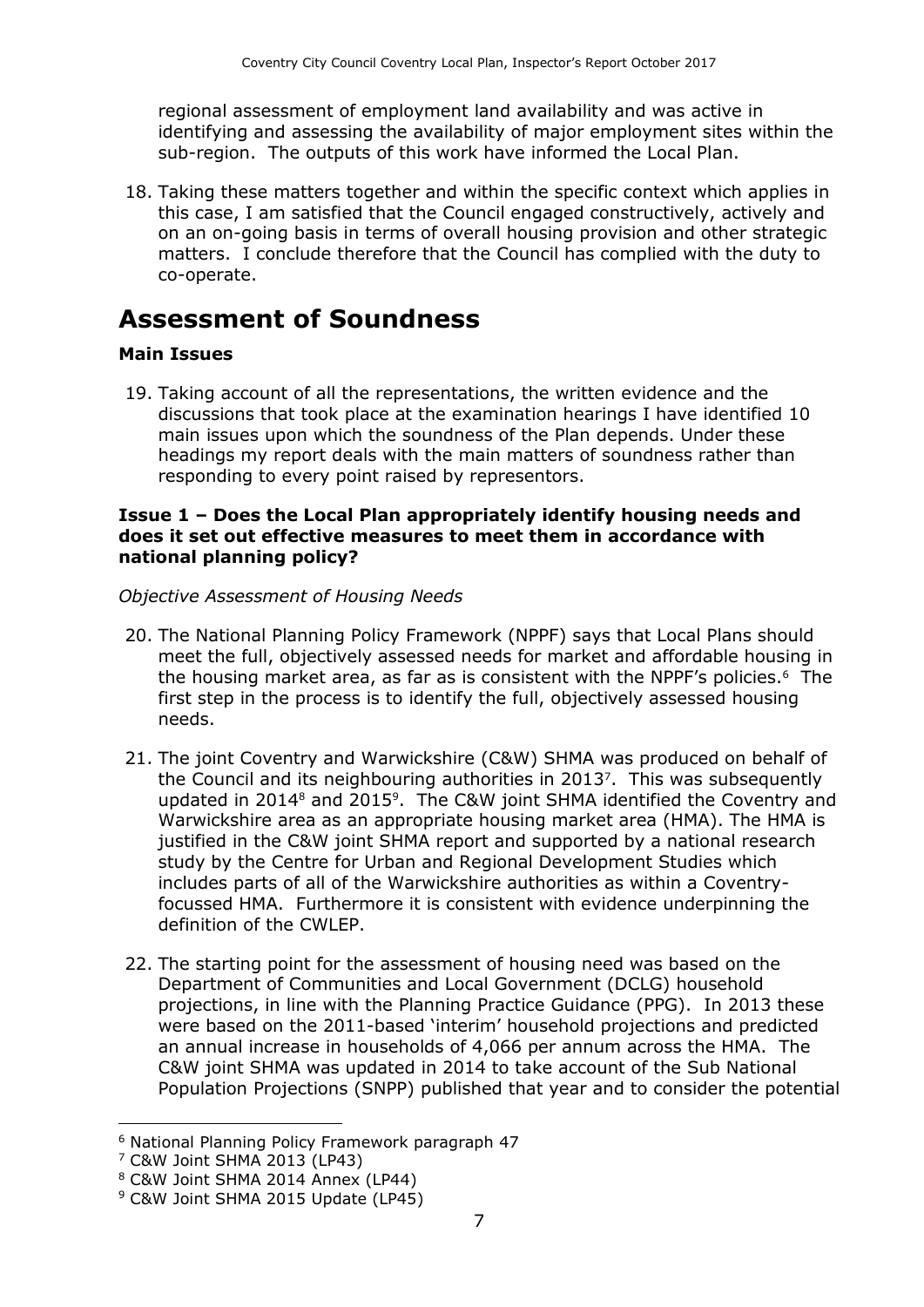implications of different levels of employment growth on the level and distribution of housing provision in the HMA. In 2015 the C&W joint SHMA was updated to take account of the 2012-based DCLG household projections.

- 23. Each assessment of need has consistently taken account of demographic need, economic projections, market signals (including affordability) and household formulation rates and has been the subject of sensitivity analysis. Taking into account adjustments made to support economic growth and to improve affordability, the C&W joint SHMA 2015 Update identifies a full objectively assessed need (OAN) for housing in Coventry and Warwickshire of 85,440 homes over the Local Plan period of 2011 – 2031 (4,272 homes per annum). At the local authority level Coventry's full OAN over the Plan period is identified as 42,400 or 2,120 homes per annum.
- 24. Upon commencement of the first Hearings of the examination, the 2014-based ONS SNPP and DCLG 2014-based household projections were published. The PPG<sup>10</sup> makes clear that housing assessments are not automatically rendered out of date every time new projections are issued. Nonetheless, the Council considered this latest available information to ensure that the local needs assessments were informed by the latest available information. The assessment<sup>11</sup> did not seek to revise the key assumptions in the C&W joint SHMA update 2015 but provided an update where the updated population and household projections potentially changed that part of the evidence base. It also considered the 2015 mid-year estimate (MYE) which was also published since the updated SHMA.
- 25. The findings identify an overall increase of the population of the HMA by 152,319 people over the plan period, representing an 18% increase. There is a predicted increase of approximately 18,800 people in Coventry but lower projected figures across the Warwickshire neighbouring authorities. Overall, the projected level of population growth across the HMA aligns with typical past trends when assessed over a range of trend periods, which reflects the findings of the C&W joint SHMA 2015 Update. The pattern of population growth is similar to that of the 2012-based SNPP. Whilst the projected level of international migration is higher overall, the components of population change differ across different parts of the HMA.
- 26. The sensitivity testing, which included a number of population projection scenarios, was based on the most up-to-date population data (the 2014-based SNPP and 2015 MYE). It also considered the likely level of population growth required to meet economic forecasts. Market signals and affordable housing were not reassessed in this latest study but I agree that the conclusions from the C&W joint SHMA 2015 Update are unlikely to have changed since September 2015. I return to this below.
- 27. The updated assessment identifies a very similar level of housing need across the HMA (4,237 homes per annum compared with 4,272 homes previously). Whilst there are differences for individual areas, the updated analysis does not point to any fundamental differences from the conclusions of the 2015 Update. When the more recently published data is taken into account, it is

<sup>10</sup> Planning Practice Guidance (PPG) paragraph 016 Reference ID: 2a-016-20150227

<sup>&</sup>lt;sup>11</sup> Coventry-Warwickshire HMA: 2014-based Subnational Population and Household Projections (August 2016) (LP231)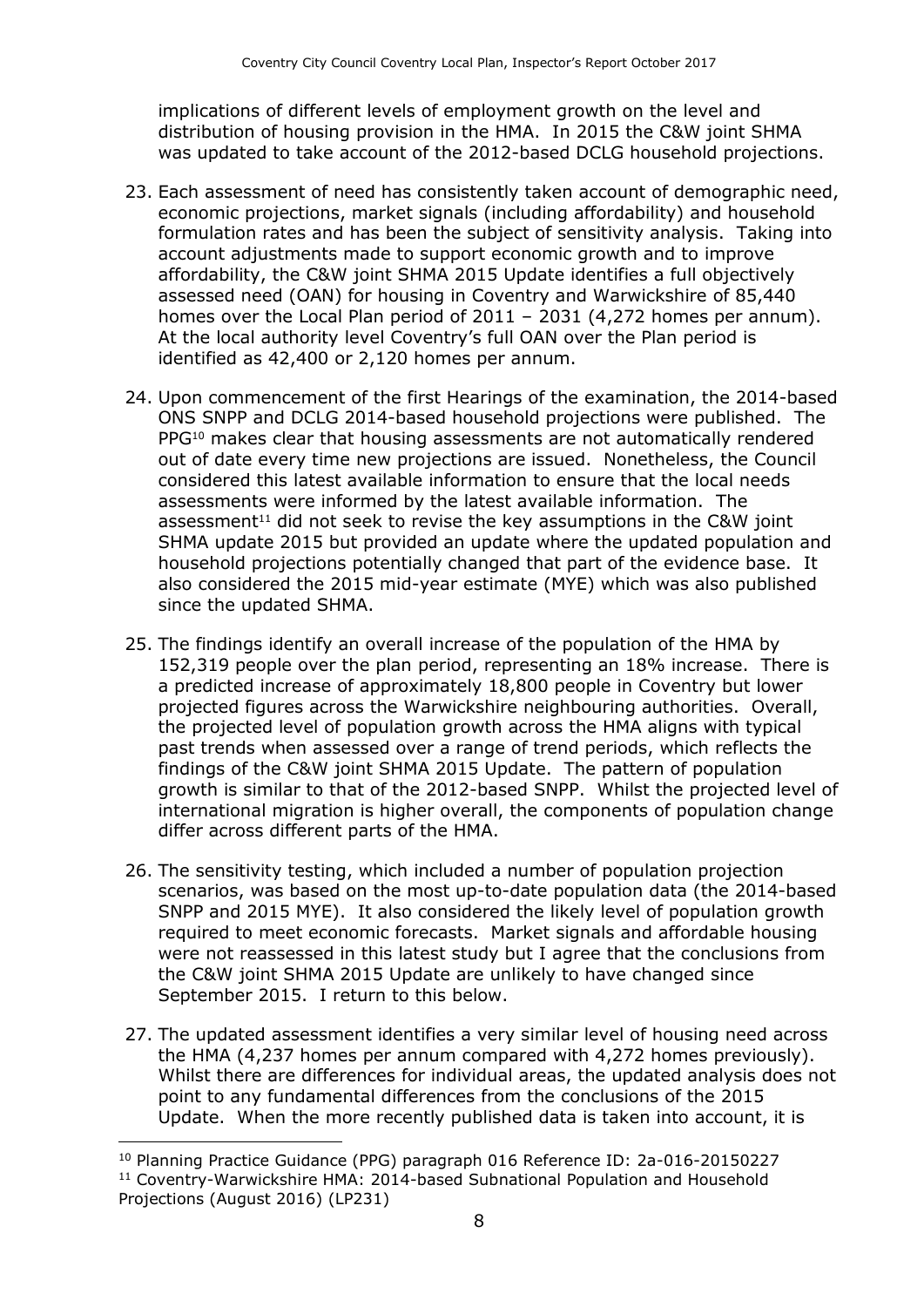clear that the identified level of need across the HMA remains valid. Modifications (**MM18**, **MM19** and **MM47**) set this out clearly and are necessary to ensure that the Plan is justified and effective.

- 28. Alternative OAN calculations were submitted by representors<sup>12</sup> suggesting that the OAN has been underestimated. Figures vary, with suggestions that the OAN should equate to around 5,000 dwellings per annum or higher to take account of demographic adjustments, household formation rates, market signals and economic growth.
- 29. The Council's assessment of overall housing need began by considering the most recent (2012-based) population and household projections published by ONS/DCLG in line with national planning policy guidance<sup>13</sup>. It then assessed key components within those projections – namely, migration trends and household formation rates. The 2015 Update also considered the 2013 and 2014 ONS mid-year population estimates. In terms of overall population growth, the analysis shows that the population growth rate in the HMA since 2000 has been broadly similar to that seen across England. The components of population change in Coventry, including migration trends have been taken into account and the analysis does not identify any conclusive evidence that would warrant making adjustments to the demographic projections. The data suggests that future growth is expected to be at a rate reflecting somewhere between short and long-term past trends.
- 30. Unattributable Population Change [UPC] is the term used by ONS for an unexplained difference between the MYEs that have been updated to take account of the 2011 Census, and the previous "rolled-forward" MYEs that predated the 2011 Census. For the 2011 MYEs, at the national level, UPC amounts to 103,700 – a small proportion of the total UK population. At the local level, however, UPC is distributed very unevenly with some local planning authorities experiencing "positive" and others "negative" UPC. The UPC figure for the HMA is "negative", which suggests that the components of change feeding into the SNP may have over-estimated migration and population growth or there was an error in the Census data.
- 31. The UPC is relatively modest when considered at the HMA level but has greater impact when considered for individual authorities, particularly Coventry. The Council thus undertook a sensitivity analysis to consider the potential impact of UPC on the projections. However, as set out in the 2015 Update, it is unclear if UPC is related to migration and could potentially be due to changes in the methods used by ONS to measure migration. As such, it is likely that any errors would be focussed on earlier periods and so a UPC adjustment for more recent data would not be appropriate. It is thus not a robust alternative to the SNPP which shows a level of population growth for the HMA which is consistent with short-term past trends. This suggests that UPC is not having a significant impact on the future projections.
- 32. The 2015 Update considered longer-term 10 year migration trends as part of the sensitivity testing, as an alternative to the 5-year period used in the SNNP. The sensitivity testing showed a higher level of population growth in the HMA and Coventry in particular. At HMA level the analysis showed that

<sup>12</sup> Barton Willmore OAN Review Rep No 1049 dated 29 February 2016 (LP139)

<sup>&</sup>lt;sup>13</sup> Planning Practice Guidance Paragraph 015: Reference ID: 2a-015-20140306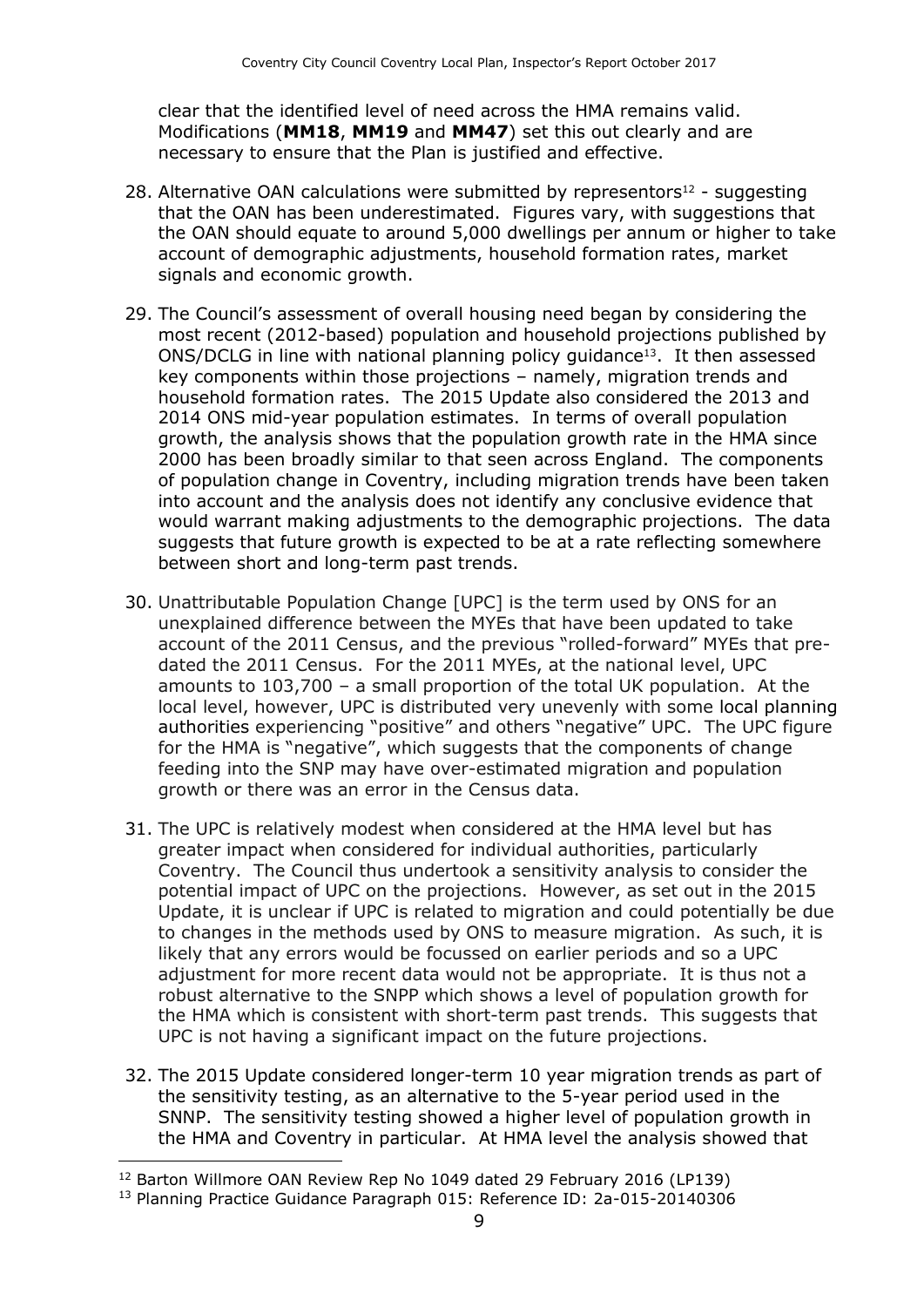population growth could vary from 14% (if UPC was attributed) to around 22% based on a linear projection of 10 year population trends. The 2012-based SNPP lies within the middle of this range at around 17%. The evidence thus tends to support the robustness of the SNPP. Moreover, projections linked to long-term migration trends are not considered to be a reliable alternative to the SNPP.

- 33. The 10 year linear migration projection shows that the analysis does not take account of the impact of a changing population structure (as the SNPP does). The variable projection is more robust at HMA level but at local planning authority level it is less so, as there are likely factors in the past which have influenced the distribution of growth across the HMA. The sensitivity testing broadly confirms the levels of population growth in the SNPP as a reasonable trend-based projection. It is therefore reasonable to assume that the 2012 based SNPP is a sound basis for identifying housing need. The 2012-based DCLG Household Projections have also been considered in some detail. These appear to be robust when considering age specific household formation rates.
- 34. In terms of economic growth, the C&W joint SHMA 2015 Update considers the latest economic forecasts from Experian and Cambridge Econometrics. These projections have been compared with historical employment growth. There was also detailed consideration of economic growth assumptions within individual authority employment land reviews.
- 35. The 2015 Update sets out how there can be issues with the data that each forecasting body uses – for example, jobs can be recorded from places where employees are paid from rather than where the job is located . The comparison between the two 2013 forecasts shows a particular difference between the employment growth expected to occur between 2011-13. It is difficult to provide accurate figures over this period given issues regarding how employment is recorded and the multiple data sources which need to be considered to model employment changes. The Council's evidence thus sought to consider changes across the HMA during this timeframe based on a range of data sources.
- 36. As explained in the 2015 Update, accurate data for changes between 2011and 2014 is not essential for the purposes of assessing housing need as demographic data is available up to 2014 and projections were run from 2014 onwards. Consideration was also given to local economic growth dynamics and potential, the influence of past supply/constraints on past performance and the potential influence of policy on future growth potential. Furthermore, in the most recent update, the number of dwellings has been increased to support economic growth. However, these do not impact upon the HMA-wide housing requirement as the overall need linked to economic growth is lower than the demographic need.
- 37. Economic growth can thus be supported through altering the spatial distribution of housing provision between the neighbouring authorities, in line with the advice in the PPG<sup>14</sup>. I consider the Council's assessment to be robust in terms of providing a demand-based assessment of economic growth

<sup>14</sup> Planning Practice Guidance Paragraph 018 Reference ID: 2a-018-20140306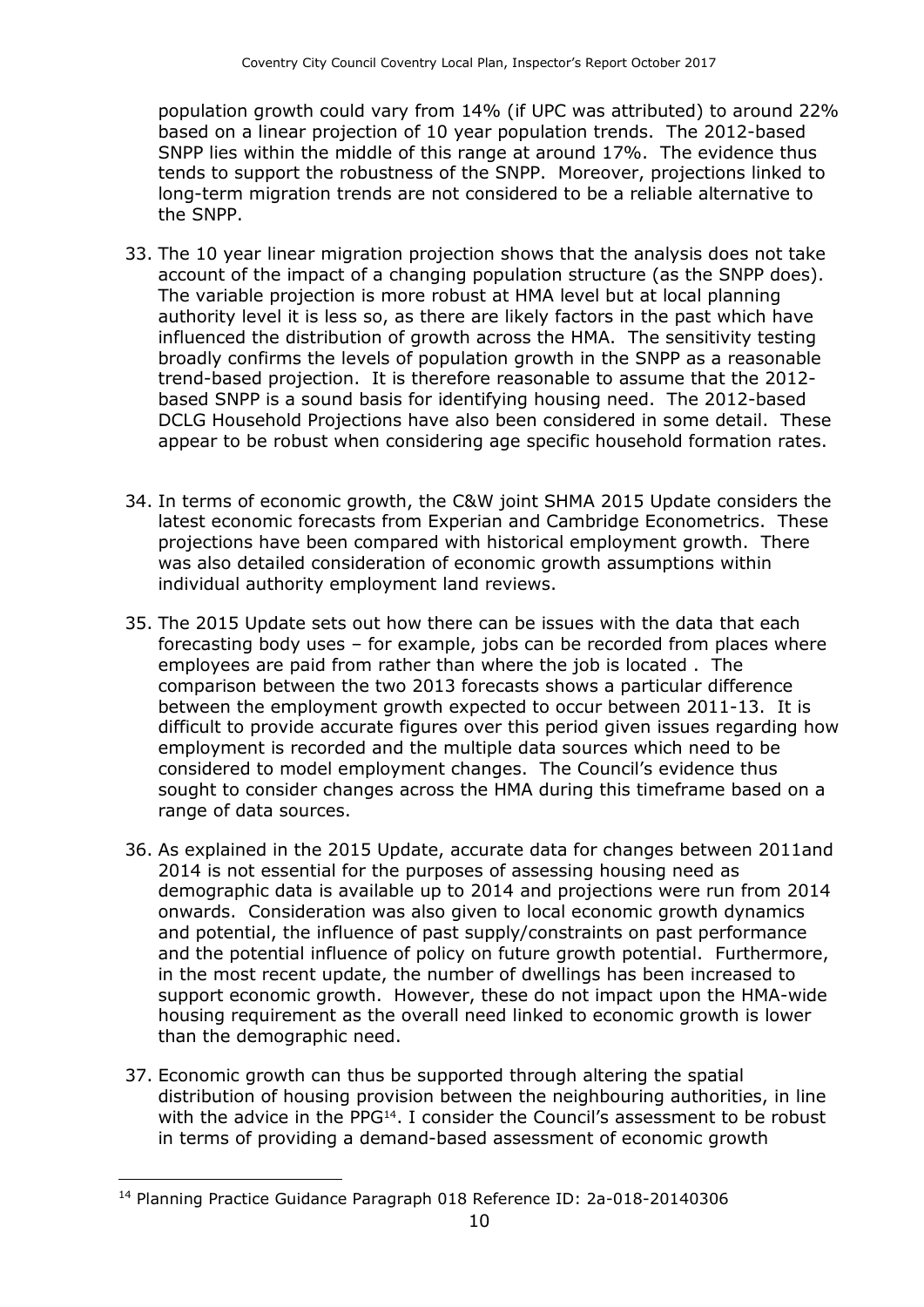potential for the HMA and individual authorities that takes account of the structure and growth potential of the economy in different areas.

- 38. Market signals were considered in the 2013 SHMA and revisited in the 2015 Update. House prices, affordability and overcrowding were all taken into account. The 2013 SHMA found that market conditions have changed dramatically since 2007/8 with falling prices and improving affordability. An update to the assessment showed an improvement in market conditions over 2013/14 and associated increases in house prices. However, the SHMA identified that whilst house prices grew over the pre-recession decade, since 2007 in real terms the value of housing has fallen in all areas. Coventry is shown as the most affordable area within the HMA with an affordability ratio of 4.7 which is below national averages. House prices have fallen in real terms since 2008 and this has had a particular impact in Coventry which shows notable improvements in affordability since then.
- 39. Nonetheless, in the 2015 Update it was acknowledged that there had been a decline in household formation amongst the population aged 25-34. The reduction in the affordability of market housing and the economic recession over the latter part of the 2001-11 decade is likely to have contributed to a decline in household formation rates in younger people. However, the 2015 Update shows an improvement in the projected household formation rates of this age range when comparing the DCLG 2012-based projections to the 2011 based projections<sup>15</sup>. As outlined in the evidence, complex factors are at play such as real growth in disposable income, access to mortgage finance, interest rates and economic confidence which will all influence trends in household formation.
- 40. A scenario was thus developed whereby the headship rates for this age group were returned to levels in 2001. The same approach was taken in the recent analysis. The sensitivity analysis undertaken in 2015 indicated that an uplift of around 75 homes per annum across the HMA would support an improvement in affordability and household formation rates amongst younger households. Using the 2014-based SNPP and MYE projections, the latest update indicates that an uplift of 70 dwellings per annum is required across the HMA. I return to this below.
- 41. The 2013 joint SHMA identifies a high level of overcrowding in Coventry which is a reflection of the City's housing offer which is focussed more on terraced housing and flats as well as the high number of students. The Council thus seeks to combat this through delivery of a greater number of larger family homes and purpose built student accommodation through the provisions of the Plan.
- 42. It was suggested that the result of the EU Referendum and plans for Brexit will affect international migration to the UK and result in a reduced level of housing to be required over the Plan period. Also, that the ONS methodology for measuring migration is unreliable. However, the potential impact of Brexit on migration and future population projections is as yet unknown. National planning policy<sup>16</sup> is clear that each local planning authority should ensure that the Local Plan is based on adequate, up-to-date and relevant evidence about

<sup>15</sup> C&W Joint SHMA 2015 Update (LP45) Appendix A: Figure 1

<sup>16</sup> NPPF paragraph 158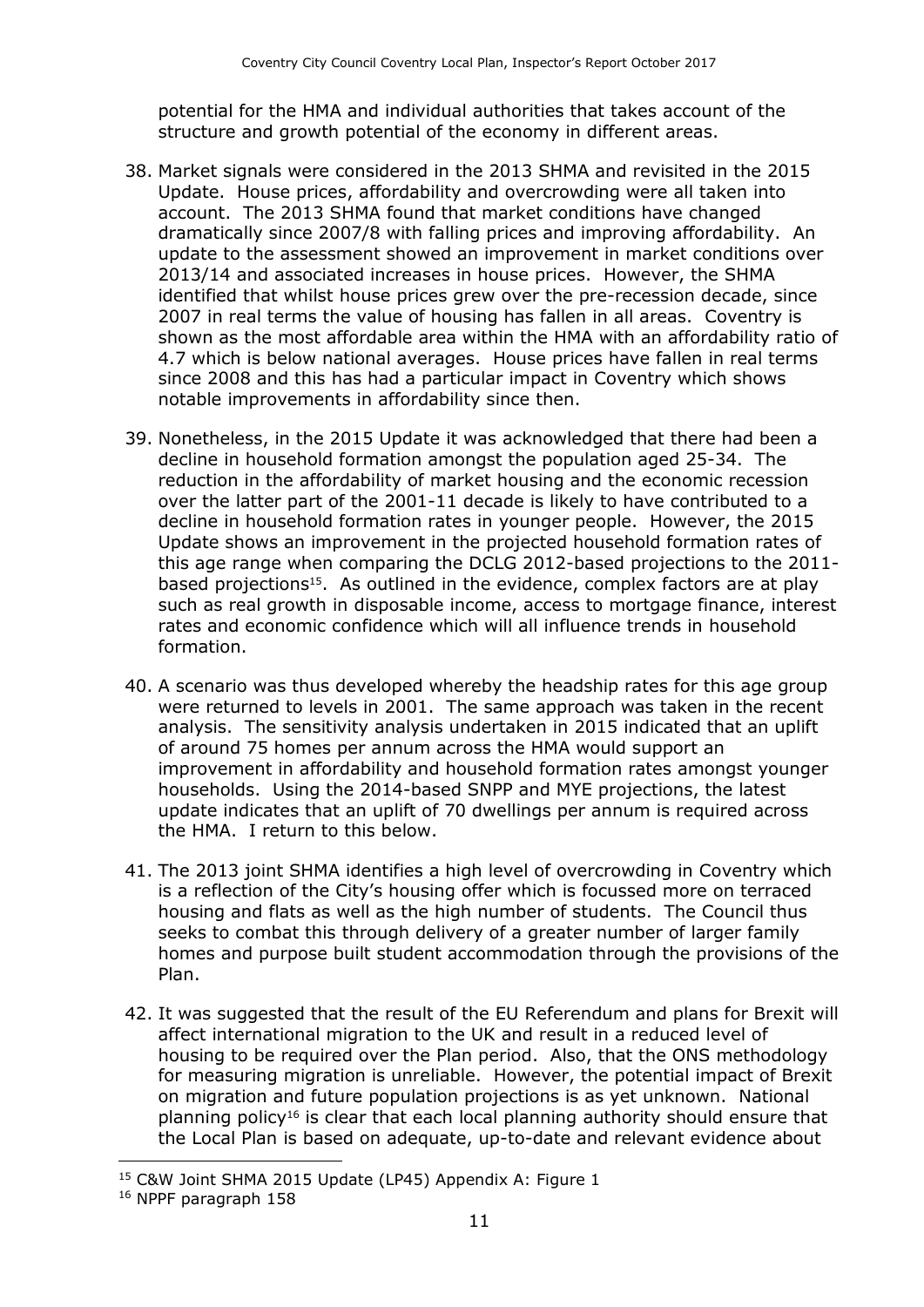the economic, social and environmental characteristics and prospects of the area and that they should take full account of relevant market and economic signals. The Plan's housing requirement has been identified on the basis of the most up-to-date evidence and has been informed by the latest available information in line with planning policy guidance<sup>17</sup>.

- 43. It has been suggested that the level of housing need in Coventry has been over-estimated on account of inaccuracies in recording the number of students arriving and leaving the City. The Council looked specifically at whether student growth could have inflated the ONS 2012-based SNPP and household projections and whether out migration could have been underestimated. The evidence<sup>18</sup> suggests that student numbers have been growing in Coventry with a notable increase in foreign students over the last 10 years. However, whilst some of the flow of international migrants to the City has been to study, the evidence shows that this does not have a particular impact on overall flows and that numbers of economic migrants are likely to be higher. Whilst there is a strong level of international migration of young persons, the highest inflows are of those aged 20-24 rather than 18-19 year olds. There is significant internal out migration from Coventry of those aged between 20-35 but particularly those aged 20-22. This suggests that some students who come to Coventry to study from abroad then move to other parts of the UK.
- 44. There is no clear evidence of an under-recording of out-migration of international students. The assessment acknowledges that it is difficult to definitively say whether the various data feeding into the SNPP serves to over or under-estimate international out migration. However, the evidence shows that international students are not a particularly substantial component of overall international migration to the City whilst the age-specific evidence of internal out migration suggests students move to Coventry but subsequently move elsewhere within the UK. Overall, predicted future population growth in Coventry does not look to be erroneous when compared to past trends. As outlined previously it sits somewhere between short and longer term trends.
- 45. Overall, the updated analysis of more up-to-date information shows that there is a very similar level of housing need across the HMA, i.e. 4,237 per annum compared to 4,272 previously. On the basis of the evidence and taking account of more recent published data, I consider that there are no overriding fundamental differences from the analysis and conclusions set out in the 2015 Update. This supports the robustness of the objectively assessed identified level of need set out in the Plan.

#### *Assessing Affordable Housing Need*

46. Coventry's full OAN over the Plan period is identified as 42,400 dwellings or 2,120 homes per annum. Of this total, there is a need for 12,000 affordable homes over the Plan period (equating to 600 per annum). Whilst the full OAN is unlikely to be met within Coventry's boundary, the Plan will seek to meet the identified need for market and affordable housing in partnership with the other HMA authorities. As such, the Council is taking a pro-rata approach to the delivery of affordable homes in terms of what can be delivered within the

 $\overline{a}$ <sup>17</sup> PPG Paragraph 015 Reference ID: 2a-015-20140306 & 016 Reference ID: 2a-016- 20150227

<sup>&</sup>lt;sup>18</sup> Note: Students & Housing Need in Coventry (September 2015) LP47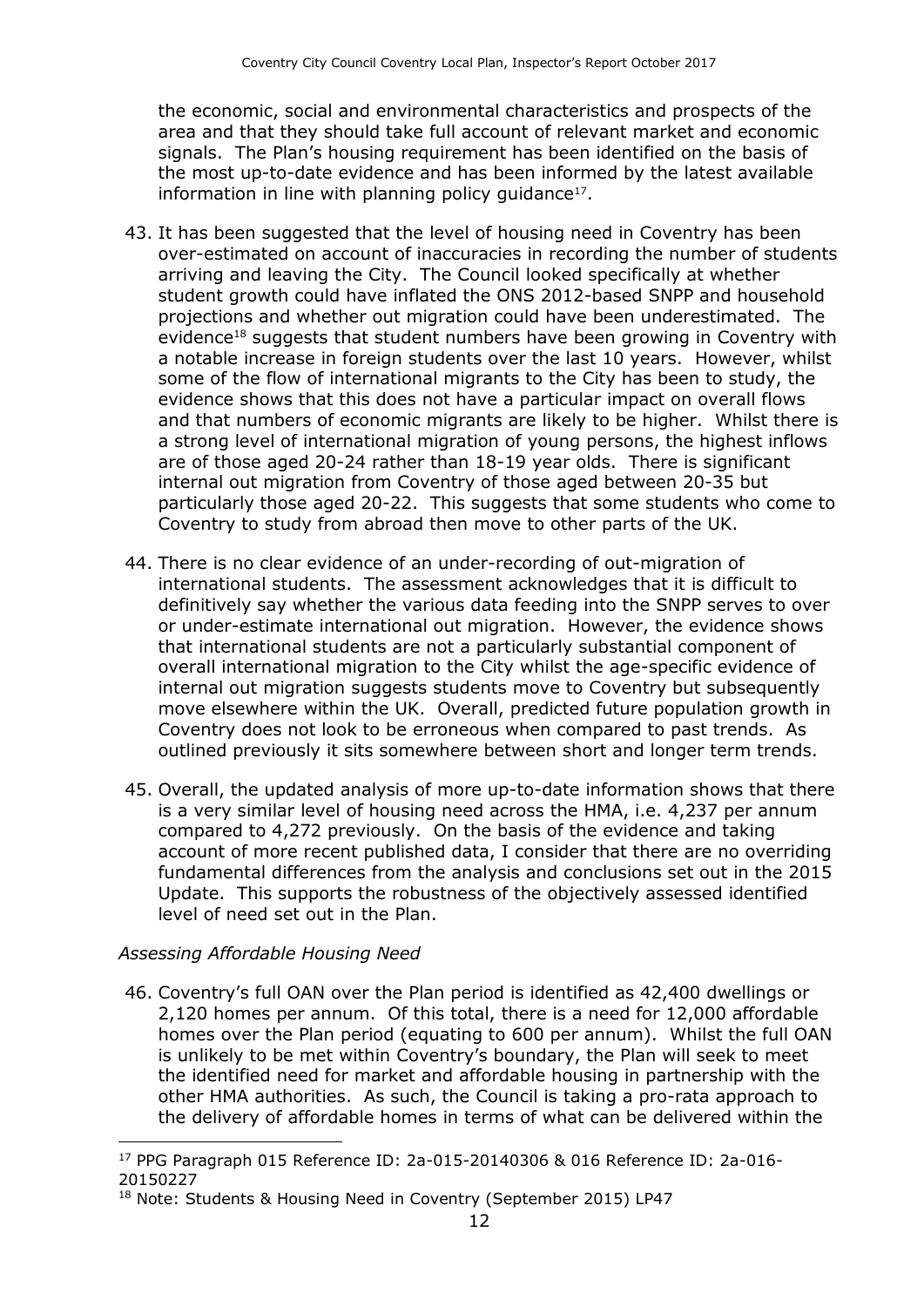City. The Plan includes a requirement for 24,600 homes which equates to 58% of the OAN and a requirement for 6,960 affordable homes (348 per annum) which also equates to around 58% of the total need.

- 47. The PPG advises that total affordable housing need should be considered in the context of its likely delivery by market-led housing development. An increase in the Local Plan's total housing requirement should be considered where it could help to meet the need for affordable housing<sup>19</sup>. This is considered below under the section headed *Meeting Affordable Housing Need.*
- 48. In considering the balance between the affordable housing requirement and the supply, the assessment looked at whether levels of housing provision should be adjusted to improve affordability over the longer term. It was found that the deterioration in affordability of market housing over 2001 to 2011 is likely to have influenced a decline in household formation rates in younger people.
- 49. The link between the affordable housing need and the overall need for housing is complex. The affordable housing needs model includes needs arising from households who require a different size or tenure of accommodation, but whom by moving would not result in a net need for additional housing as they would release an existing property. Additional needs could arise only from concealed or homeless households. The impact of addressing those needs would be to increase household formation rates, particularly amongst younger households. The 2012-based Household Projections already assume increased household formation amongst younger households – and thus "build in" some improvements to affordability.
- 50. A sensitivity analysis was undertaken exploring a scenario whereby affordability and access to housing for younger households improves. As outlined previously, the analysis sought to quantify the implications of returning the household formation rates of the 25-34 age group back to 2001 levels (before the rate began to decrease) by 2031. Whilst there are complex factors at play and it is difficult to predict how these might influence household formation rates amongst younger households, as outlined above, the sensitivity analysis indicates that an uplift of around 75 homes per annum across the HMA would support an improvement in affordability and household formation rates. This level of uplift would be modest but would not be expected to generate any significant growth as it would be specifically targeted at improving household formation rates of 25-34 year olds within the existing population who may otherwise be living with parents or in temporary or shared accommodation.
- 51. The more up-to-date information indicates that an uplift of 70 dwellings per annum (or 2%) is required across the HMA. The 2014-based Household Projections already build in some improvements to the household formation rates of the 25-34 population in some areas and hence the 2% is an increase from an already uplifted position and thus results in an overall uplift of 4%. This uplift has been included within the Plan's affordable housing requirement.

Meeting the Objectively Assessed Housing Needs

<sup>19</sup> PPG, 2a-029-20140306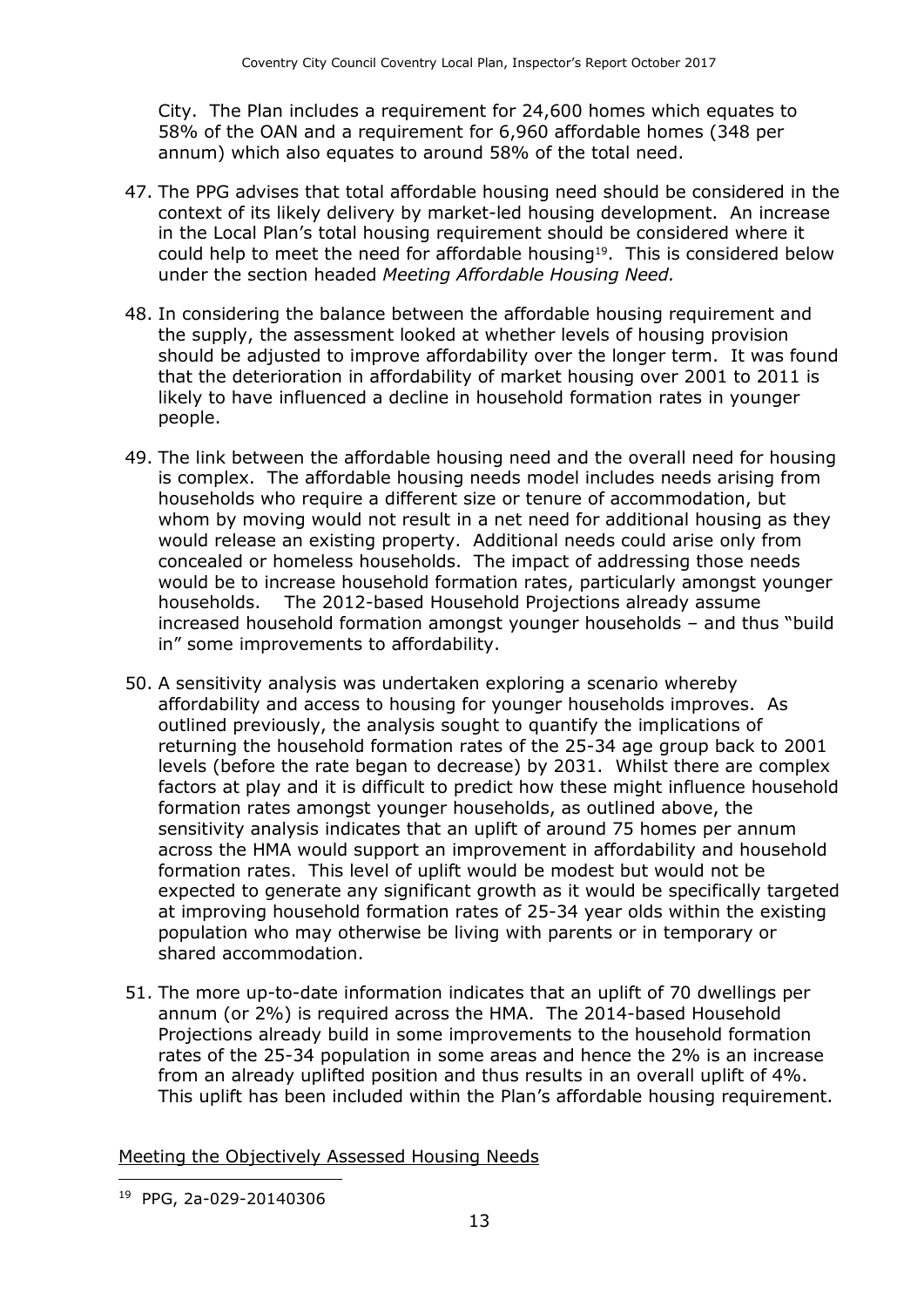#### *Meeting the Overall Need for Housing – Capacity within Coventry*

- 52. The Plan seeks to provide at least 24,600 new homes over the Plan period. The Council acknowledges that the Plan will not, on its own, deliver the full OAN for market and affordable housing in Coventry. In seeking to meet the OAN for housing, the Council's 'Strategic Housing Land Availability Assessment' (SHLAA), based on data for 2014/15 and published in January 201620, identifies capacity for around 25,000 homes. Subsequent to this, the Council has updated the figures to present the latest position as of 1 April 2016. This is shown in **MM46** and **MM48** and brings the total housing land supply to around 25,372 dwellings. This is comprised as follows - adding completions since 2011 (5,550) to sites with planning permission (5,900) and sites under construction (945) gives a total of 12,395 homes. Added to this, the SHLAA identifies sites capable of accommodating 3,058 dwellings.
- 53. The SHLAA used the joint methodology that was prepared by the 6 neighbouring authorities comprising the HMA. The process involved a robust assessment of 503 sites which were analysed for their suitability and deliverability. Some of these sites were discounted and some were incorporated into LP and City Centre Area Action Plan site allocations. The remaining 113 sites have been identified as deliverable or developable residential or mixed use opportunities. They comprise approximately 67 ha of gross developable land and are anticipated to provide 3,058 dwellings. I am satisfied that the SHLAA methodology is sound, and that the position, as updated, provides an accurate account of the sites that are either deliverable within five years or developable in later years, in accordance with the NPPF.
- 54. The remaining components of the housing supply comprise LP site allocations (8,920 dwellings), City Centre Area Action Plan allocations (649 dwellings) and a small site windfall allowance of approximately 350 dwellings. The figure is based on sites comprising less than 5 dwellings. It is considered important to consider such a supply given the approach in the SHLAA to maximise supply within Coventry's administrative area and to reflect local circumstances which shows a continued contribution of housing completions on smaller sites of less than 5 dwellings. The calculation of the allowance excludes the development of residential gardens. Overall, I am satisfied that the windfall allowance is based on sound evidence and is realistic and achievable. Thus the figure of just over 25,000 dwellings represents a sound assessment of the overall housing land supply over the period of the Plan.

#### *Meeting the Overall Need for Housing – Addressing the Shortfall*

55. The identified housing land supply will clearly not meet the OAN for 42,400 dwellings. As referred to elsewhere in my report, the available evidence, most notably the Council's SHLAA process, indicates that the allocation of additional sites would not be achievable given the City's tight administrative boundaries and lack of developable options during the Plan period. In devising its strategy, the Council considered a range of options as set out in the SA/SEA Final Report<sup>21</sup> including the impacts of attempting to deliver all of its growth

<sup>20</sup> Examination Document LP53

<sup>&</sup>lt;sup>21</sup> Sustainability Appraisal/Strategic Environmental Assessment Report (January 2016): Examination Document LP8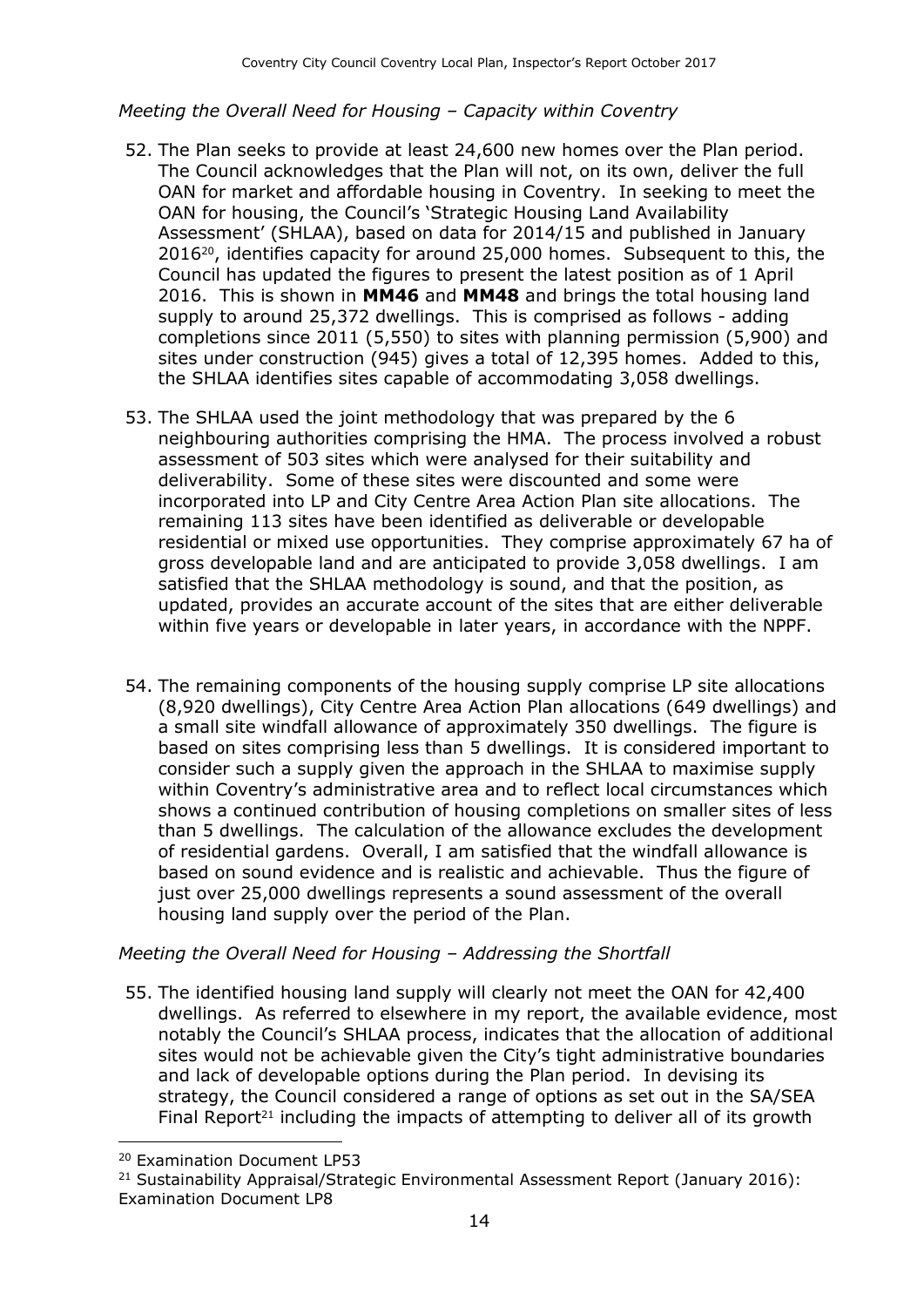within its own administrative boundaries. These options were discussed with the neighbouring HMA authorities.

- 56. Meeting all of the growth within Coventry would remove the Meriden Gap as far as it relates to Coventry's boundary and erode sensitive landscapes and areas of historic significance as well as potentially leading to a high degree of uncontrolled growth and urban sprawl. There would be significant infrastructure investment implications associated with meeting the total level of growth anticipated – not least to overcome significant constraints associated with flooding and environmental designations such as SSSIs, LNRs and ancient woodlands.
- 57. Other options to increase the supply of housing were considered via the SHLAA process including identifying additional sites, increasing density on allocated and SHLAA sites and increasing the windfall allowance. Additional sites were discounted for a number of reasons, including those outlined above. The Council's review of density across Coventry since 1991<sup>22</sup> has helped to inform density assumptions made in terms of site capacity through the SHLAA process. Increasing density assumptions would reduce the opportunity to diversify the housing stock, particularly increasing the number of larger, family homes which are required. Furthermore, the windfall allowance is based on realistic assumptions about viability and delivery. To place a higher reliance on this source would reduce certainty – particularly in respect of infrastructure planning.
- 58. Policies DS1 and H1 make provision for 24,600 homes but Policy DS2 and the reasoned justification says that the Council will work with its neighbouring authorities within its HMA to support delivery of the development needs that originate from the City. In the case of Coventry, it is anticipated that the full OAN will be met and positively planned for in partnership with the 5 neighbouring authorities within the HMA. This is set out in the Plan and the Coventry and Warwickshire Housing Requirements MOU<sup>23</sup> .
- 59. The MOU sets out the level and proposed distribution of housing within each local authority area across the HMA. This was based on the SHMA which is supported by a shared evidence base designed to ensure that the anticipated scale of housing growth would be distributed appropriately across the HMA. It is founded on realistic assumptions about the availability, suitability and viability of land to meet that need in accordance with the NPPF<sup>24</sup> . Some representors have suggested that the agreed level and apportionment of the housing for each of the HMA authorities should be included within the Plan. However, I do not consider it necessary and it would be beyond my remit, in examining this Plan. That would be a matter for the examinations of the plans for those particular areas.
- 60. The MOU was signed by all authorities apart from NBBC who, at that time, were continuing to review the extent of its land availability with a view to potentially signing it at a later date. It is acknowledged within the MOU that NBBC's review of housing land will determine the need for any subsequent amendment to it. This is clear evidence of effective co-operation between

<sup>&</sup>lt;sup>22</sup> Assessing Density Trends in Coventry (December 2015): Examination document LP50

<sup>23</sup> Examination Document LP10

<sup>24</sup> NPPF paragraph 159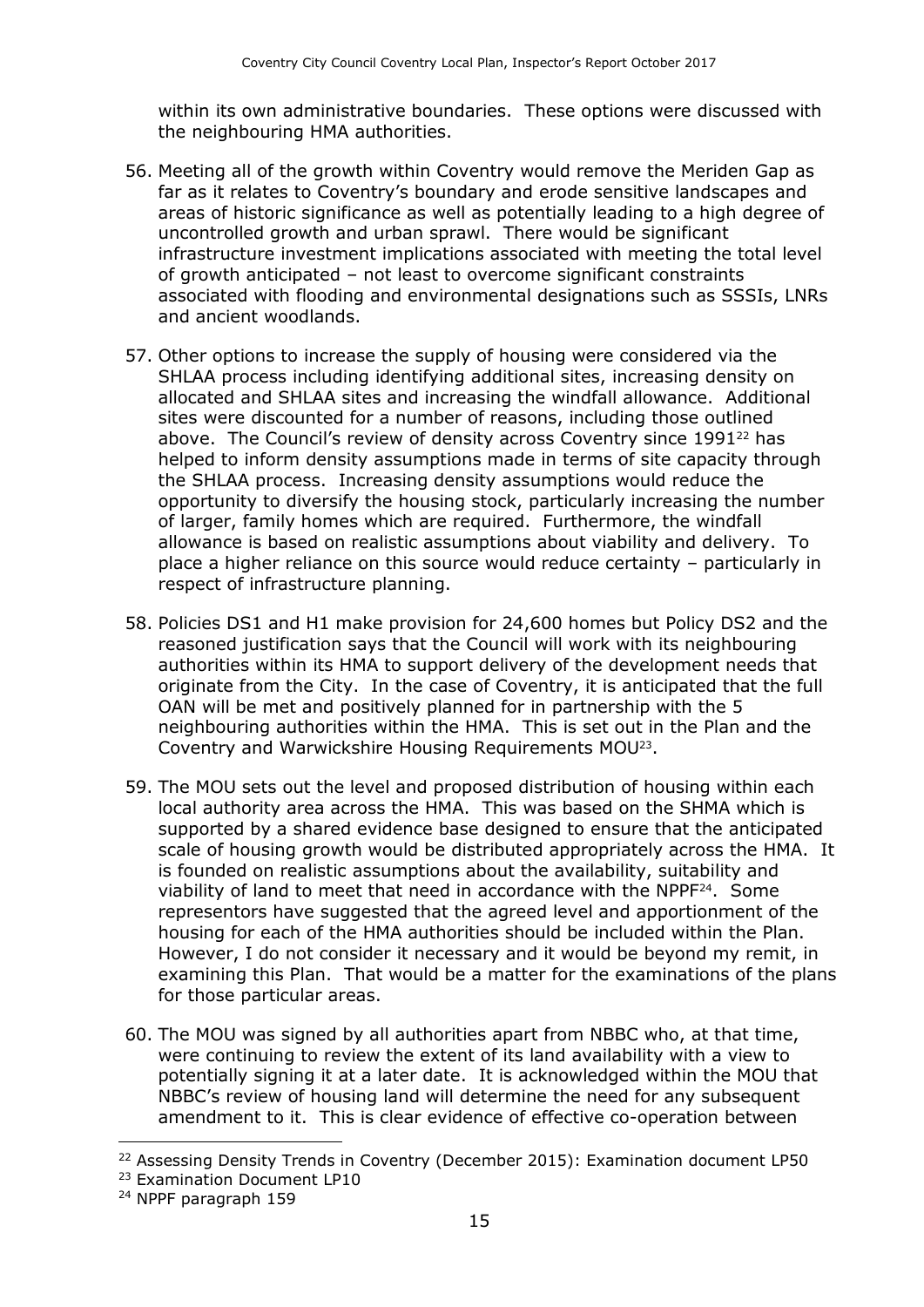LPAs with the aim of meeting the housing needs of Coventry and the HMA as a whole. The housing provision in NBBC and the other HMA authorities will be monitored and any necessary Plan review will be undertaken if the necessary development isn't delivered as anticipated.

- 61. There is a clear expectation that LPAs will co-operate in allocating land to meet a shortfall in a neighbouring area. Policy DS1 of the LP sets out the full scale of the OAN for housing and makes clear that Coventry must continue to work with neighbouring LPAs through the Duty to Co-operate to ensure that appropriate provision is made elsewhere within the HMA. In respect of the implications for this examination, the MOU includes a figure of 14,060 dwellings to be delivered in NBBC. This figure includes the untested OAN for NBBC plus additional dwellings to help meet Coventry's shortfall. The housing figure in NBBC's draft plan is between 12,370 and 13,374 homes, depending on whether the 1,004 house difference is an allowance for contingency within the supply<sup>25</sup>.
- 62. The difference between the NBBC draft plan housing figures and the MOU figure is relatively small when considered in the context of the wider HMA. It may be possible to make up this shortfall if more dwellings were delivered across the HMA as a whole. To this end, Coventry City Council points to subregional monitoring which suggests that the supply of housing (over 90,000 homes) is slightly above the identified need in the HMA (88,160 between 2011 and  $2031$ <sup>26</sup>. This is based on assumptions at this stage that Plans will be adopted as proposed without further changes to site allocations or capacities. The statement of common ground<sup>27</sup> between Coventry CC and NBBC submitted to the examination says that joint work will be ongoing to produce an agreed schedule of amendments to NBBC's draft plan to reflect any additional capacity that may be identified within the Borough. Adoption of Coventry's LP will provide certainty in respect of the scale of the shortfall and the requirement for it to be met elsewhere in the Coventry and Warwickshire HMA.
- 63. Amendments to Policy DS1 (**MM18**) and its supporting text (**MM20, MM25, MM27** and **MM28**) express the housing requirement for Coventry as a minimum in line with Policy H2 and introduce a mechanism to review the Plan and address any shortfall in the event that the wider housing and employment needs of the HMA are not being met. The Council will monitor housing delivery in the City and in other LPA areas across the HMA to ensure it meets the shortfall. This mechanism would ensure that provision is made for Coventry's needs over the Plan period. Should sufficient housing not be brought forward within Coventry or the wider HMA there is a policy requirement for a full or partial review of the Plan to be undertaken. These proposed modifications are necessary to ensure that the LP is effective.

#### *Meeting the Affordable Housing Need*

 $\overline{a}$ 

64. As outlined above, there is an identified need for 12,000 additional affordable homes in Coventry between 2011- 2031. The Council has taken a pro-rata approach to identifying the level of affordable housing it will seek to deliver within its administrative boundary. Coventry's identified capacity figure of

 $25$  Coventry City Council response to NBBC draft plan – Examination Document MM19

<sup>&</sup>lt;sup>26</sup> Coventry City Council response to NBBC draft plan - Examination Document MM19

 $27$  Statement of Common Ground regarding CCC Proposed LP Modifications - MM24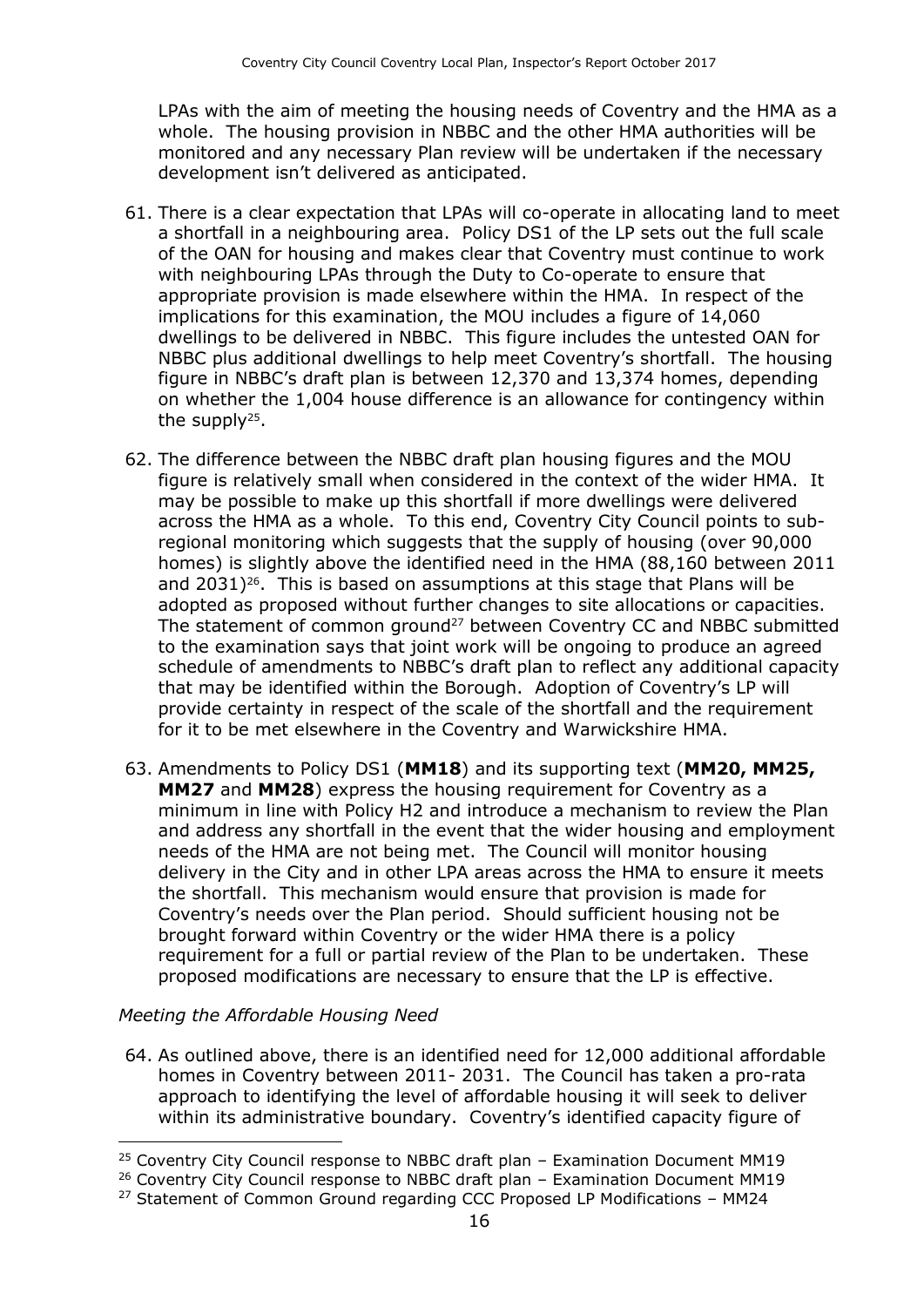24,600 homes equates to 58% of total need within the HMA. On a pro-rata basis this would equate to 6,960 affordable homes (348 per annum). This approach is supported by the neighbouring authorities within the HMA, and the majority of them have agreed to include higher proportions of affordable housing within their respective policies in order to maximise the potential to meet the needs of the HMA. LP Policy DS2 sets out a clear commitment to work jointly with the neighbouring authorities to deliver the wider affordable housing need.

- 65. Policy H6 seeks 25% of all dwellings to be affordable on new residential schemes of 25 dwellings or more or over 1 ha in size. The Affordable Housing Economic Viability Assessments (AHEVA)<sup>28</sup> made an appropriate allowance for S106 contributions and potential future Community Infrastructure Levy (CIL) contributions. It analysed a range of different types and size of development and assessed existing use values, factoring build standards and infrastructure contributions into a residual value appraisal model. An assessment of brownfield sites included an allowance for site preparation as well as a contingency margin. On the basis of the evidence, I consider that the proposed policy requirement for affordable housing is reasonable and is based on credible and robust evidence.
- 66. Policy H6 includes the flexibility to negotiate on a site by site basis. Proposed modification **MM63** to include specific reference to viability in the policy wording would ensure that this is clear. The AHEVA was updated and monitored to ensure that the evidence base underpinning it remains robust<sup>29</sup>. There is evidence to show that since 2012 both build costs and property values have grown in the region of 20% whilst land values have remained broadly stable. There are also clear signs of an improving housing market and development viability. In addition, quarterly data on new build price changes published by DCLG reflect the conclusions reached in the updated AHEVA note.
- 67. The Council did assess whether reducing the threshold to, for example, 20 dwellings would make an impact. However, based on the SHLAA sites as well as one of the allocations, it was found that the uplift in delivery of affordable homes would be minimal (it would supply approximately 64 additional dwellings equating to 5% of the identified 1,500 affordable homes needed).
- 68. Registered housing providers operate in the interests of scale preferring to manage a higher number of properties on one site rather than a smaller number of properties on several sites. This is due to the cost benefits associated with the marketing and management of a higher number of properties. The site threshold of 25 dwellings would thus prove more cost effective for registered providers. The Council concluded that on balance this minimal contribution may potentially have a far greater impact on development viability and result in a reduced amount of homes delivered over the Plan period.
- 69. Furthermore, the affordable housing requirement proposed via Policy H6 is similar to that required under current policy provisions. The Council can demonstrate that affordable homes are being delivered under current policy

<sup>28</sup> Affordable Housing Economic Viability Assessment October 2012 (LP39)

<sup>&</sup>lt;sup>29</sup> Affordable Housing Economic Viability Assessment Note May 2016 (LP131)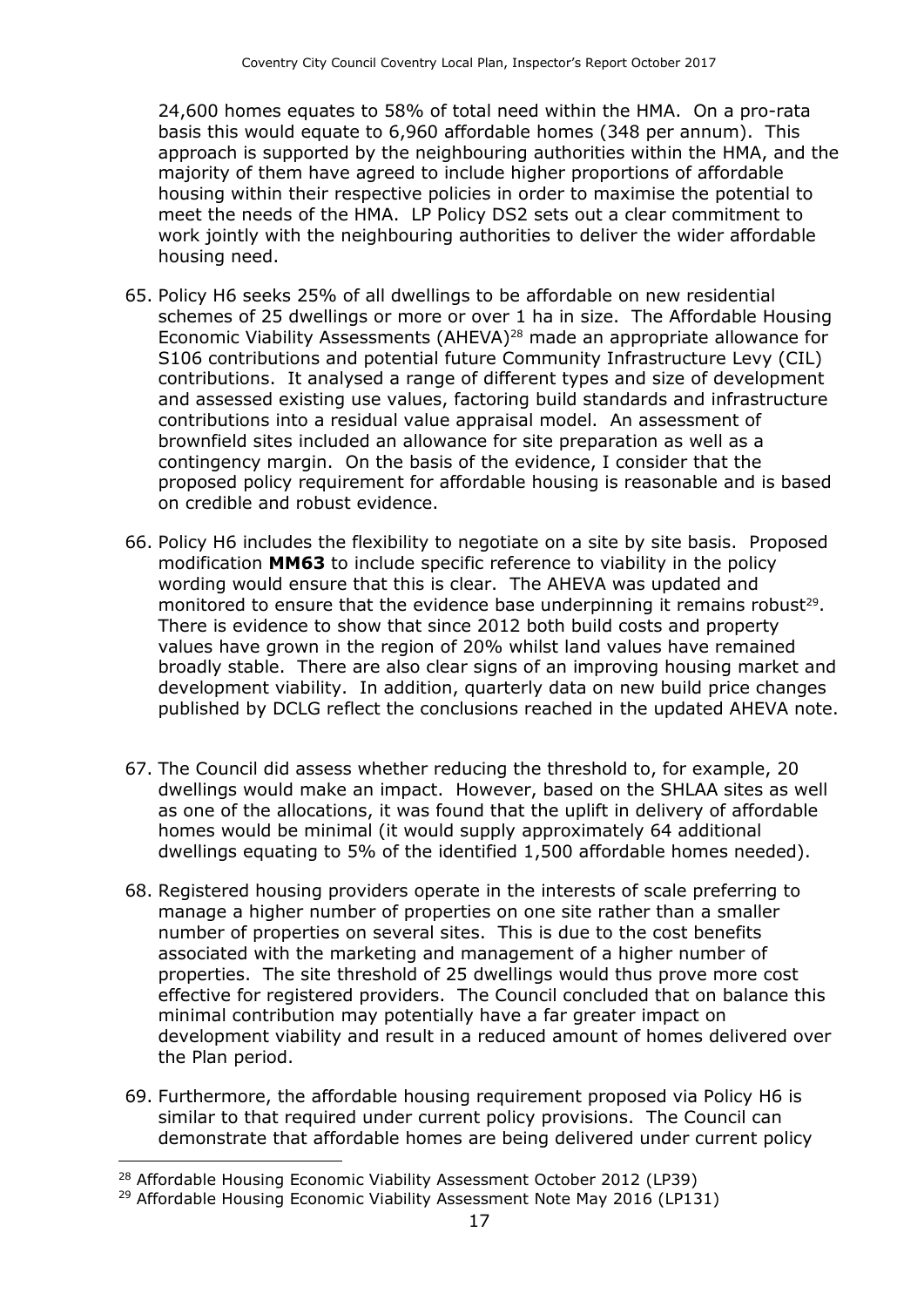and point to evidence which shows that since 2012 there have been only 3 instances whereby the requirement was reduced for development where there were exceptional on-site costs which reduced the viability of providing affordable housing contributions. There is therefore a very good prospect that the affordable housing requirement for 6,960 dwellings within Coventry will be met over the Plan period.

70. The need for 12,000 additional affordable homes in Coventry over the Plan period represents approximately 28% of total housing growth. Given the capacity constraints in Coventry, the housing requirement cannot be raised to help meet more of the need for affordable housing, as suggested in the PPG. The Council acknowledges that it will have to undertake regular reviews of affordable housing delivery within the City and the wider HMA. **MM151**<sup>30</sup> amends the Plan's monitoring indicators accordingly.

#### *The Housing Trajectory and the Five-Year Housing Land Supply*

- 71. Policy H1, as submitted, set out a phased approach to the delivery of housing proposing to deliver 1,020 homes per annum in the first 5 years of the Plan period and 1,300 homes per annum thereafter. The Council produced an updated housing trajectory to reflect the small site windfall figure before the start of the hearings (Examination Document **MOD.2**). I consider this to be necessary to ensure that the Plan reflects the most up-to-date position and for housing delivery to be monitored effectively. The trajectory is broadly consistent with evidence from the SHLAA about the rate at which residential sites would come forward for development.
- 72. Policy H1 refers to the housing land requirement being phased to allow for the necessary step change to be managed in a sustainable way. It is acknowledged that this step change reflects the increase in deliverable land options which would be facilitated by adoption of the Plan. However, given that the identified housing need exceeds the proposed target, and that there is an immediate need for housing, a phased approach to the release of development land would not be justified. Furthermore, it would not be warranted on the basis of the longer lead-in time associated with bringing forward the strategic sites.
- 73. The annual provision rates in Policy H1are not maximum figures and higher rates of provision would be permissible. It would thus be more accurate to describe this phasing as a stepped trajectory. **MM49** and **MM51** amend the policy wording and supporting text accordingly. The projected delivery of the housing land supply set out in Policy H1 would reflect the Council's updated housing trajectory.
- 74. The updated trajectory, together with Policy H1, as proposed to be modified as outlined above, will facilitate the quickest possible rate of housing delivery to help meet as much of the OAN as possible within Coventry's administrative area. It will thus be consistent with the NPPF's goal of boosting significantly the supply of housing. Proposed changes to the supporting text of Policy H1 would set out that the proportion of development of brownfield sites would be monitored with a view to encouraging brownfield development, though it

<sup>30</sup> Examination Document MOD.10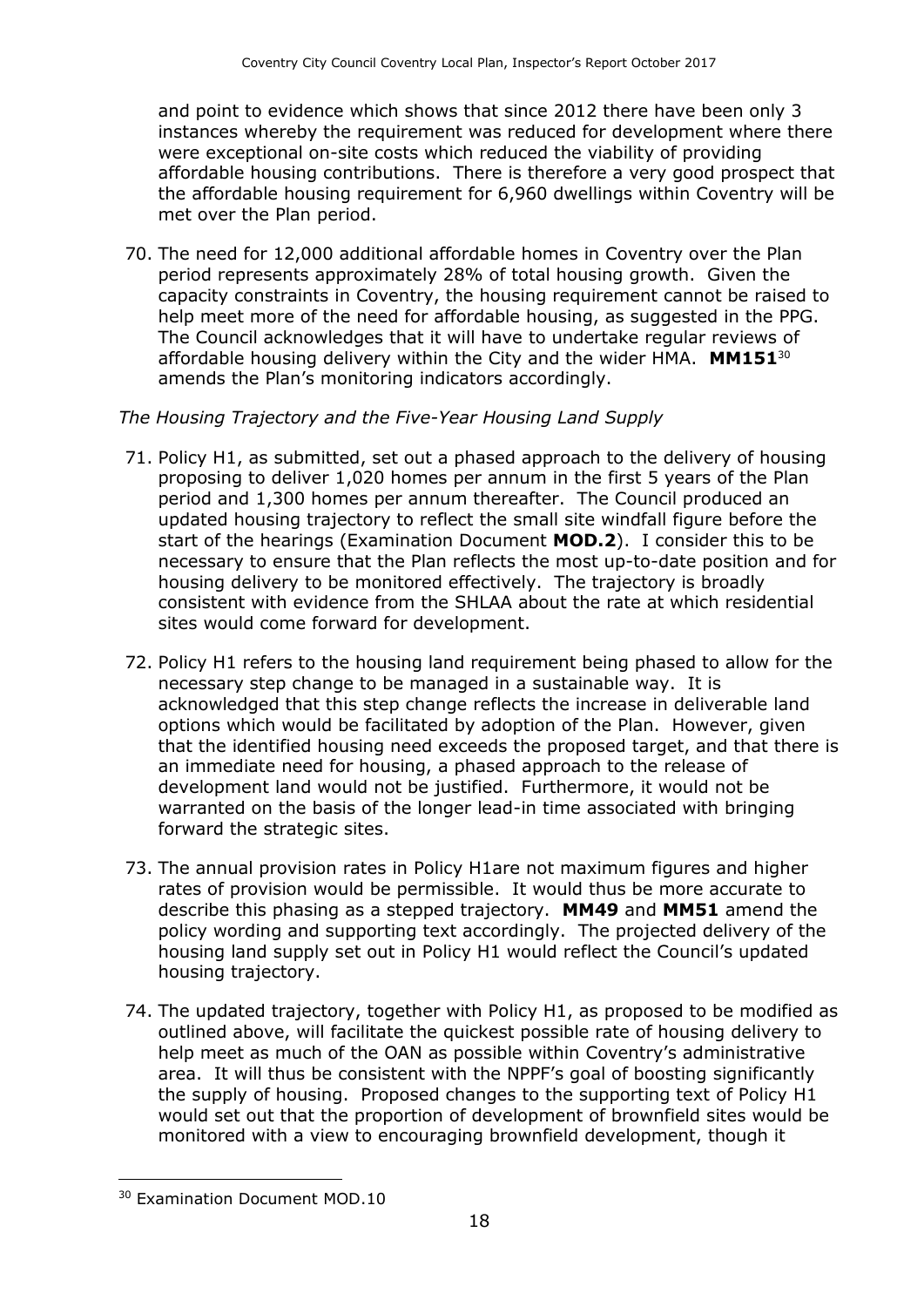would be made clear that such monitoring data would not constitute a reason for refusing greenfield development (**MM53**).

- 75. The SHLAA identifies the housing supply for the next 5 year period against the equivalent housing requirement. This sets out both the 'Liverpool' and 'Sedgefield' approaches to 5 year supply monitoring. It has also considered the need for a buffer in line with the NPPF<sup>31</sup>. The SHLAA assessed a 5% and 20% buffer as well as the impact of a "phased" approach (better described as a stepped trajectory) as set out in Policy H1. It also assessed the 5 year housing supply assuming an "un-phased" (i.e. not stepped) approach.
- 76. Over the first 5 years of the Plan period, 2011 2015, the updated trajectory broadly reflects the amount of housing that has been completed. It is then predicted that there would be a step up in the annual rate, from 1,020 to around 1,300 up to 2031. This is to reflect improving housing market conditions and a predicted uplift in anticipated completions following adoption of the Plan and removal of the Green Belt policy constraint to development of the SUEs. An alternative method would have been to show the trajectory as a flat annual average of the overall housing requirement across the whole plan period. However, to adopt this approach would mean applying a retrospective requirement for the years 2011-2015 which would not accurately reflect the rate of delivery. Furthermore, the stepped trajectory reflects the actual pattern of need which is predicted to increase more rapidly after 2021.
- 77. The SHLAA demonstrates that a 5 year supply of housing will be available upon adoption of the Plan. It has taken into account previous completion rates against requirements. No allowance has been made for the release of land from the Green Belt within the first 5 years of the Plan. Turning first to the assessment of the "phased" approach (or stepped trajectory, as proposed), under the Liverpool assessment there would be a 6.05 years' supply and a 6.07 years' supply under the Sedgefield approach. The "unphased" approach would see a 5.85 years' supply under the Liverpool assessment or 5.40 years' supply under the Sedgefield approach. Each of the scenarios can demonstrate that the supply is sufficient with either a 5% or 20% buffer apart from the "un-phased" requirement which would be just short of a 20% buffer.
- 78. The Council should set out clearly in the Plan on what basis the 5 year housing land supply is calculated including whether it adopts the Liverpool or Sedgefield approach and whether it can demonstrate that an appropriate buffer can be achieved, whether that be 5% or 20%. It is proposed, via **MM52**, to set this out in the supporting text to Policy H1. As I explained at the hearing, this would be necessary in the interests of clarity and to effectively monitor the 5 year housing land supply on an ongoing basis. The supplementary housing paper<sup>32</sup> sets out an assessment of past delivery rates against a range of adopted and draft housing requirements from 1991 and 2015. Performance has been strong when measured against adopted plans' performance though weaker when assessed against draft requirements such as the Regional Spatial Strategy or older versions of the Core Strategy.

<sup>31</sup> NPPF paragraph 47

<sup>&</sup>lt;sup>32</sup> Supplementary Housing Paper (2015): Examination document LP51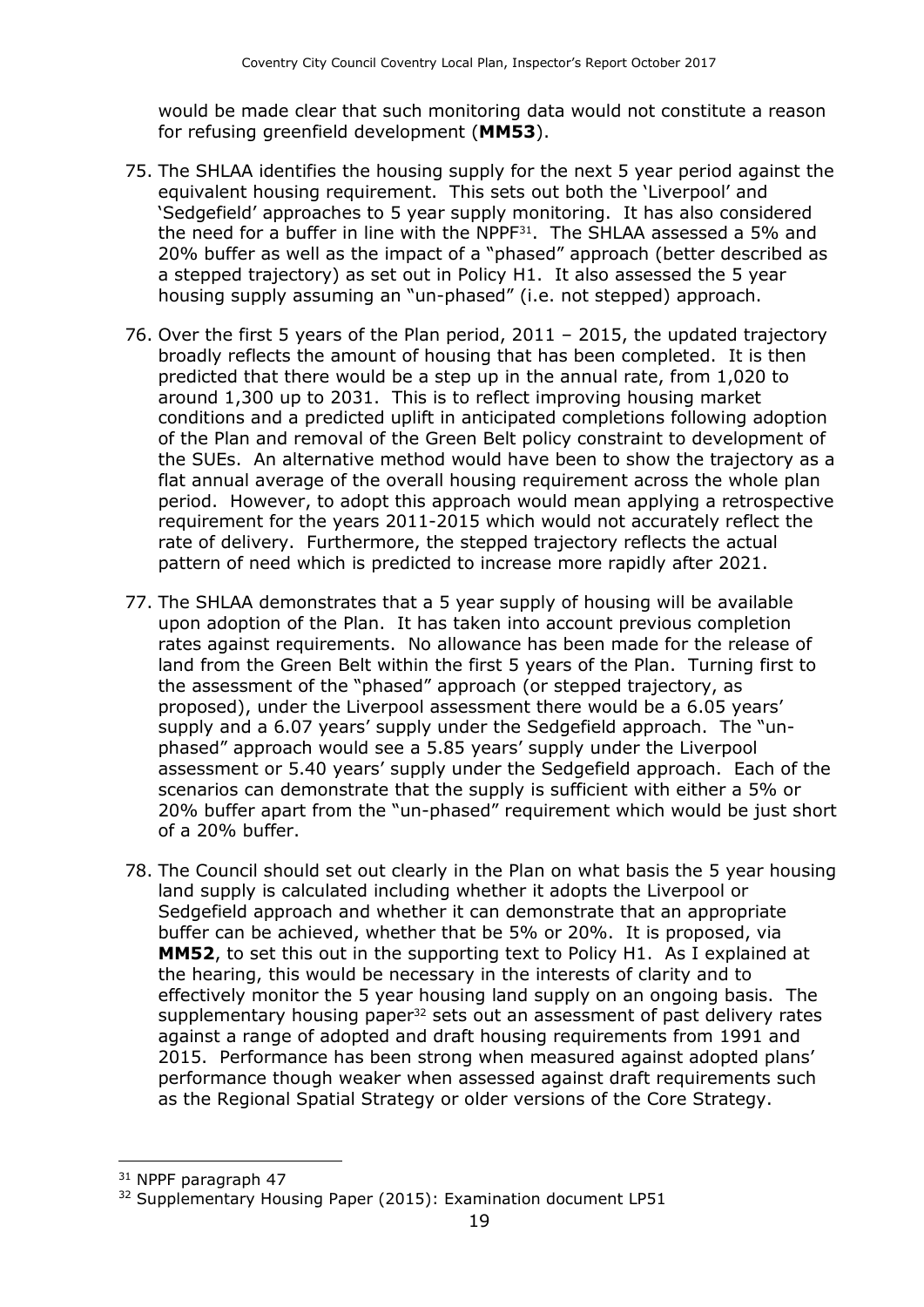However, this has coincided with an increase in the City's housing needs and an economic recession.

- 79. Nonetheless, the Council has continued to maintain a 5 year land supply of housing throughout this time. The evidence shows that the delivery of new homes is increasing year on year in Coventry<sup>33</sup>. There has been a step change in housing delivery since 2011 and a falling trend in demolitions since 2009. The trajectory shows that for the 4 years from 2011/12 to 2014/15 a total of 4,114 dwellings have been delivered which would be in line with the 1,020 units per annum anticipated. It is assumed that 1,527 units would be delivered during 2015/16. However, the up-to-date position shows that since 2011, 5,550 dwellings (equating to an average of 1,110 dwellings per annum) have been completed, as of 1 April 2016 (**MM48** and **MM148**). This suggests that there is no shortfall in required housing delivery since the start of the plan period, when assessed against the stepped trajectory. Some minor changes are proposed which reflect updated site capacity figures taking into consideration permissions and phasing to-date but these do not fundamentally alter the numbers (**MM55**).
- 80. The Council suggest that the Sedgefield method would be an appropriate basis by which to assess the 5 year housing land supply. The Sedgefield method is normally used whereby the shortfall of delivery in the first 5 years of the Plan would be recovered within the first 5 years after adoption of the Plan. When assessed against the stepped trajectory the evidence suggests that there would not be a shortfall in the first five years. However when assessed against an annualised requirement (1,640 dwellings per annum) there would be a shortfall of approximately 2,650 dwellings.
- 81. The delivery of 1,300 homes per annum as proposed under the stepped trajectory would make up this shortfall within the first 5 years of the adopted Plan. This approach would also be justified on the basis that housing delivery is dependent upon some large urban extensions that will require some lead-in time to ensure that critical infrastructure is in place in a timely manner. Furthermore, the anticipated lead-in and delivery rates for these large sites are supported by evidence from developers. Accordingly, I agree that the Sedgefield approach would be an appropriate basis upon which to assess the 5 year housing land supply.
- 82. The Council considers that a 5% buffer is required. I agree that this would be appropriate, on the basis that there has not been a record of persistent underdelivery of housing in Coventry. **MM52** is thus necessary to make clear the basis upon which the 5 year housing land supply is calculated.

#### *Specific Policy Requirements for New Housing*

 $\overline{a}$ 

83. Policies H3 and H4 set out requirements for new housing and Policy H8 relates to proposals for care homes and older persons' accommodation. A number of modifications are necessary to ensure that they are effective and consistent with national policy. Policy H3 requires that proposals for new housing should comply with a number of criteria, including that it should be located within prescribed distances from a list of public services and facilities including medical services, schools and bus-stops. The Housing Supplementary Paper

<sup>&</sup>lt;sup>33</sup> Coventry City Council Examination Statement to Hearing Session 2: Housing Need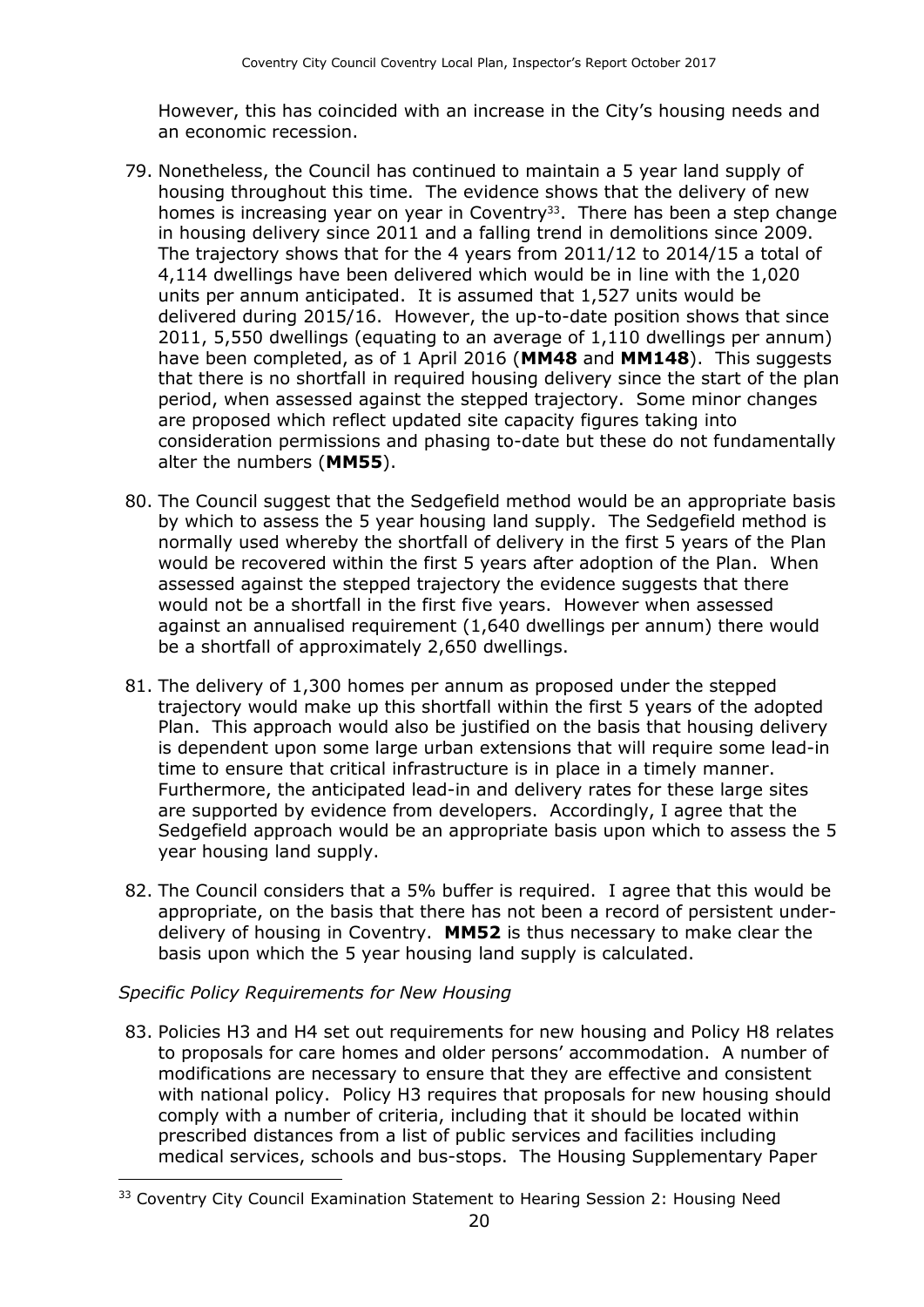<sup>34</sup> highlights that the majority of Coventry is already well served by those services listed in Policy H3. The policy seeks to ensure that any gaps in provision created by new development would be addressed through appropriate contributions from developers.

- 84. It was not the Council's intention that the wording of the policy would be overly prescriptive and criterion 7 (as submitted) says that contributions may be sought to address any deficiencies. However, to ensure that the policy is sufficiently clear and flexible, the Council seeks to change the wording by adding "wherever possible" to the requirement that "new development should be" within prescribed distances from the listed facilities and services (**MM57**). The supporting text would also be changed via **MM59 – MM61**. These changes would specify that transport and infrastructure must be considered from the outset. Also, that new homes should comply with access standards in terms of being within 400m to a bus stop. The changes would also refer to the need to facilitate improved bus connections where appropriate, to ensure that all sites have easy access to public transport and walking and cycling routes but that site specific circumstances would be considered on a case-bycase basis. The changes would also clarify that developer contributions would be sought where appropriate and where it would not have an unacceptable impact on scheme viability.
- 85. Policy H4 seeks to secure an appropriate mix of housing in accordance with the latest SHMA but acknowledges and lists circumstances whereby it might not be appropriate. Local planning authorities have the option to set additional technical requirements exceeding the minimum standards including an optional space standard. However, the PPG advises that they will need to gather evidence to determine whether there is a need for additional standards and justify setting appropriate policies in their local plans<sup>35</sup>. To avoid inference that the Council would seek to influence the size of new dwellings through this policy and to aid clarity, I consider that the proposed modification to remove reference to house sizes (**MM62**) is necessary.
- 86. Furthermore, I consider that the Plan's provisions for inclusive design and accessible environments are consistent with the NPPF. In reaching this conclusion, I have had due regard to the equality impacts of the Plan in accordance with the Public Sector Equality Duty (PSED).
- 87. The supporting text to Policy H8 says that at least 10% of new homes within the SUEs at Keresley and Eastern Green should be provided to support extra care provision. However, there is no detailed evidence to justify this requirement and for this reason the Council says that it has not sought to embed the provision within the policy wording itself. This is something that would be better considered at the master planning stage and **MM67** would make this clear. The supporting text also refers to 'Lifetime homes standards'. However, as these standards no longer apply, it is proposed to remove this reference through **MM68**. I consider that these modifications to

 $\overline{a}$ <sup>34</sup> Supplementary Housing Paper (2015): Examination document LP51

<sup>35</sup> Planning Policy Guidance Paragraph: 002 Reference ID: 56-002-20160519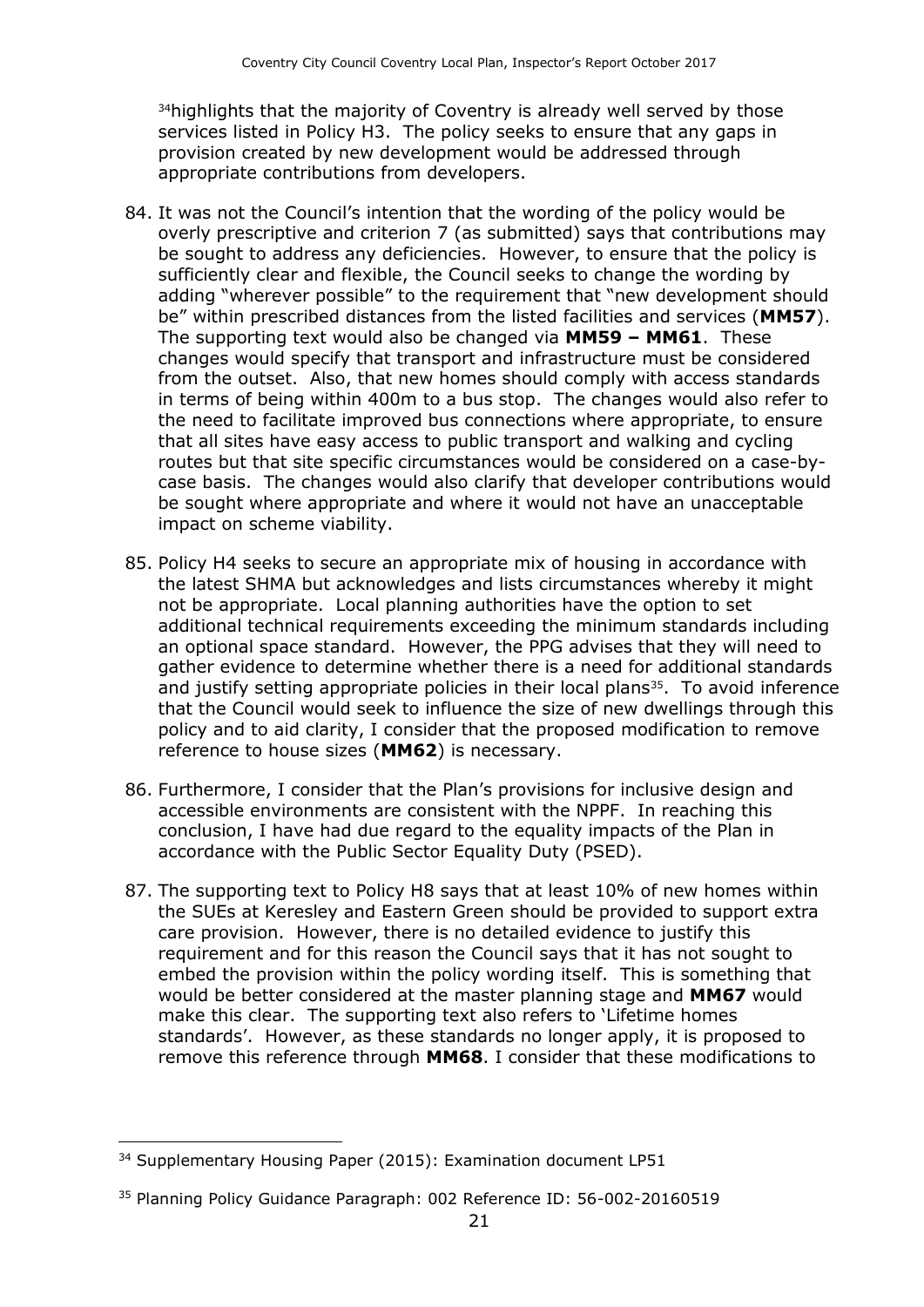Policy H8 would be necessary for the policy to be effective and consistent with national policy guidance<sup>36</sup>.

88. Proposed changes to the supporting text of Policy H10 would update the number of purpose built student accommodation bed spaces currently benefitting from extant permission (**MM69**). This would provide additional clarity in terms of the most up-to-date data. The inclusion of an additional criterion in Policy H11 is necessary to set out clearly that proposals for homes in multiple occupation would not be permitted where the amenity and living standards of future occupants would be materially harmed (**MM70**).

#### *Conclusion on Issue 1*

89. To conclude on Issue 1, I find that, subject to the necessary main modifications recommended in the interests of soundness, the Plan appropriately identifies housing needs and sets out effective measures to meet them in accordance with national policy. In reaching this conclusion, and in my conclusion on Issues 2 and 5, and in all other matters, I have had due regard to the equality impacts of the Plan in accordance with the Public Sector Equality Duty (PSED).

#### **Issue 2 – Does the Local Plan make adequate and appropriate provision to meet the accommodation needs of gypsies, travellers and travelling show people?**

- 90. The Planning Policy for Traveller Sites (August 2015) (PPTS) places requirements on Local Plans in respect of this matter. A robust evidence base should be prepared, including early and effective community engagement with both settled and traveller communities (PPTS policy A). Pitch targets should be set and a supply of sites identified (PPTS policy B).
- 91. The Council undertook a Gypsy and Traveller Accommodation Assessment (GTAA) in 2014. No substantive criticisms were raised in respect of either the methodology of the study or its conclusions. I have no reason to take a different view. The assessment identified two permanent sites in Coventry. The Council-owned site in Siskin Drive has only 4 pitches and these are occupied as the site is in need of refurbishment. The private owned site at Burbages Lane has all its 14 pitches occupied. The assessment identified a need for 34 permanent pitches over the next 5 years, though 5 of these related to the assumed needs of existing families currently living in bricks and mortar accommodation as well as assumptions linked to the Census data.
- 92. The Council maintains, having regard to the guidance in PPTS<sup>37</sup>, that the 5 households identified as living in bricks and mortar accommodation have abandoned a nomadic way of life in favour of residing within traditional accommodation as opposed to mobile homes. In view of the available evidence and on the balance of probabilities I share this view. This would mean that there is an identified need for 29 pitches.
- 93. It is intended that 16 pitches will be provided at the Council-owned site once it is refurbished. These 16 pitches added to the 14 in private ownership would

<sup>36</sup> Planning Policy Guidance Paragraph: 001 Reference ID: 56-002-20150327

<sup>&</sup>lt;sup>37</sup> Planning Policy for Traveller Sites (August 2015) Annex 1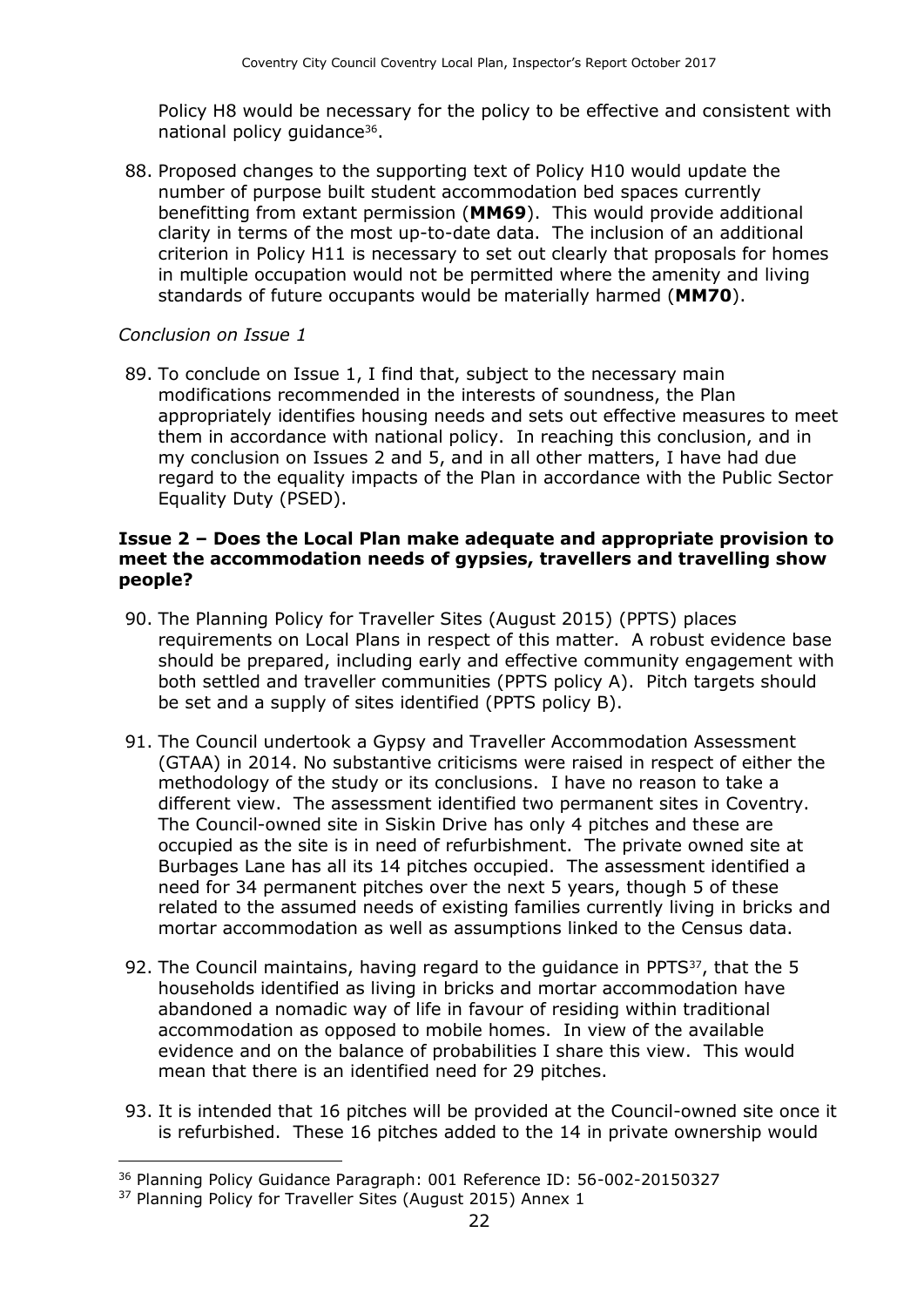provide a total of 30 permanent pitches. In terms of the longer term need, the assessment identified a requirement for 6 additional pitches to 2031. However, criteria-based Policy H7would facilitate the delivery of new windfall sites for permanent pitches over the Plan period. This would also enable any needs arising from those families who have ceased to travel, but would still require caravan pitches, to be met. This will be kept under review by the Council. Changes proposed to the supporting text of Policy H7 via **MM66** would provide further clarity to the Council's approach to the land supply for Gypsy and Traveller sites.

- 94. In addition to permanent pitches the assessment identified a need for 6 temporary or transit pitches. There has been an increase of illegal encampments over the last two years with over 70% of all occurrences taking place in this time. The evidence thus suggests that the need for transit accommodation is infrequent, and may reflect a short term trend rather than a longer term requirement.
- 95. It may be possible for the Council to respond to short term transit requirements through the use of temporary stopping places as the monitoring of illegal encampments suggests such sites would only be required for a short time. Longer term, the Council will monitor whether the recent trend for more frequent illegal encampments continues. Should a formal transit site be required, the Council intends to manage this via Policy H7 which would allow for such sites to come forward and through its 'Supporting Housing Delivery Development Planning Document'.
- 96. The Council will also consider whether there is a need for a targeted review of the Plan in accordance with Policy DS1 and the Monitoring Framework (as proposed to be amended). This is reflected in revised wording of the supporting text to Policy H7 (**MM65**). These changes are necessary in order for the Plan to be effective, justified and consistent with national policy.

#### *Conclusion on Issue 2*

 $\overline{a}$ 

97. For these reasons, and subject to the changes recommended, I conclude that the Local Plan provides satisfactorily for the needs of Gypsies and Travellers, consistent with national policy.

#### **Issue 3 – Whether the distribution of development within Coventry City Council is sufficiently justified and consistent with the local evidence base and national planning policy?**

98. The SA<sup>38</sup> considered what would be an appropriate level of growth for Coventry as well as the strategic approaches to delivering planned growth over the Plan period. The Coventry and Warwickshire neighbouring authorities also undertook a joint informal SA<sup>39</sup> to consider the spatial and functional relationship between Coventry and its neighbours. It also assessed strategic options in relation to the distribution of development to meet the unmet need outside of Coventry's boundary. However, in terms of a more detailed assessment of the proposed distribution within each administrative area, it

<sup>38</sup> Sustainability Appraisal/Strategic Environmental Assessment Report (January 2016): Examination Document LP8

 $39$  MOU Appendix – Examination Document LP10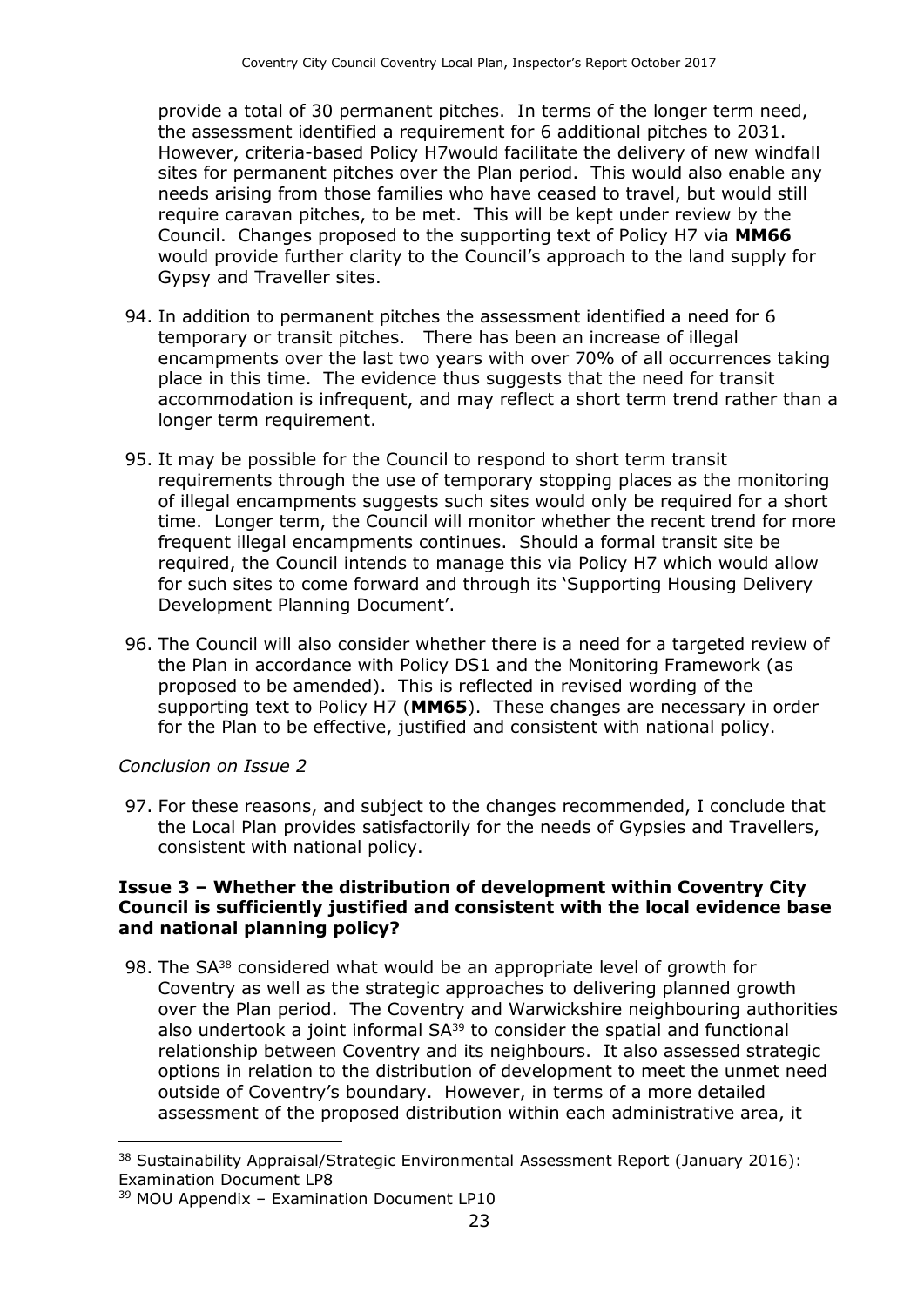was agreed that it would be the responsibility of individual authorities through their own SA/SEA and plan making processes. Each local planning authority has a legal obligation to undertake a SA of the effects of their own plans and projects.

- 99. The SA of Coventry's LP considered all relevant and reasonable alternatives and pursued the most appropriate approach to delivering its strategic development needs. The appraisal of all reasonable alternative growth projections were also considered as part of the SA process. Initial analysis through the SHLAA pointed to approximately 17,000 new homes being capable of being delivered in the existing urban area, representing 80% on brownfield land. However, changes to Green Belt boundaries would be required to accommodate homes to meet Coventry's housing need. As outlined earlier in this report, it was identified that it would not be possible to provide all the required housing in Coventry without there being significant and unacceptable impacts on historic landscapes and the natural environment. It was shown that a proportion of development would need to be provided in the wider Warwickshire HMA area. Also, options to meet the development needs of Coventry more sustainably may exist adjacent to the City's boundary.
- 100. I am satisfied that the broad approach of seeking land to meet the growth needs of Coventry in the form of urban extensions to the existing built-up area is justified. Given that the built-up area is so tightly constrained, the decision to assess potential sites in neighbouring local authority areas – as well as within the City – is also justified. A robust assessment of suitable sites within Coventry has been carried out through the SHLAA process. A significant number of sites have been allocated for development within Coventry although, as set out above, these are not sufficient to meet Coventry's overall housing requirement.
- 101. For these reasons, the approach that has been taken fully accords with the spirit and intentions of the Duty to Co-operate, as described at the start of this report. Paragraph 179 of the Framework states that local planning authorities should work collaboratively with other bodies to ensure that strategic priorities across local boundaries are properly coordinated and clearly reflected in individual Local Plans. It adds that joint working should enable local planning authorities to work together to meet development requirements which cannot wholly be met within their own areas – for instance, because of a lack of physical capacity or because to do so would cause significant harm to the principles and policies of this Framework. The broad approach of the Plan towards meeting the growth needs of Coventry accords with national policy in this regard.
- 102. The preferred approach was directly informed by the joint SHMA, the Coventry SHLAA and was fully tested by the SA/SEA process. The Habitat Regulations Assessment (HRA)<sup>40</sup> concluded that neither the Local Plan nor the AAP were considered to have any likely significant effects on any European Sites alone or in combination with their plans or projects. The proposed approach represents a sound basis to deliver Coventry's development needs. The spatial strategy strikes the appropriate balance between the 3 aspects of

<sup>40</sup> Habitat Regulations Assessment: Examination Document LP76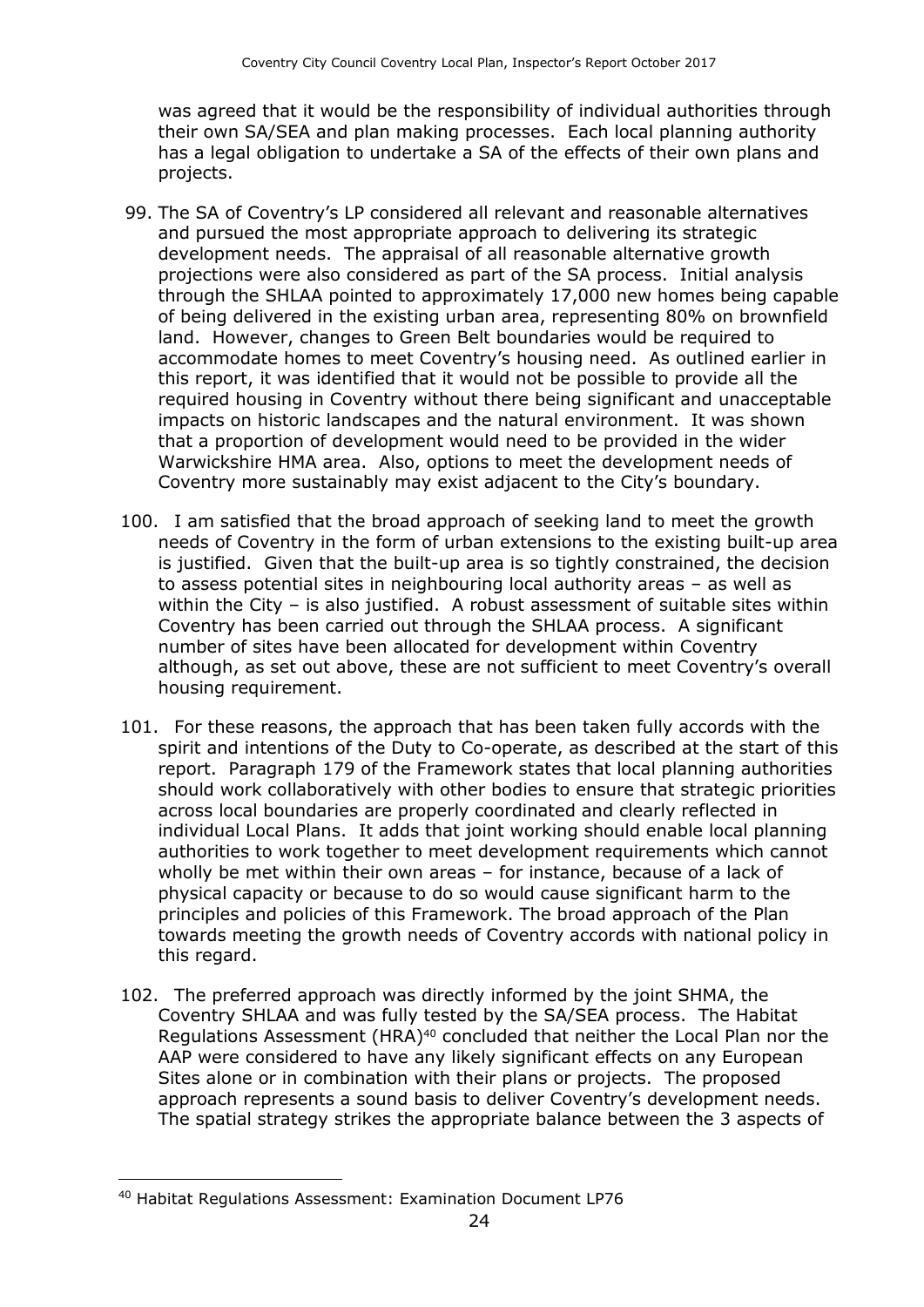sustainable development as set out in the NPPF<sup>41</sup>. It focuses on continued urban regeneration and the sustainable growth of the City into greenfield and Green Belt locations. I deal with the issue of Green Belt elsewhere in my report. However, it is clear from the evidence that reasonable alternatives were considered and that the preferred strategy is the most sustainable.

- 103. The SHMA was the starting point for considerations relating to the apportionment of housing to be delivered in each authority across the HMA. Ongoing collaboration through the DtC group and Coventry and Warwickshire Joint Committee ensured that the full housing needs of the HMA were assessed. In addition, realistic assumptions about the availability, suitability and viability of land to meet that need were established, in accordance with the NPPF<sup>42</sup>.
- 104. To this end, the Council shared its housing land supply data with its neighbouring authorities, including the assessment matrix and density assumptions. It also collaborated with neighbouring authorities to agree its SHLAA procedure. In undertaking the assessments of sites through the SHLAA process the Council completely re-assessed sites in 2015 to take account of the Joint Coventry and Warwickshire SHLAA methodology<sup>43</sup>. The methodology drew on a range of evidence about the Green Belt, ecology, the historic and natural environment, biodiversity, infrastructure and flood risk. This process ensured that strategic issues regarding the level and distribution of housing growth was supported by a shared and sound evidence base. It also ensured that decisions taken in respect of the suitability and viability of sites for development was supported by a rational process and were robust and justified.

#### *Conclusion on Issue 3*

105. For these reasons, I conclude that the Local Plan's proposed distribution of development is adequately justified, that the decision to accommodate some of the growth needs of Coventry within the wider HMA is appropriate and that the methodology of selecting sites, is robust and transparent.

**Issue 4 – Does the Local Plan comply with national planning policy in its approach to the Green Belt? Are the allocations of Green Belt land including land for Sustainable Urban Extensions (SUEs) at Keresley and Eastern Green justified and deliverable? Are the allocated sites appropriate and deliverable? Should additional Green Belt or other allocations be made? Are the detailed requirements for the allocations clear and justified?**

#### *National Planning Policy and the LP Approach to Green Belt*

106. Policy GB1 sets out the approach to Green Belt land including areas that would be removed from the Green Belt to accommodate development. NPPF paragraph 83 says that alterations to Green Belt boundaries should only be made in exceptional circumstances. The Plan sets out why it is considered that exceptional circumstances exist to justify the release of land from the

<sup>41</sup> NPPF paragraphs 7 and 14

<sup>42</sup> NPPF paragraphs 159 and 160

<sup>43</sup> SHLAA Joint Method Statement (May 2015) Examination Document: LP52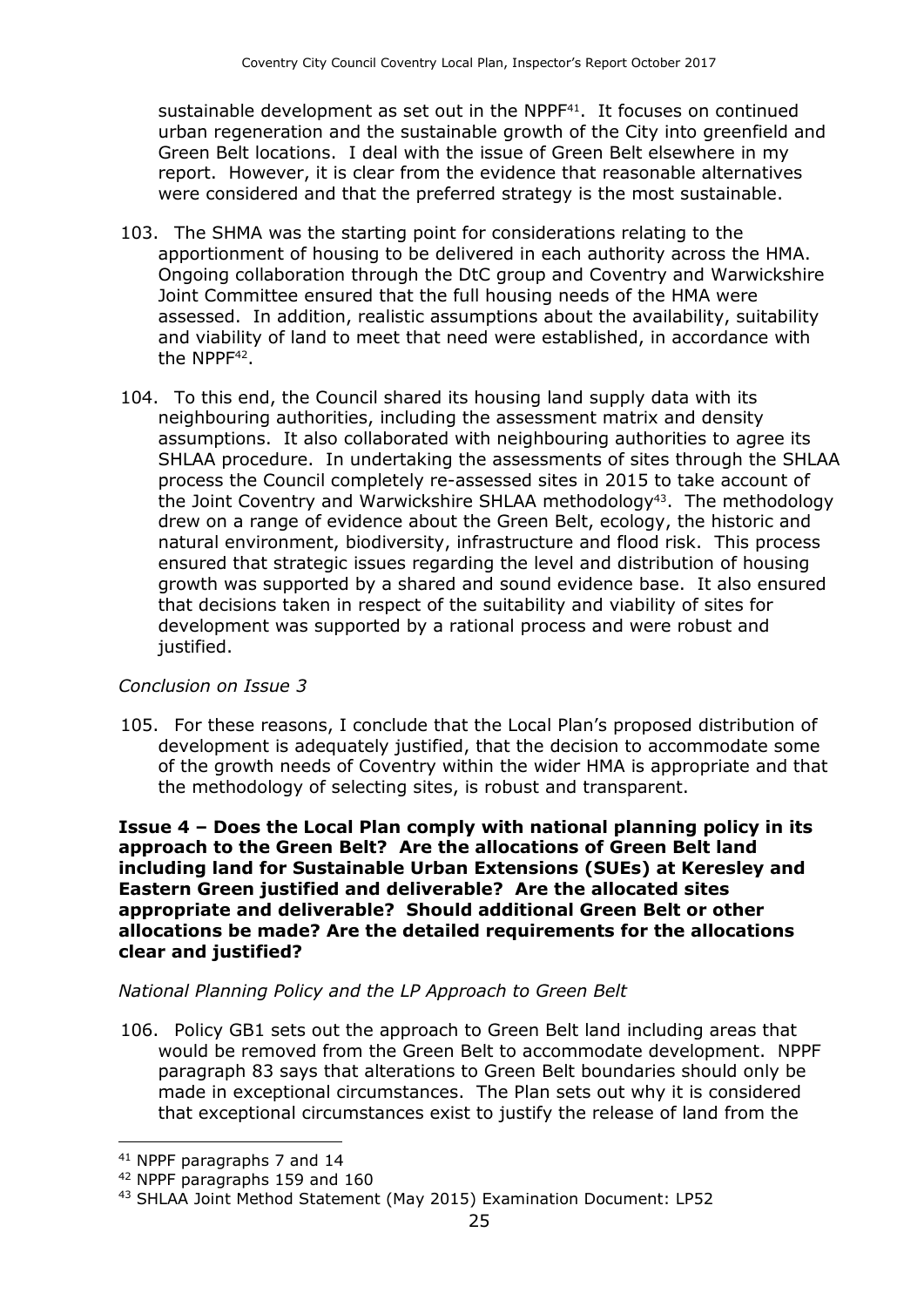Green Belt. As outlined above, the evidence shows that significant growth is anticipated for the area. The City's tight administrative boundaries together with the shortage of available land and diminishing opportunities to develop brownfield sites means that there is a lack of reasonable and appropriate alternatives. There is a need to diversify the housing stock and to meet identified needs for market and affordable housing. Furthermore, there is a need to provide employment land to support planned economic growth.

- 107. Alternative approaches were considered including increasing density of development on brownfield land and locating development beyond the Green Belt outside of Coventry. However, increasing densities would not provide sufficient capacity to deliver the required housing at the accelerated pace required nor provide adequate opportunities to diversify the housing supply. The Coventry and Warwickshire Housing Requirements MOU highlights the importance of locating development either adjacent to the City's boundary or along key transport corridors to facilitate accessibility to the City. Seeking to deliver the growth beyond the Green Belt would lead to development located in areas detached from Coventry and increase unsustainable patterns of commuting. It would also have implications in terms of being able to meet the HMA's housing needs, in particular affordable housing.
- 108. Unless some of the Green Belt is released, a substantial level of new dwellings -amounting to nearly one third of the planned supply - would not be delivered. The scale of potentially unmet need in the City is exceptional. The selective release of parcels of Green Belt to provide in the region of an additional 7,000 dwellings would make a very substantial contribution towards meeting the shortfall. However, even with the release of the Green Belt and greenfield sites the Plan will leave a shortfall of nearly 18,000 dwellings that will need to be met elsewhere in the wider HMA. The DtC requires neighbouring authorities in the HMA to help meet the shortfall, in line with the MOU. It also requires that Coventry City Council should seek to maximise housing land provision within its own administrative boundary to meet the identified need. The release of Green Belt sites is necessary to do this. I deal with the issue of Green Belt release below. However, the Plan refers to factors that amount to "very special" circumstances. However, it should refer to "exceptional circumstances" (**MM89**) in order to be consistent with the wording of the NPPF.
- 109. Several representations were made in respect of the Inspector's report on the Core Strategy 2009 in respect of his findings on the proposed release of Green Belt land. I have considered the Inspector's conclusions on the soundness of allocation of land within the Green Belt in the Core Strategy. However, I find that the circumstances of the Plan before me for examination are very different. The evidence shows that an unprecedented level of growth is required – Coventry is the second fastest growing City in England outside of London<sup>44</sup>. As outlined above, this growth cannot all be accommodated within Coventry's administrative boundary which has necessitated a review of Green Belt land as part of the commitment to maximising the amount of development that can be accommodated elsewhere as part of the Duty to Cooperate.

<sup>44</sup> C&W Joint SHMA 2015 Update (LP45)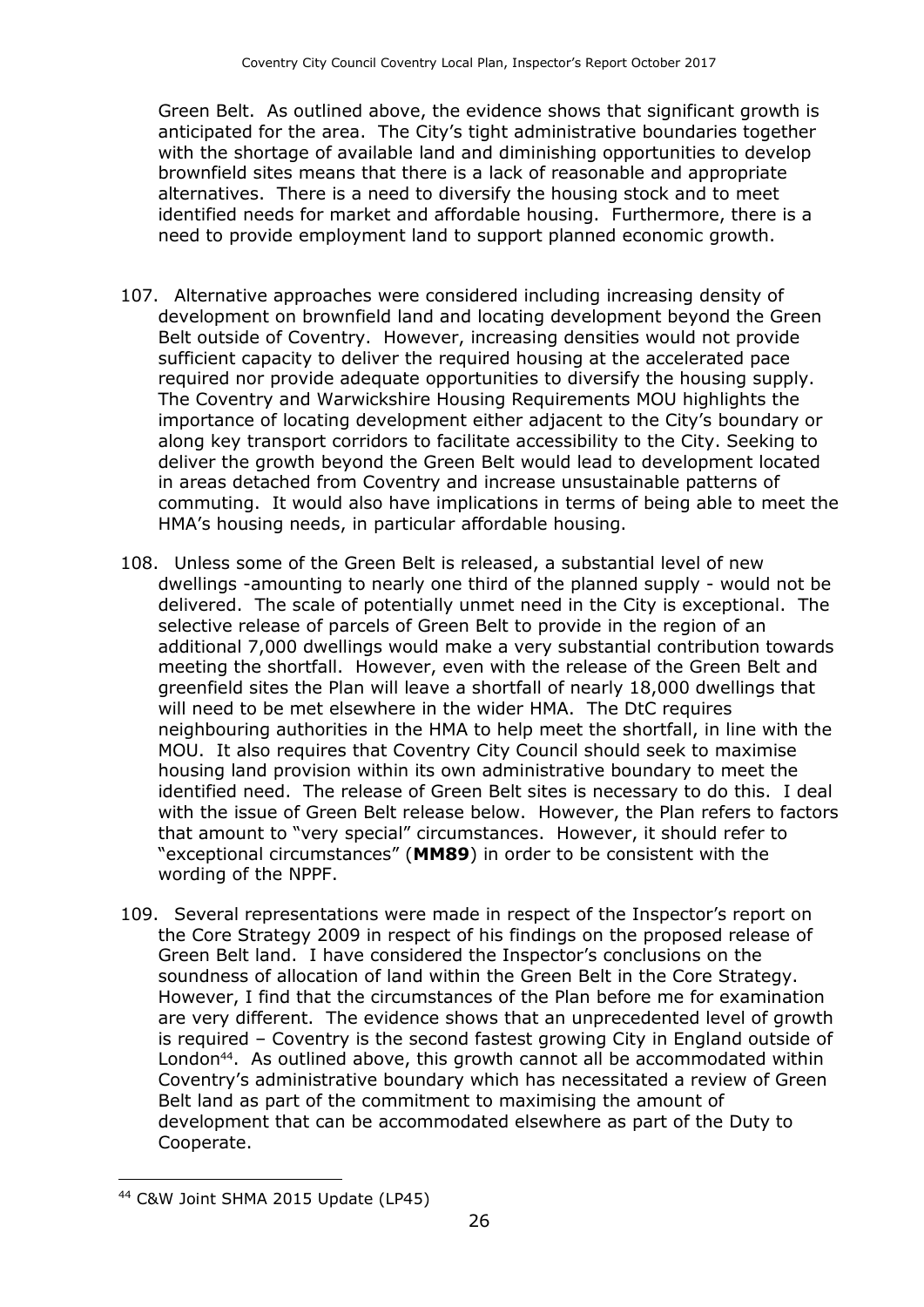- 110. I have considered the suggestion that the greenfield sites should be released later in the plan period, and only released once the brownfield sites have been developed. Whilst the reuse of previously-developed land is encouraged in the NPPF, such an approach would run contrary to the overwhelming evidence of shortage of other land in the city to provide for the levels of housing and employment development that are necessary. As already referred to elsewhere in this report in respect of phasing, given the significant lead-time required for building on these strategic sites, it would also jeopardise the contribution they are required to make towards meeting needs during the Plan period. As such, I do not consider that this would be a sound approach.
- 111. A number of reviews of the Green Belt have been undertaken, the most recent of which was undertaken in 2015<sup>45</sup>. This was a comprehensive assessment of the 5 purposes of Green Belt as set out in the NPPF<sup>46</sup> which covered the entire Green Belt of Coventry and Warwickshire. As part of the overall assessment, the Council undertook a Green Belt Matrix Assessment<sup>47</sup> which comprised a number of studies to consider potential environmental effects together with historic environment and infrastructure implications. The SA/SEA was an integral part of that process. The Coventry and Warwickshire Green Belt study assessed each parcel of Green Belt land against the purposes of Green Belts as set out in the NPPF and applied scoring criteria as part of the jointly agreed methodology with the adjoining authorities in the HMA.
- 112. In response to concerns raised by participants at the examination hearing, the Council engaged LUC – who undertook the 2015 Joint Green Belt Review – to jointly clarify a few matters. In their statements  $LUC<sup>48</sup>$ , together with the Council49, confirmed that the parcel of Green Belt at Eastern Green (parcel c25), along with all the other parcels, had been measured from the edge of the urban area through the centre or edge of the parcel. In no circumstances had measurements been taken from the centre of the parcel. Also, whilst parcel c25 is in multiple land ownership, it had been measured consistently with how other parcels were measured. The Council confirmed that in fact, the vast majority of parcels are in multiple ownership, with only 3 of the 28 parcels in single ownership.
- 113. In respect of whether the assessment of historic character for parcel c25 has failed to consider the listed building at the Windmill Hotel, the Council point out that the Joint Green Belt Review makes no reference to listed buildings having an influence on Green Belt policy or the assessment process. As LUC have confirmed, historic towns were considered in the assessment. However, whilst many settlements have historic elements, one of the Green Belt purposes set out in the NPPF aims to 'preserve the setting and special character of historic towns'. It is thus only relevant to settlements of a certain size i.e. towns. In particular, towns that retain a historic character connected to surrounding landscape elements. I consider that this is a sound approach to the assessment.

#### *Are the detailed requirements for the allocations clear and justified?*

<sup>45</sup> Coventry and Warwickshire Green Belt Review 2015: Examination Document LP70

<sup>46</sup> NPPF paragraph 80

<sup>47</sup> Coventry Green Belt Matrix Assessment January 2015: Examination Document LP77

<sup>48</sup> LUC Green Belt Review Update Note (October 2016): Examination Document LP251a

<sup>49</sup> CCC response to Action Point 8.2: Examination Document LP251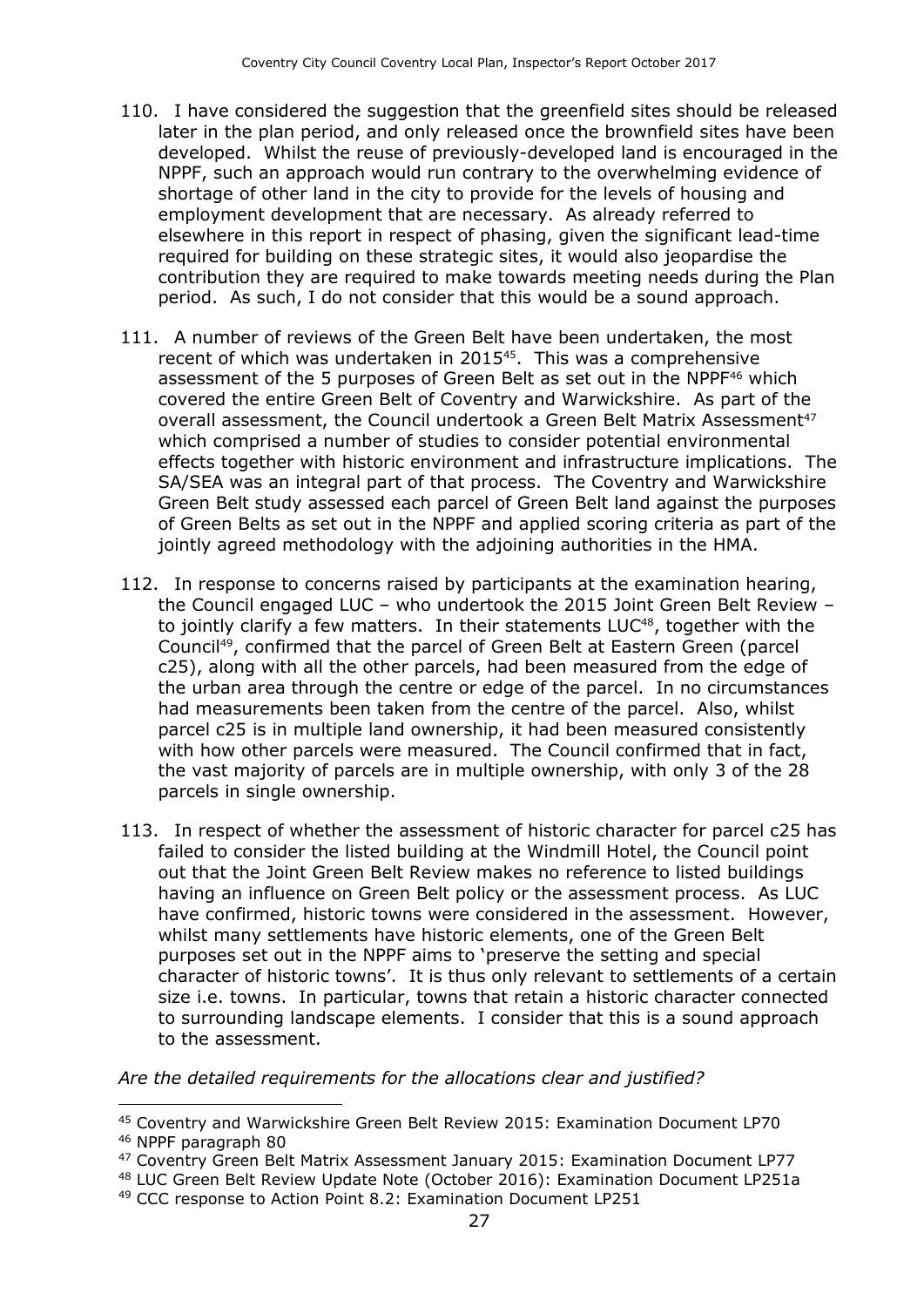- 114. The Council and developers of the Eastern Green and Keresley SUEs produced 'Statements of Common Ground' for the examination which set out proposed uses of the sites and broad agreement of capacity and in some cases general infrastructure requirements. It was agreed during the examination that including these details in the Plan itself, rather than in the supporting documentation would provide a greater level of clarity in respect of informing infrastructure and master planning requirements of each of the strategic sites and more certainty that they would be delivered as planned. These overarching frameworks would establish Masterplan principles and design concepts that would inform more detailed subsequent planning applications. As such, a new key policy for each of the strategic sites is proposed to be included in the Plan.
- 115. The Masterplan general principles for each of the large strategic sites and for major development would be set out in new Policy DS4 (Part A) **(MM31)**. Specific Master Plan principles for the Whitley employment hub and Keresley and Eastern Green SUEs would be set out in new Policy DS4 (Part B to Part D).In addition, the reasoned justification would set out how the new policies would provide an overarching framework setting out requirements relating to land use, densities, community facilities, transport, infrastructure, open spaces and phasing. This approach would retain a degree of flexibility as more details would be provided in future master plans. However, sufficient detail would be provided at the strategic stage to assist in bringing forward the sites.
- 116. The new policy would support the longer term delivery of the strategic allocations through identifying necessary infrastructure required for each phase of development and the likely timing of delivery **(MM16)**. This would be achieved through a cross-reference to the IDP which would be regularly updated and linked to the Plan's monitoring framework. These changes are considered necessary to ensure that sufficient policy detail is embedded within the Plan to enable all relevant factors which will influence the delivery of the strategic sites to be taken into consideration and to improve the Plan's clarity and certainty.
- 117. All major development proposals will be required to demonstrate that they would not have an unacceptable impact on health and wellbeing. The Council is preparing a Health Impact Assessment (HIA) Supplementary Planning Document (SPD). Proposed changes to the supporting text of Policy HW1 are necessary to clarify that the SPD will build upon the health impacts toolkit being developed by Birmingham City Council and is expected to be rolled out across neighbouring authorities within the HMA (**MM32** and **MM33**). Policy HW1 relates to major development proposals, and as such, further changes are also necessary in respect of the thresholds above which, HIAs would be required (**MM34**). This is to ensure that the requirements of the policy would not be overly onerous in respect of development required to deliver the Plan's proposed objectives. The Plan makes clear that HIA can be undertaken as part of the wider SA/SEA or as stand-alone assessments. Also, that the extent of assessment undertaken will depend upon the scale and type of development proposed and will be considered on a case by case basis.

*Impact of Planned Road Infrastructure on the Green Belt*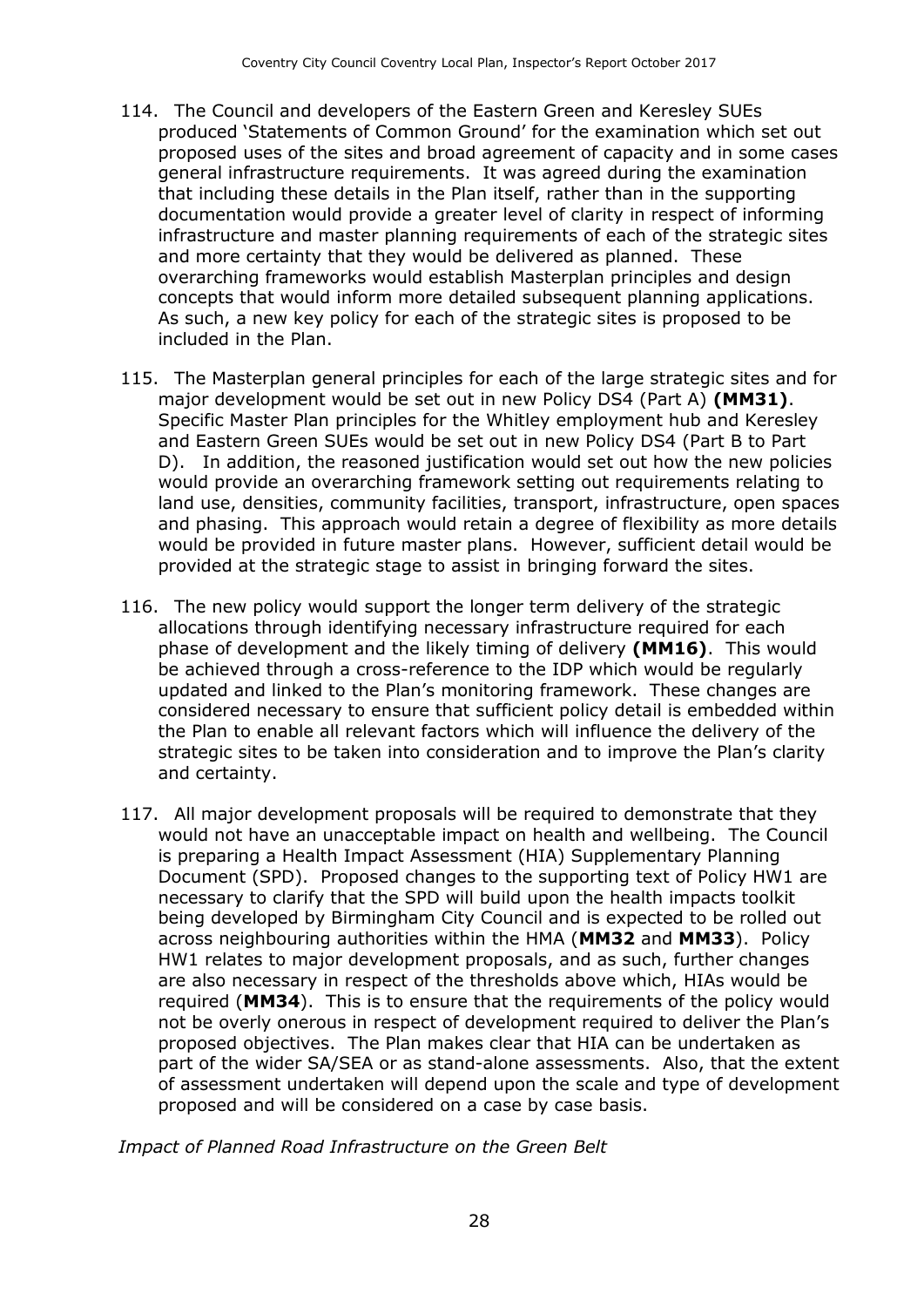- 118. It is anticipated that the proposed distributor road at Keresley would be entirely within the SUE and thus would not have any further impact on the Green Belt. The proposed grade separated junction at the A45 would require a small area of land north of the A45 to be developed. Removal of land from the Green Belt to accommodate it was considered but it lacked clear defensible boundaries. The utilisation of an at grade junction was also considered but was discounted on account of the likely impact it would have on traffic flows, noise and air quality. A grade separated junction was thought to be the most sustainable arrangement.
- 119. Appropriate planting would assist to assimilate the road into its surroundings and limit any impact on openness. Such details would be subject to a subsequent application in any event. Furthermore, the NPPF<sup>50</sup> identifies local transport infrastructure which can demonstrate a requirement for a Green Belt location to be "not inappropriate in a Green Belt". Given the importance of enabling appropriate access to the SUE the Council considers the completion of a grade separated junction to be local transport infrastructure which would demonstrate an essential requirement for a Green Belt location. Other items of infrastructure which would require a Green Belt location are set out in proposed changes to the Plan (**MM56**).
- 120. The issue of whether these items of infrastructure should be included in the Policies Map was considered at the hearing. However, I agree with the Council that at this stage the intended route is unknown and any identification on the Policies Map could only be indicative. Instead the broad principles would be included in the new policies DS4 and the IDP which would be further developed at the master planning stage.

#### *The Green Belt Policy Approach*

- 121. Policy GB1 relates to Green Belt and local green space, with the proposed changes to those boundaries identified on the Policies Map. Some changes are proposed via **MM92** to ensure that the policy is consistent with national planning policy. A cross-reference to the NPPF is also necessary (**MM93**). A new criterion within the policy (**MM90)** will also make clear that the erection of small ancillary buildings and structures would be permissible in areas designated as Local Green Spaces (LGS). **MM91** removes reference to "local urban green space" from Policy GB1 and is necessary for consistency and clarity. Changes to the supporting text of Policy GB1 would also be necessary to clarify how development in areas designated as LGS would be considered against local policies and national planning policy (**MM94**).
- 122. The Plan seeks to re-define some areas defined as Green Wedges as LGS. This was supported by the recommendations and conclusions of the Joint Green Belt Review. In redefining these areas the Council agrees with the study in that they no longer reflect the purposes of Green Belt, particularly in relation to the separation of settlements or the managed growth of urban areas. Where they still remain relevant is in relation to their recreational, ecological and biodiversity value and in providing a valuable local amenity. The proposed amendments to GB1 and its supporting text would help to

<sup>50</sup> NPPF paragraph 90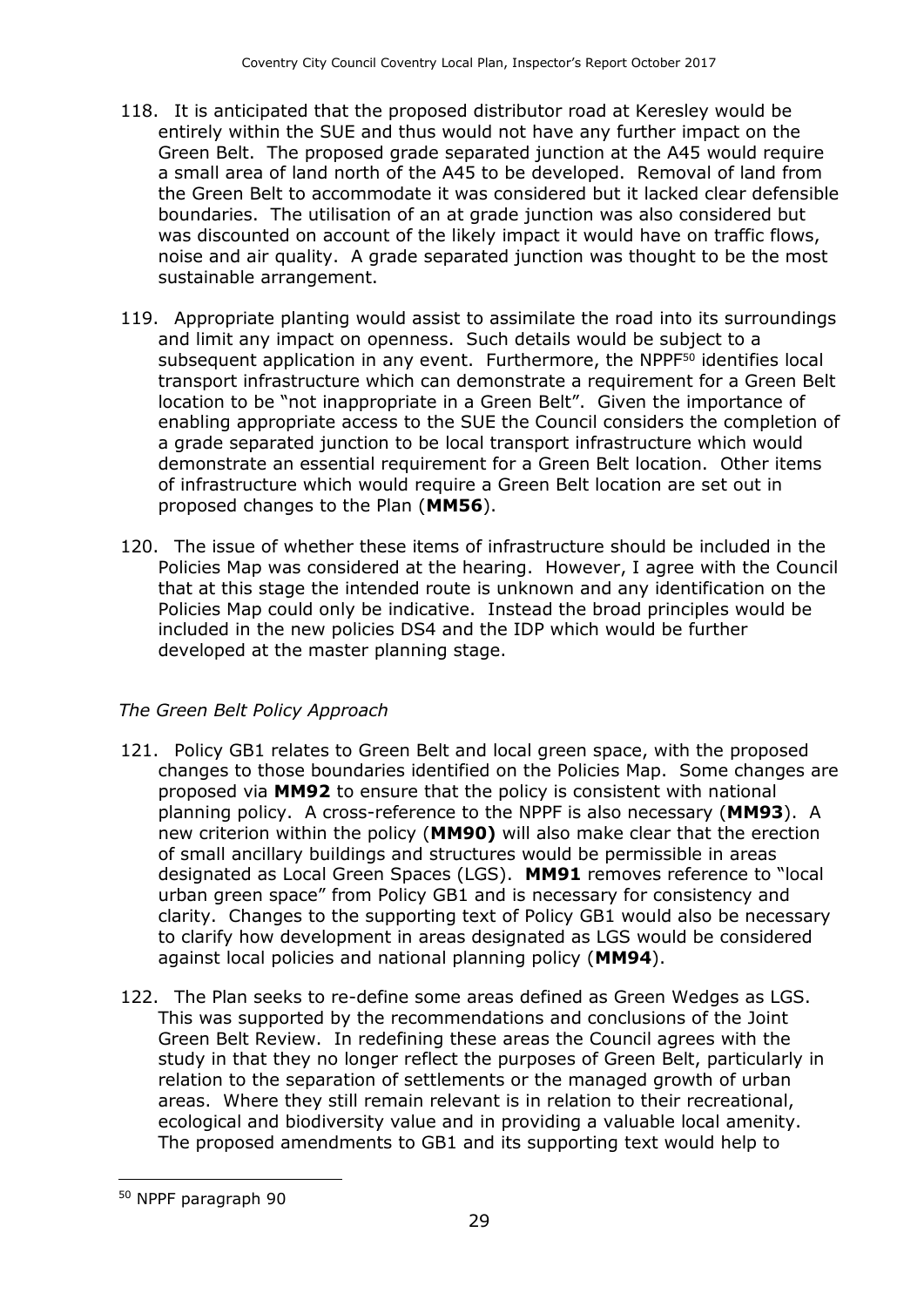protect these areas by restricting development to that which supports the sites' purposes as green space.

123. The NPPF<sup>51</sup> does not recommend LGS designations for large tracts of land such as Green Wedges. Whilst the proposed LGS designation along the Sowe Valley may be seen as large, it is not extensive or unrelated to local communities<sup>52</sup>. PPG<sup>53</sup> reflects the NPPF in respect of large tracts of land not being designated as LGS but also says that there are no hard or fast rules about how big LGS can be. Development in these locations would effectively be limited to infill or controlled growth thus reducing the likelihood of urban sprawl. Furthermore, in defining the areas of LGS the Council has sought to minimise any harm to the remainder of the Green Belt.

#### *Reserved or Safeguarded Land in the Green Belt*

124. The submitted Plan sought to reserve land in the Green Belt that was separated by two administrative boundaries – namely, Coventry City Council and Warwick District Council. The Council sought to support any approved allocation by Warwick District Council in that area and to avoid creating Green Belt 'islands' in Coventry. However, the status of 'reserved' land is unclear as it is not set out in national planning policy. It is also uncertain how such land would come forward within the Plan period if necessary, other than through a Plan review. As such, to provide clarity **MM95** amends Policy GB2 to refer to this land as 'safeguarded' rather than 'reserved' and clarifies that safeguarded land would be considered as part of any subsequent Plan review if the development proposals in Warwick District Council come forward during the Plan period (**MM96** and **MM97**). I consider these changes to be necessary in order to be consistent with national planning policy and for the effective delivery of the Plan.

#### Keresley SUE Allocation

- 125. It is proposed that the allocation will include development of approximately 3,100 dwellings of which 25% will be affordable housing. In addition, two new primary schools, a secondary school, a local health facility, two new local centres as well as green and blue infrastructure. The Council assessed a number of constraints as part of the SA/SEA process which led to the selection of the area proposed for the SUE. A summary of these is provided in the Council's statement for Hearing Session 8<sup>54</sup> . The Green Belt Matrix Assessment<sup>55</sup> includes an assessment of all of the Green Belt parcels. The Development of this site would clearly represent some reduction in openness. However, key views and features would be protected and given the immediate context of existing development, the reduction in openness would not be significant. It would not have a significant effect on the purposes of including land in the Green Belt in this case.
- 126. One of the key aspects of delivery of the site will be the proposed link road. This piece of infrastructure will be necessary to support the distribution of

<sup>51</sup> NPPF paragraph 77

<sup>52</sup> CCC Hearing Statement to Hearing Session 8 (LP205)

<sup>53</sup> Paragraph:015 Reference ID: 37-015-20140306

<sup>54</sup> CCC Hearing Statement to Hearing Session 8 (LP205)

<sup>55</sup> Examination Document LP77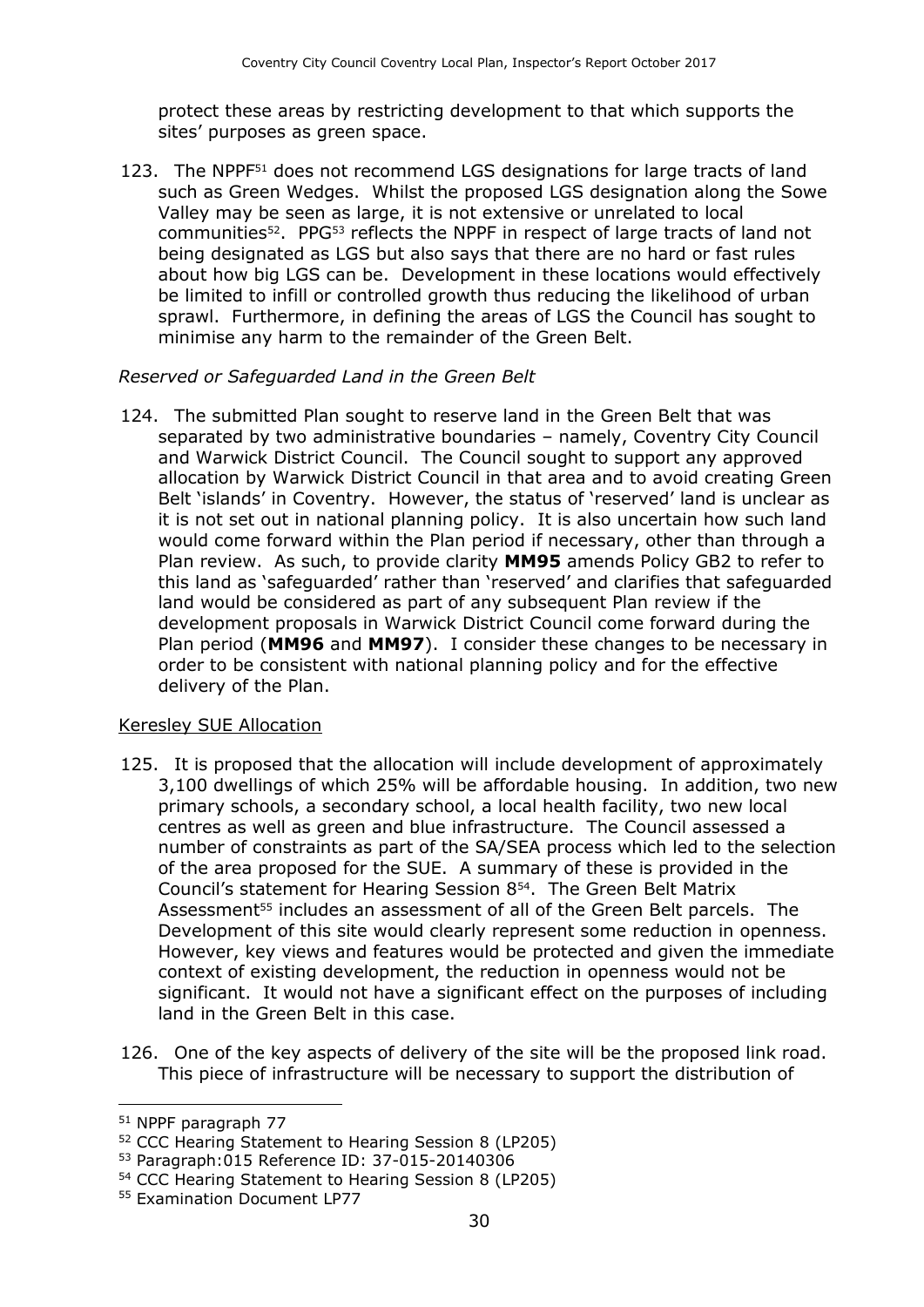traffic around the site and wider area. The Council will work with Highways England and the County Council to consider medium-longer term enhancements to the M6 junction 3 and the strategic route that connects the M6 to the north and the A45 to the west.

- 127. The new link road would be included as part of this wider strategic connectivity. The Council is also exploring options for the growth of Pro Logis Park which would help justify connectivity of the link road. However, this remains part of ongoing discussions with N&BBC as it is outside Coventry's administrative boundary. Longer term, the Council anticipates wider strategic improvements to the M6 to be supported by devolution deal funding and other sources of finance. This is anticipated to come on stream between 2021 and 2026 to assist completion of the link road which would support the subsequent delivery of later phases of the SUE. Proposed changes to Policy H2:1 (**MM54**) would refer to the need for appropriate junction improvements together with the protection of Jubilee Woodland and the need for appropriate screening to the existing residential areas.
- 128. Transport assessments were undertaken including traffic counts against the multi-modal Coventry Area Strategic Model (CASM) developed by Coventry CC and Highways England. The model was calibrated using a 2013 baseline and modelled various scenarios up to 2031 with a number of committed and planned highway measures in place. Account was taken of new development within and potentially adjacent to the City boundary. Highway modelling scenarios were run on a 'worst-case' basis with no adjustments made for demand management, peak spreading, increased public transport patronage or walking and cycling. From the Keresley SUE site 3,100 houses would generate 1,680 vehicular trips in the AM peak. The model shows that traffic would disperse fairly evenly when leaving the site in the morning peak hour. Similarly, there would be no unacceptable impacts resulting from planned development during the PM peak hours.
- 129. During the examination the CASM was updated<sup>56</sup> to take account of different scenarios with a forecasting year of 2034. In addition to the LP development scenarios, an assessment was also undertaken to ascertain the impact on the highway network for various stages of the Keresley development, without the Keresley link road. The model shows that as the number of houses increases, without the link road, there would be an increase in traffic but that these increases would be less than 5% and could be accommodated on the highway network.
- 130. With the link road in place, there would be journey time improvements but more traffic on some connecting roads. However, these could be accommodated without any unacceptable impacts on traffic congestion. The link road would also reduce traffic volumes on Tamworth Road and Sandpits Lane. The monitoring framework (as amended via **MM151**57) would monitor progress of delivery of the new link road prior to full completion of the SUE as well as completion of the new A45 junction. Development progress would be monitored and occupation linked to relevant triggers within the monitoring framework.

<sup>56</sup> Transport Modelling Update (December 2016): Examination Document LP259

<sup>57</sup> Examination Document MOD.10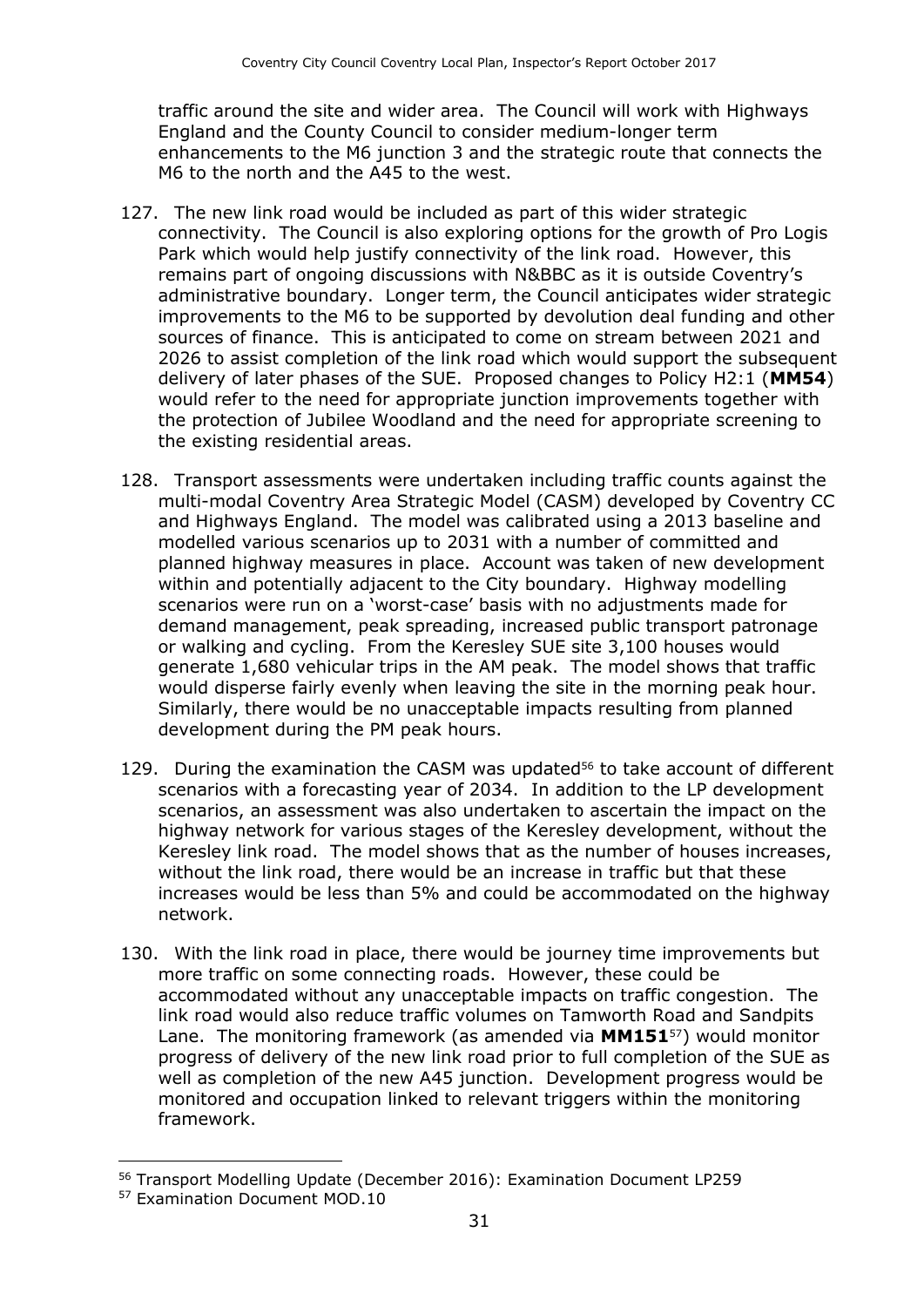- 131. Whilst the assumptions and projections represent a snap shot in time and will require delivery of supporting infrastructure, I am satisfied that the proposed SUE could be delivered without unacceptable impacts on the highway network. Policy AC3 would ensure that each phase of development is supported by appropriate and timely travel planning and assessment at the planning application stage.
- 132. I have already considered the spatial strategy and the need to deliver sufficient housing to meet the Plan's requirements. I have also concluded that changes to the Green Belt boundaries are required to meet the identified need for growth. These factors, along with limited opportunities outside of the Green Belt elsewhere in the City amount to exceptional circumstances which justify altering the boundaries of the Green Belt in order to allocate the Keresley SUE. The proposed allocation is justified, effective and consistent with national policy.

#### Eastern Green SUE Allocation

- 133. It is proposed to develop approximately 2,250 dwellings including 25% affordable houses, 15 ha of employment land, a new local health facility, a primary school and a new Major District Centre together with blue and green infrastructure at the Eastern Green SUE. The Council acknowledge that one of the key challenges of delivering this site will be securing appropriate site access. The master planning work to-date has explored the options of pedestrian and public transport connections to the existing local highway network. In addition a new junction to the A45 would resolve existing access issues. This would need to be delivered up front to support access to the site. As outlined above, the Council are considering the exact details of this junction including a grade separated junction – upon which the strategic transport modelling has been based. The new Policy DS4 will set out specific master planning principles for the site including the need to make appropriate provisions for new transport infrastructure and highway improvements to support comprehensive delivery of the site.
- 134. Policy H2:2 as submitted, requires that the 15ha of employment land is brought forward in advance of the residential development. Whilst the Council is concerned that the employment element of the mixed-use site would not come forward until after development of the residential element, as currently worded, the policy implies that there would be an inflexible phasing approach imposed on the site. This may hinder the ability to deliver the site and to ensure that there is a timely delivery of new homes, including much needed affordable homes. As such, the wording of the policy needs to be changed to clarify that the employment land should be developed in tandem with the residential element (**MM54**). Other changes to Policy H2:2 proposed by **MM54** would refer to the necessary junction improvements and to screening to manage the transition of land use into the wider Green Belt.
- 135. The Meriden Gap is not formally designated but refers to the area of land separating Coventry from the wider urban edge of Greater Birmingham (starting at Solihull). The village of Meriden is broadly located at the centre of that 'gap' along with a number of other villages. The Council has considered the relationship between Coventry and each of these locations, including the spatial relationship and the distance between them and proposed development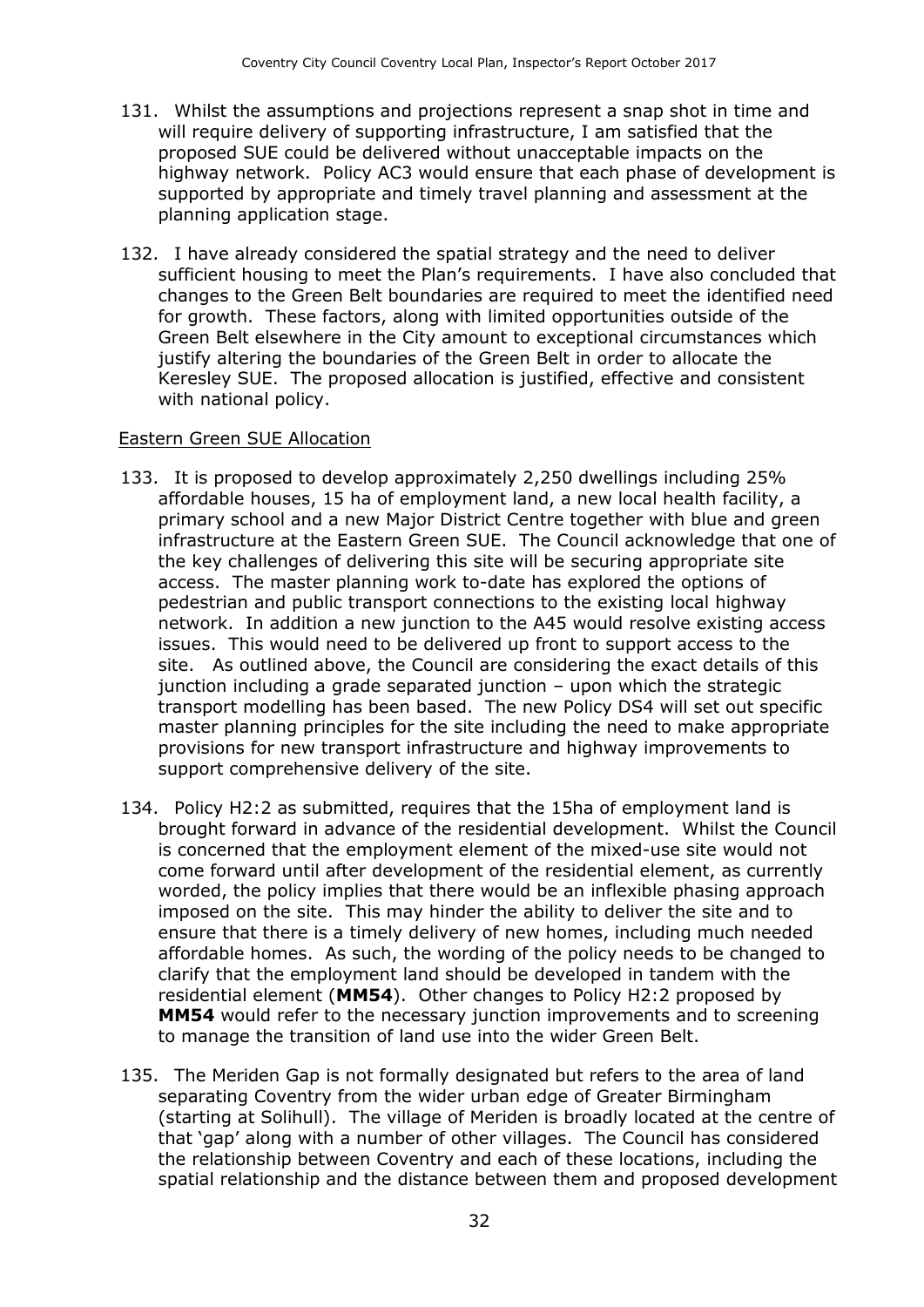within the Plan. This has also been considered through the DtC with Solihull BC as the majority of the gap and villages within it lie within its administrative boundary. The gap between Coventry and Solihull extends approximately 5 miles at its narrowest point and when the proposed development at Eastern Green is considered, this gap does not reduce. This area of development has been supported in principle by Solihull BC which has promoted development around the HS2 station proposed in this area. This development would reduce the gap by approximately 1 mile.

- 136. The Council's Green Belt reviews identify the possible reduction of the gap and the impact on its wider setting. However, in relation to the Eastern Green development, the Green Belt assessment conducted in 2007 identified the southern part of the site as having potential for development. The study conducted in 2015 also scored the area lower in recognition of the urbanising features towards the north east of the site around the golf course and hotel. There is also the Meriden Business Park along the northern edge of the A45 and Land Rover dealership which provide an urban frontage in this area.
- 137. The gap between Coventry and Meriden would not be reduced by development at Eastern Green. The Council is working with Solihull BC to ensure that a strategic gap between Coventry and Solihull will be retained through the ongoing DtC work. Furthermore, I agree with the Council that when travelling to and from Coventry and Meriden along the A45, the village is not visible from the road or from the western edge of Coventry.
- 138. The gap between Coventry and Hampton in Arden would remain unchanged by the proposed allocation. In relation to the proposed development at Cromwell Lane the impact would not be significant given its location beyond Balsall Common and Berkeswell. The development would be approximately 4.4 miles from the settlement. I have considered the Inspector's comments in relation to the Meriden Gap for the CS (2009) examination. However, there has been a significant change in circumstances given the level of growth now identified for Coventry. Furthermore, there are fewer opportunities for development given that some of the alternative sites identified for the CS (2009) have now been developed. In any case, the direction of growth planned for the SUE would not reduce the physical or visual separation between the western edge of Coventry and Meriden. Pickford Green would be kept separate through a green buffer zone defining the north western extent of the development. As outlined above, changes to Policy H2:2 would set out this requirement clearly. Development of the SUE would not have a significant effect on the purposes of including land in the Green Belt.
- 139. The Eastern Green SUE would not have a significant impact on the local highway network in terms of delay or average speed. Local roads would see an increase in traffic as a result of the development but would have the capacity to accommodate it. Journey times on roads close to the development are anticipated to increase by up to 42 seconds on a journey of over 8 minutes which equates to a 9% increase. I consider this later in my report.
- 140. For the above reasons, there are exceptional circumstances which justify altering the Green Belt in this case. The proposed site allocation at Eastern Green is justified, effective and consistent with national policy.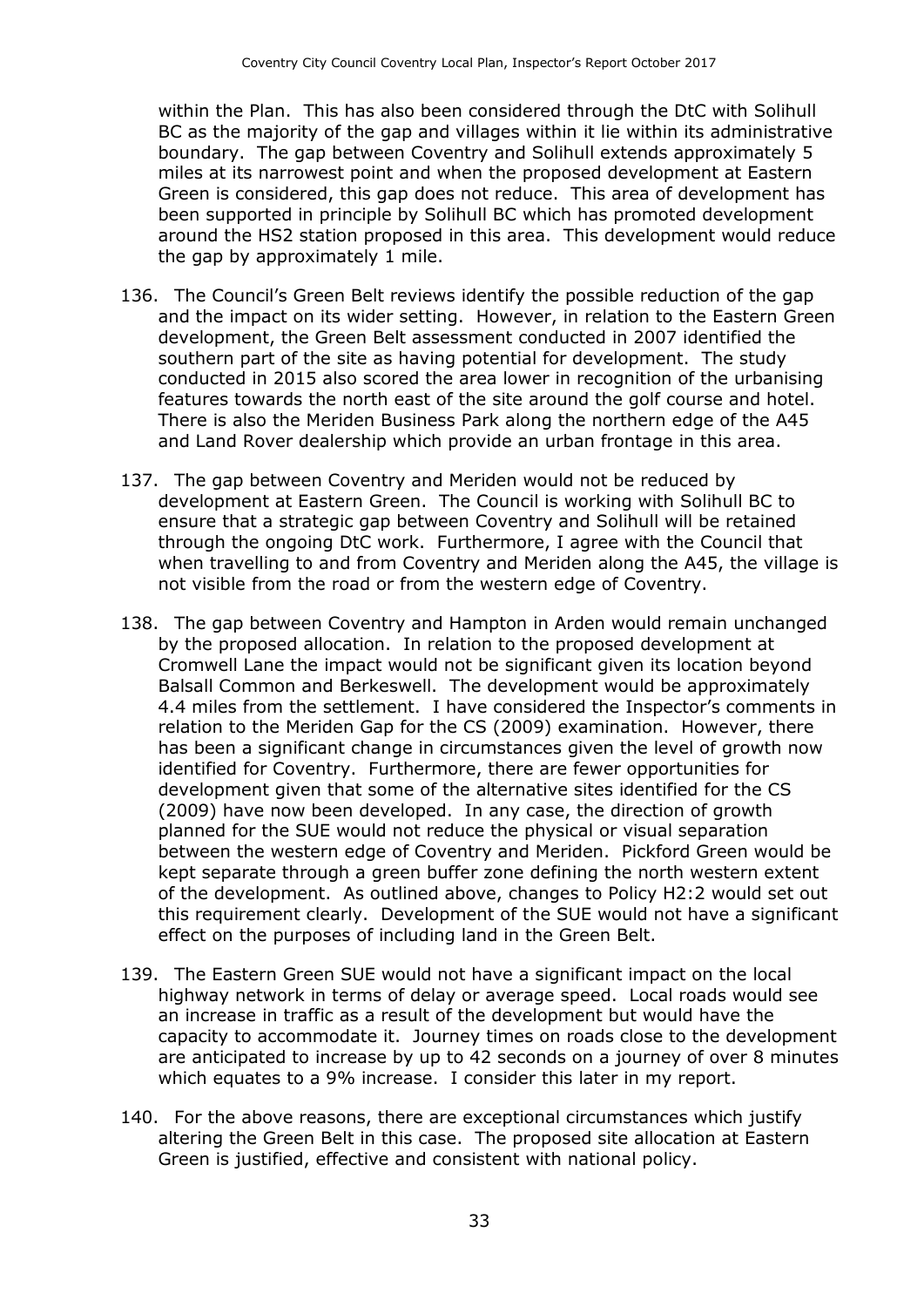Are the Local Plan's policies and proposals for other allocated sites in the Green Belt justified and deliverable?

- 141. The Walsgrave Hill Farm site would be developed for housing within the Green Belt adjacent to the existing built up area of Eastern Coventry. It is proposed to retain significant areas of green infrastructure to support the required drainage and flood risk mitigation in the area. Highways England propose a new grade separated junction along the A46 which would support a new spine road through the site allowing an appropriate access as well as supporting cross boundary development in Rugby BC. Proposed changes to Policy H2:3 would include reference to this as well as necessary drainage and flood risk infrastructure (**MM54**).
- 142. The site at Browns Lane would provide approximately 475 houses. Part of the site adjoins an employment site – Lyons Park - but it is surrounded on other sides by residential development. The Council has considered the site's relationship with the Coundon Wedge and found that extending the allocation to the highway would allow for better access and not impact on it. I find no reason to disagree and appropriate green infrastructure and landscaping could enable the development to be screened from the highway. **MM54** would reinforce the importance of retaining important trees and hedgerows as well as the need to focus the primary access at Coundon Wedge Drive.
- 143. The allocation at Sutton Stop would provide approximately 285 dwellings as well as a marina and 1.5 ha of employment land. One half of the site benefits from extant planning permission. Development of the rest of the site would provide an opportunity for highway improvements to support the allocation and help alleviate existing highway pressures in the area. It would also offer opportunities to link with the canal towpath network incorporating rights of way and promoting active travel. The Joint Green Belt review describes the area as sitting between Coventry and Bedworth. However, the parcel of Green Belt land does not play a separating role between the two settlements as the two have effectively merged by the development to the west.
- 144. The site at Cromwell Lane comprises 4 parcels and would provide approximately 240 dwellings. The importance of providing a clear boundary and buffer to the wider Green Belt is set out in Policy H2:8. **MM54** makes reference to ensuring there would be defensible boundaries to listed buildings within and adjacent to the site through appropriate screening including to existing residential areas. **MM54** would also include reference to the need for junction improvements. The site is located on the edge of the Coventry urban area. The recent redevelopment of the former sports centre reflects a western expansion of the City's urban area in this direction. However, the proposed allocation would not intrude further west than the existing urban area. The site would make a substantial contribution to the supply of housing land. Development would not have a significant effect on the purposes of including land in the Green Belt. As set out above, there are exceptional circumstances which justify altering the boundaries of the Green Belt.
- 145. The gap between Coventry and Balsall Common and Berkswell was also considered as part of the Joint Green Belt Review in 2015. The distance between the narrowest point between the east of Balsall Common and the western edge of Cromwell Lane is approximately 1.4 miles which would reduce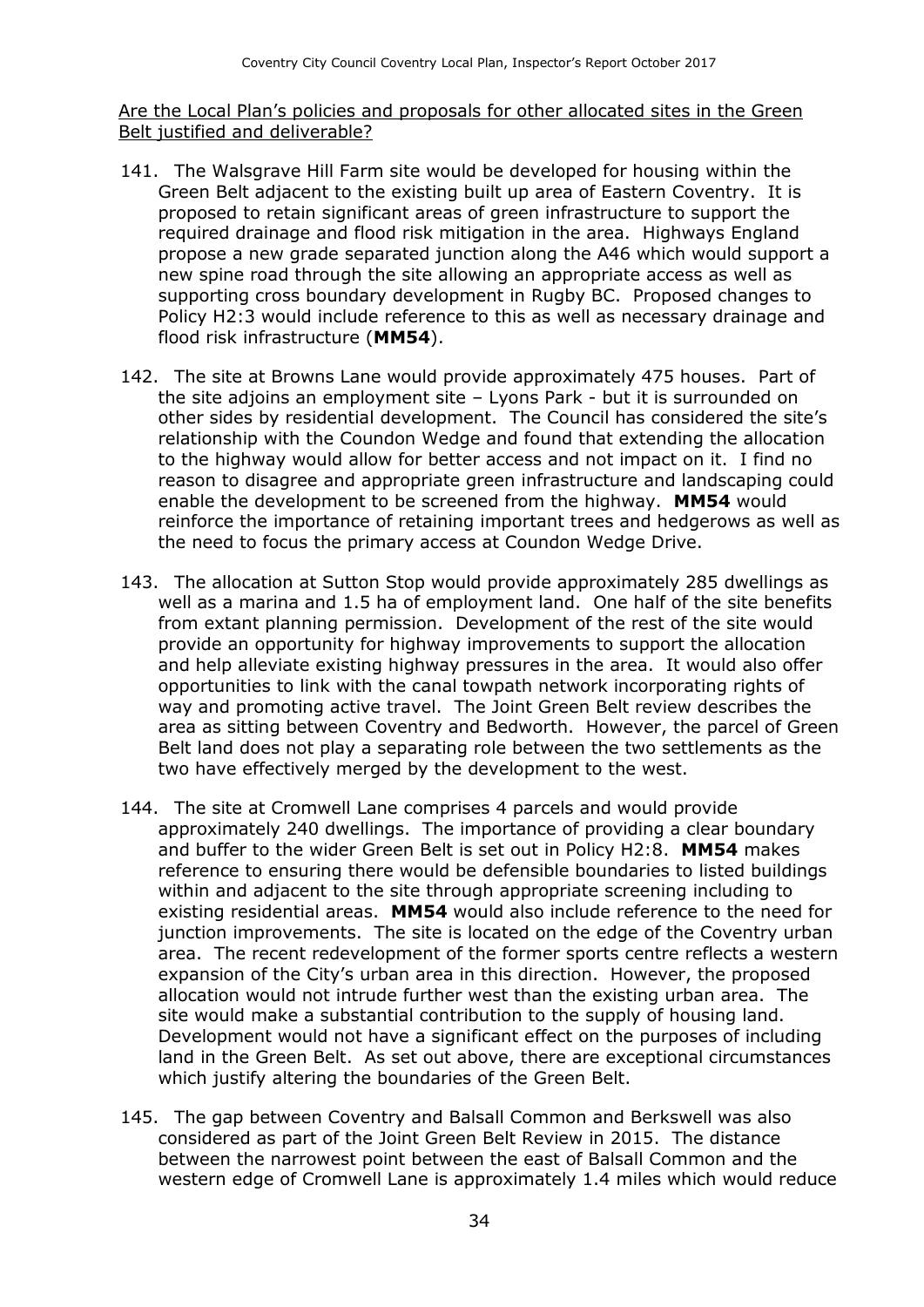to 1.3 miles should the allocation be developed out to the City boundary (which is not proposed but presents a worst case scenario). The allocation would thus not have any significant impact on the openness or separation between Coventry and Balsall Common. The Green Belt assessment of 2009 considered this site as the least constrained parcel and although concerns were raised at the CS examination, there are some notable differences from that scheme to the one now proposed, with particular regard to the proposed woodland planting, reduced density and extent of the proposed allocation which would have less of an impact on the wider Green Belt in this location. Solihull BC has not raised any concerns in this regard through the DtC joint work. Proposed green infrastructure to the western edge of the site would assist with screening the development from the wider Green Belt.

- 146. The Council acknowledge that concerns were raised by residents in respect of securing an appropriate access and traffic congestion. Initial highway modelling has not identified any significant concerns. The CASM predicted that the volume of trips associated with the development would be low, representing under 7% of traffic on the local highway network. The development would slightly increase traffic on Cromwell Lane but would not have a significant impact on delay or average speed. Journey times near the development would remain very similar with only a few seconds increase whilst increases in junction delay would be less than 20 seconds.
- 147. Nonetheless, the Council are exploring how to manage more detailed access and junction improvement options in advance of any planning application in partnership with Warwickshire County Council and the transport arm of the West Midlands Combined Authority. It is also considering how to alleviate parking and highway pressures that exist due to the Tile Hill railway station park and ride facility including increasing the number of parking spaces and expanding the residents' parking permit scheme. The Council consider that there are no insurmountable barriers to development of the site and I see no reason to disagree.
- 148. The London Road/Allard Way site would provide approximately 200 dwellings within the existing urban area of Coventry between the residential areas of Whitley and Willenhall and is well served by public transport as well as being near to key services and facilities. The two locally listed structures on the site would need to be retained and incorporated into the site and this is set out clearly in Policy H2:9 (**MM54**) 58 .
- 149. In light of the above, and my wider conclusions in relation to the significant growth anticipated in the area, the City's tight administrative boundaries together with the shortage of suitable, available land there are exceptional circumstances to justify alterations to the Green Belt boundary in order to allocate these sites, and the others identified in the Plan, for development. The proposed allocations are justified, effective and consistent with national policy.

Other Site Allocations

 $\overline{a}$ 

150. The allocation at Whitmore Park would comprise of residential and employment development. Part of the site has already been developed with

<sup>58</sup> Examination Document MOD.3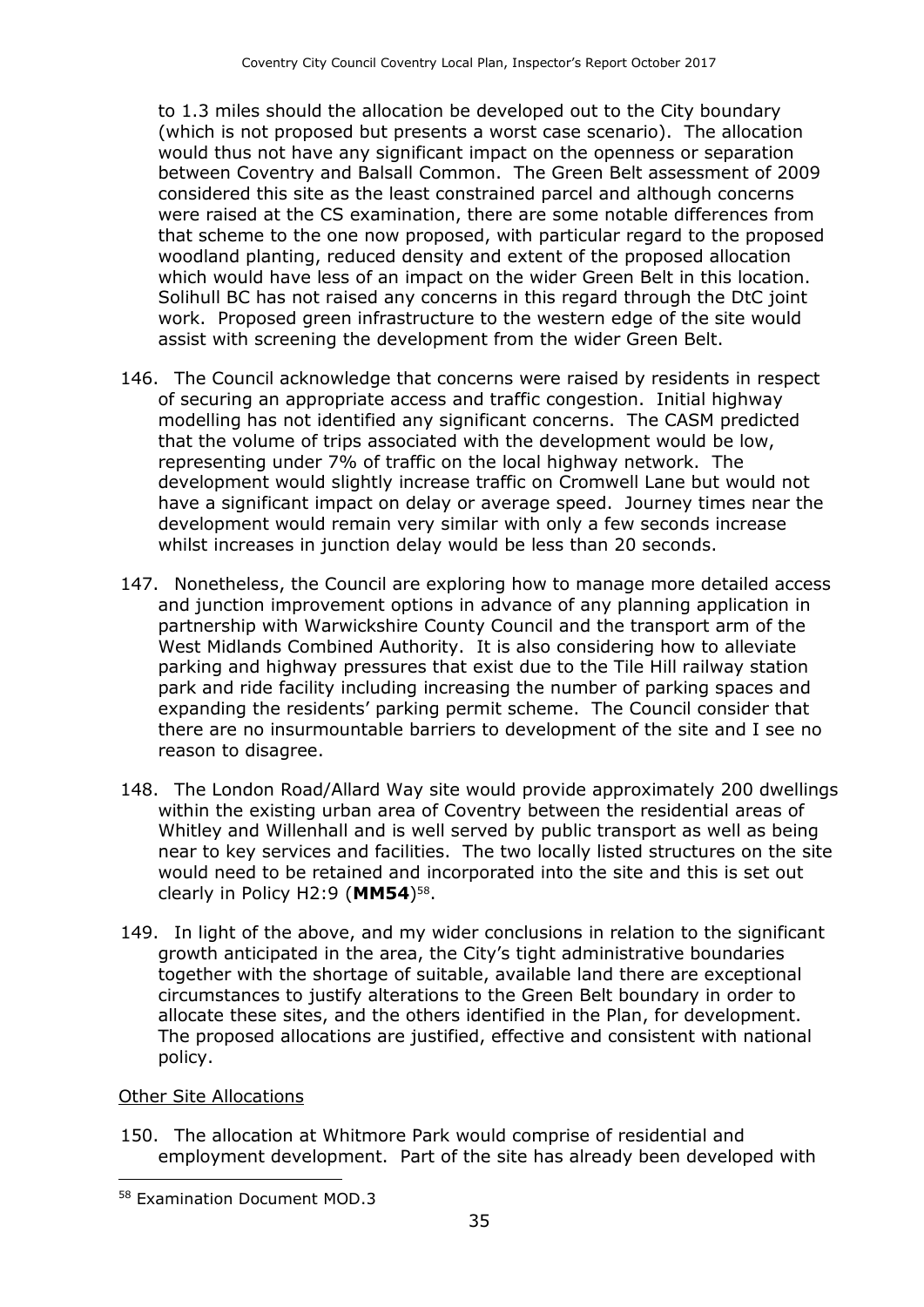106 dwellings completed, 47 under construction and 76 with extant planning permission. The remainder of the site is subject to ongoing pre-application discussions between the developer and the Council.

151. The development of Paragon Park would offer opportunities to develop and regenerate a former employment site for approximately 700 houses and to link these new homes to employment within the surrounding area. The allocation has an extant planning permission which includes an initial masterplan layout.

#### Should other Green Belt or greenfield allocations be made?

152. There is no compelling evidence before me that development needs during the Plan period or beyond it would justify allocating other Green Belt sites for development. The evidence supports the soundness of the allocations proposed in the Green Belt and the Council's decision not to allocate any other Green Belt sites in the Plan.

#### *Conclusion on Issue 4*

153. For the above reasons I conclude that, subject to the MMs that are necessary for soundness, the Plan complies with national planning policy in its approach to the Green Belt; that the allocations of Green Belt land, including the SUEs at Eastern Green and at Keresley, would not have a significant effect on the purposes of including land in the Green Belt, either alone or in combination with the other allocations of land in the Green Belt and are justified and deliverable; and that no other Green Belt or greenfield allocations are necessary. Furthermore, the allocated sites are appropriate and deliverable and the detailed requirements for their delivery are clear and justified.

#### **Issue 5 – Does the Local Plan provide the infrastructure necessary to support the delivery of development?**

- 154. The Plan sets out how the Council will work in partnership with neighbouring local authorities, Local Enterprise Partnerships, the West Midlands Combined Authority (WMCA) and others to deliver the necessary infrastructure to support growth. Policy H2 and new Policy DS4 (Part A to Part D) identify key infrastructure requirements for the SUEs and lager strategic sites. In addition, the IDP sets out the infrastructure required as well as details of costs, timing and funding options. This will be kept up to date in order to inform the master planning process and/or decision making.
- 155. **MM146** and **MM150** clarify that the IDP will be managed to reflect strategic cross-boundary infrastructure that will be delivered outside Coventry but will support the growth of the City as part of the DtC collaborative work. In addition, **MM147** would add clarity by setting out that category 1 'Essential Infrastructure' identified in the IDP and/or the Regulation 123 list would be the focus of developer contributions in order to support delivery of the Plan's growth. This would help to set out the Plan's priorities for contributions linked to delivery of the Plan strategy. In tandem with these changes, proposed changes to the IDP would identify category 1 infrastructure that would be necessary to enable development to proceed.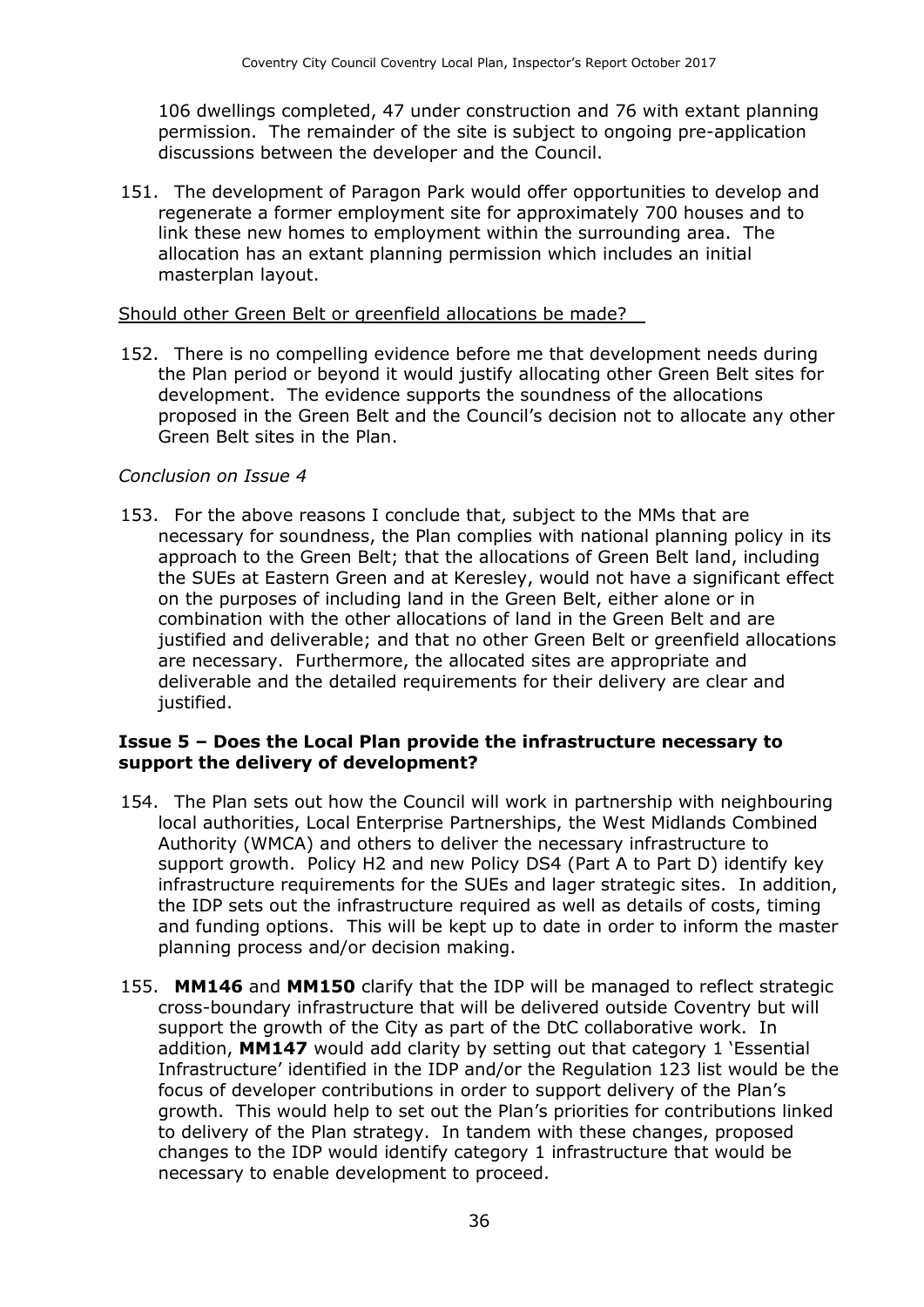156. **MM145** and **MM149** change Policy IM1and its supporting text to set out the most up-to-date position in respect of the Devolution Deal as part of the WMCA. Also, to set out that the IDP will be linked to the Monitoring Framework as an integral part of the evidence base to determining the need to review the Plan in accordance with Policy DS1.

#### *Transport Infrastructure*

- 157. The IDP identifies major highway infrastructure, including that required for delivery of the SUEs, as the highest priority for delivery. All known transport infrastructure to support the SUEs has been identified in the IDP, including an update regarding the Eastern Green and Keresley SUEs and some updated information around initial timescales for delivery, priority and costs<sup>59</sup>. **MM31**and **MM119** ensure that highway infrastructure to support improved access to Whitley Business Park is identified as key to delivery of the Plan's objectives.
- 158. As outlined above, the CASM considered the impacts of proposed development in the Plan across the City having regard to localised pressure points and infrastructure options. During the examination, this work was developed further with specific regard to the Eastern Green and Keresley SUEs to define the quantum of development that could take place before the identified road infrastructure became essential<sup>60</sup>. This was undertaken to inform the timing or phasing of such infrastructure. In addition, Policy AC3 sets out the need for Travel Assessments and Travel Plans. However, in recognition that assessments for the SUEs would require more detailed modelling of each site to determine the demand for new trips, the impact on existing networks and any required mitigation, the Council updated the CASM in order to define in greater detail the infrastructure required and the timing of its delivery. This information has also informed the update to the IDP, Policy H2 and the new proposed policies DS4 (Part A to Part D) on master planning principles.
- 159. The CASM estimates that planned LP growth will lead to an 18% increase in the number of trips made by all modes by 2034. Proposed developments on the outskirts of Coventry would predominantly use the car whilst development close to the City centre would lead to a greater proportion of trips being made by public transport, walking and cycling. It is anticipated that a higher proportion of new residents would travel out of Coventry to work in the future. This is due to there being a reduction in the number of jobs compared to workers, thus drawing workers to jobs outside the local authority area.
- 160. The CASM shows that the increase in traffic associated with the LP growth would lead to an increase in the distance travelled by car and delay experienced by car journeys across Coventry. Also, some of the spare capacity in the local highway network would be filled, particularly around the key development sites, the A45 and A46. This would result in up to a 37% increase in highway network delay for vehicles equating to up to 34 seconds and a reduction in average speed of 3KPH over the City as a whole. Junctions that would experience the most increase in delays would be on key routes in and around Coventry, particularly the A45 and around the M6. However, to

<sup>59</sup> Examination Document LP134

<sup>60</sup> Transport Modelling Update Report December 2016: Examination Document LP259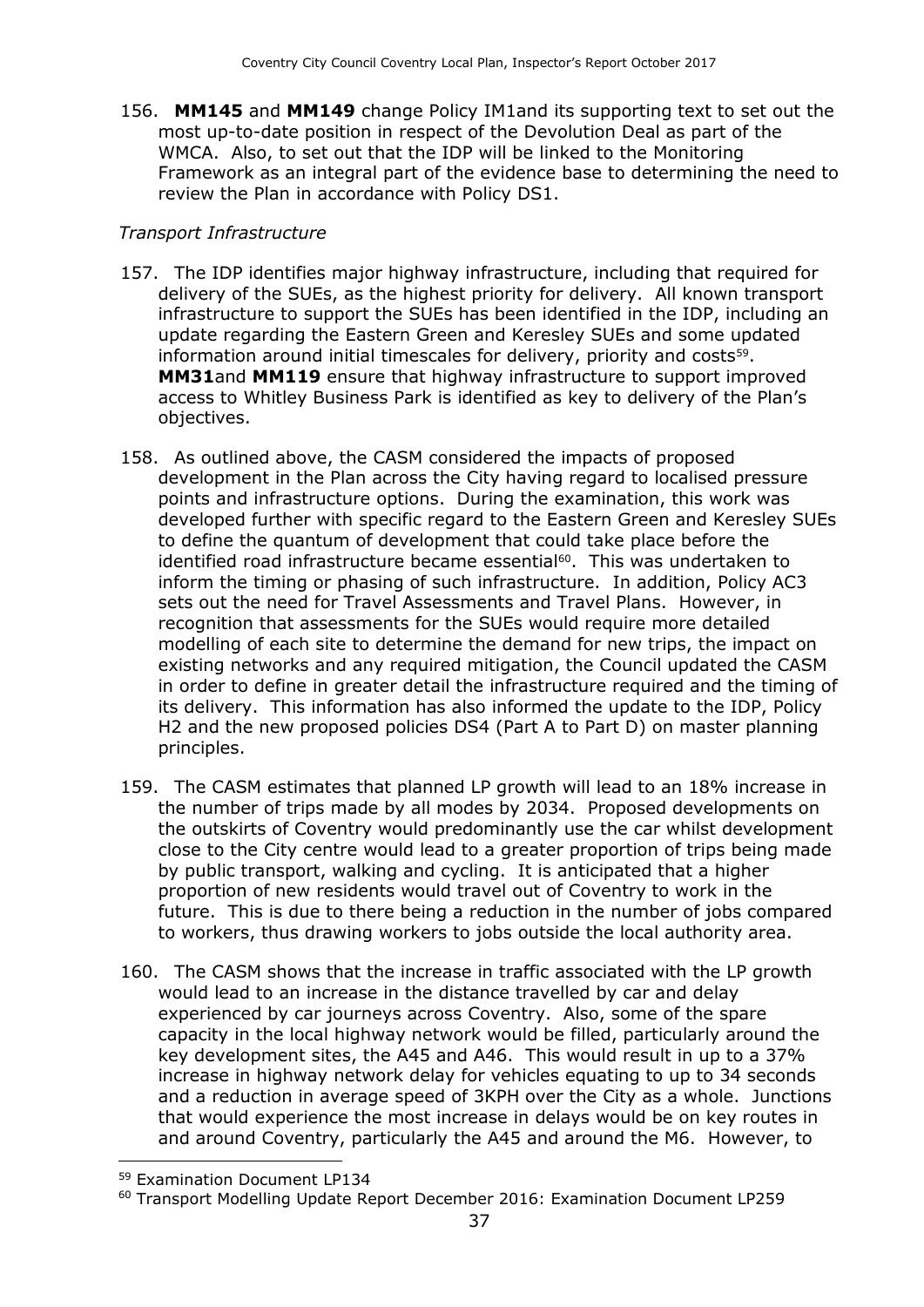put this into perspective, only 3 junctions in the AM peak and 4 junctions in the PM peak would experience increased delays of over 1 minute 20 seconds. The CASM has assessed junctions to identify where pressures may occur in future. These would be further assessed when planning applications come forward to investigate the most appropriate mitigation, including delivery of any necessary infrastructure to ensure that the highway network continues to operate effectively.

- 161. The CASM did not include details of HS2 as the Council are currently awaiting traffic management plans and other information. The CASM takes account of known factors but in the absence of specific details in respect of the precise route alignment, HS2 could not be factored into the CASM at this stage. However, once these details are known the CASM can be updated. In the meantime, the situation will be monitored and any necessary infrastructure provision or mitigation could be facilitated through travel assessments and the monitoring framework. Any adjustments could be made to the Plan if necessary via a plan review. Proposed changes to the Plan via **MM118** and **MM121** would set out the most up-to-date position in the Plan, following the latest CASM work.
- 162. Whilst the Plan is clear about the need for new development sites to be well linked to existing networks, the Council agreed during the hearings that the Plan is not sufficiently clear in some cases, about the specific need to extend routes to serve the SUEs. Proposed changes to Policy AC3 and the supporting text would address this (**MM123**). The West Midlands Strategic Transport Plan sets out the overarching transport strategy for the area and the Plan's policies have regard to it. In particular, policies that support strategic connectivity such as rail, HS2 and rapid transit. However, **MM115** and **MM117** clearly identify this link as well as confirming the Plan's vision of a metropolitan tier with a metropolitan rail and rapid transit network and cycle network. The master plans would also provide opportunities to provide connectivity both within the sites and externally to neighbouring areas. They would be designed to maximise the use of public transport, including the provision of new and extension of existing services as well as walking and cycling.
- 163. The Plan's proposals for a rapid transit network align with the West Midland Strategic Transport Plan. There is ongoing work to refine the routes and phasing linked to the Devolution Deal as part of the new WMCA. Integration of the rapid transit network with new development would be considered through the master planning process which would help to inform the precise route alignments. As part of its joint working, the Council is working with Transport for the West Midlands (TfWM) - the transport arm of the WMCA – to ensure that development proposed in the Plan would be taken into account when planning future public transport and network requirements. **MM44** and **MM122** would set out how the Council is working with TfWM.
- 164. Provision for integrating the rapid transit route within the Eastern Green SUE would be made in the proposed new Policy DS4 (Part D). The policies in the Plan (as proposed to be amended) would provide an overarching framework with sufficient detail at this stage to guide more detailed master planning for the transport infrastructure required for the strategic sites and for links to surrounding areas. Amendments to the Plan are necessary to make reference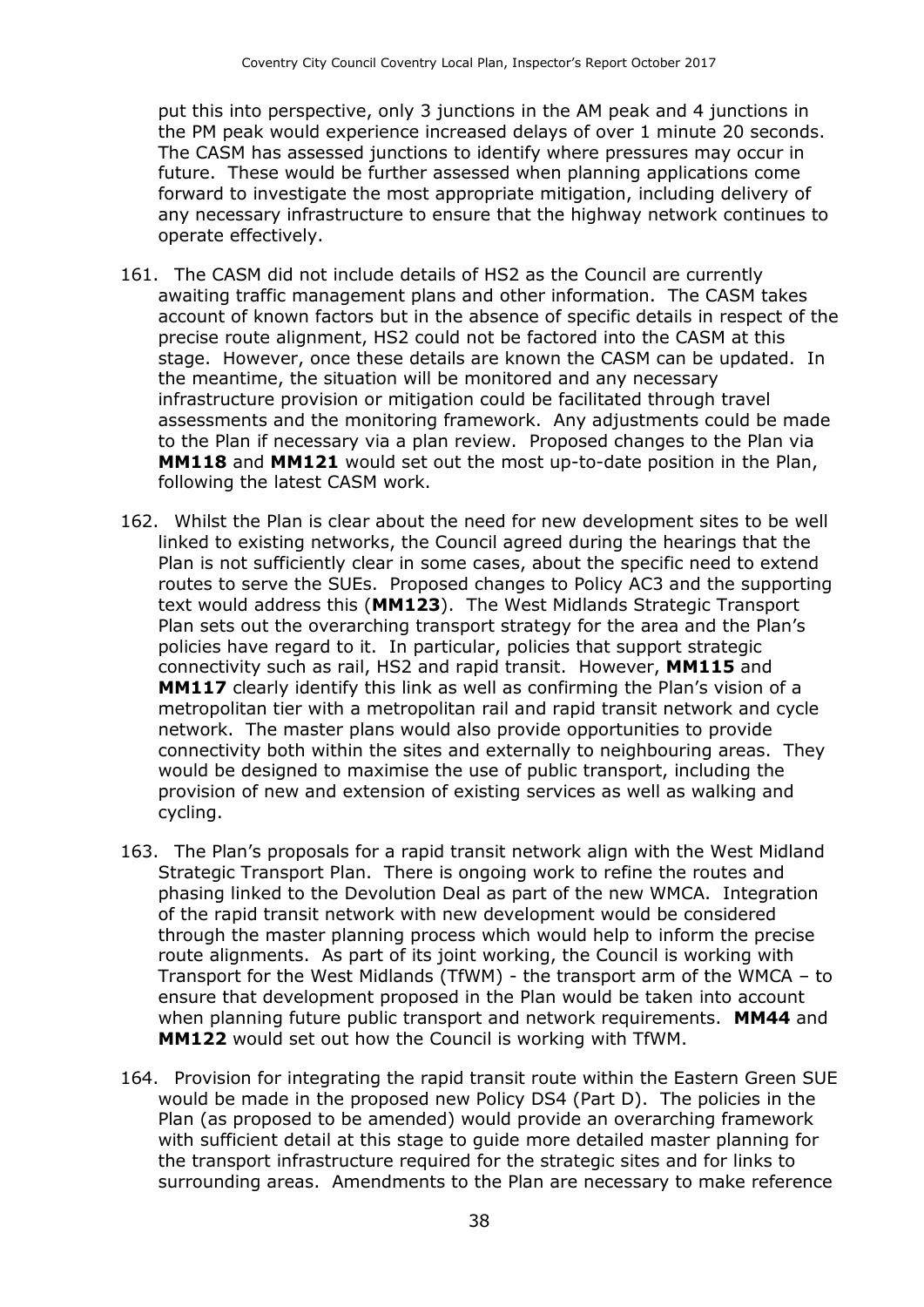to Rapid Transit and bus as a means of transportation (**MM14**) whilst **MM15** would ensure that explicit reference to the provision of a high quality public transport network which integrates with walking and cycling routes is made within the Vision and Strategy objectives of the Plan.

- 165. Changes to Policy AC5 and the supporting text are required to emphasise this partnership approach and clarify how the Plan would support delivery of the Strategic Transport Plan's objectives, particularly in relation to providing quality bus services to new developments and how it would comply with the TfWM access standards (**MM114** and **MM125 to MM128**). Furthermore, whilst Policies AC1 and AC4 require new development proposals to incorporate new cycle routes and ensure that they are well linked to the existing cycle network, **MM116** and **MM124** would explain the role of the West Midlands Cycle Charter and include reference to the need for cycle parking at new sites and along the wider public transport network at transport interchanges and stations, such as Pool Meadow Bus Station, as appropriate.
- 166. In addition, **MM58** modifies Policy H3 to add a new criterion to say sustainable transport and supporting infrastructure in new housing schemes should be considered from the outset to improve access to public transport, cycling and walking. Changes to Policy DE1 regarding design would ensure that the integration of through routes for public transport and the incorporation of bus priority measures where appropriate would be considered for all development proposals (**MM106**). This would also be reflected in changes to Policy JE7 (**MM45**). These changes are considered necessary to ensure that the Plan is effective.

#### *Modal Shift*

- 167. The Council acknowledge that the Plan target for a 10% modal shift from single occupancy car use to more sustainable forms of travel will be challenging. However, it is considered to be realistic based on the anticipated level of investment in infrastructure as well as evidence of changing travel habits such as an increase in home working, walking and use of public transport. The NPPF aims to extend transport choice, reduce congestion and encourage the use of sustainable modes of transport. It expects this to be achieved through improving accessibility, promoting walking, cycling and use of public transport, promoting a mix of uses for larger scale developments to encourage shorter journey lengths for employment, education, shopping and leisure as well as improving traffic management and infrastructure<sup>61</sup>.
- 168. Whilst it would be unrealistic to expect traffic to flow unimpeded at peak times or to attempt to build sufficient road capacity to accommodate and prioritise the convenience of car users, the CASM assessed the impact of new development on the highway network on a worst case scenario based on current travel behaviour without the 10% modal shift target. The model showed that increases in traffic could generally be mitigated without it.
- 169. It is intended to measure progress in achieving the modal split via the monitoring framework (**MM151**62). The monitoring framework would include indicators to measure impacts and mitigation measures of approved TAs and

<sup>61</sup> NPPF paragraphs 29 to 32 and 34 to 38

<sup>62</sup> Examination Document MOD.10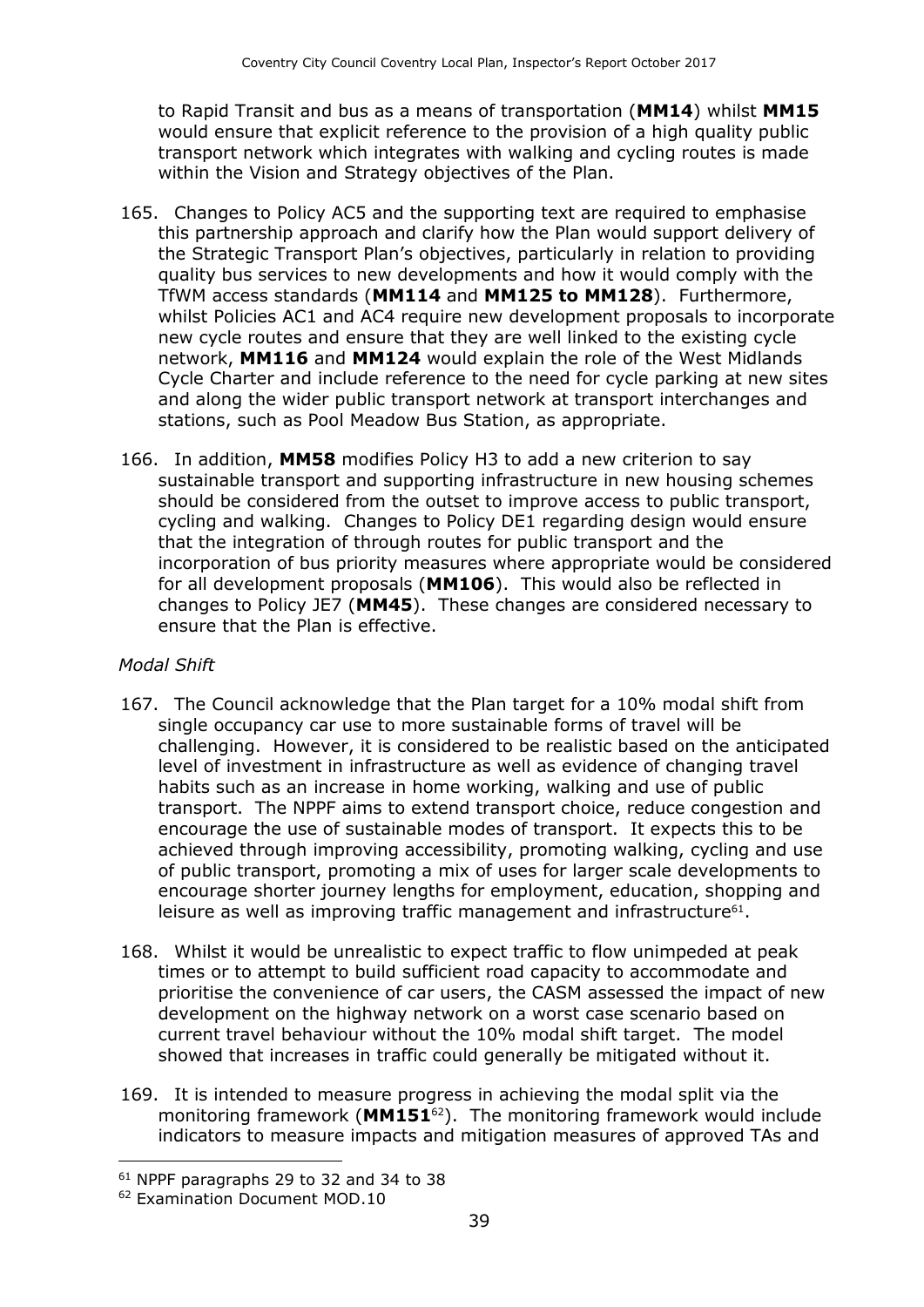an assessment of the provision of transportation infrastructure. This would be used to update the IDP as well as inform investment priorities through S106/CIL. It would also inform updates to the CASM in order to identify any necessary remedial actions including review of the Plan where necessary. Updated information in the IDP would identify all development projected to come forward together with information on the infrastructure requirements. This would ensure that there is a benchmark for monitoring delivery of infrastructure which would be linked to the monitoring framework to provide additional clarity and ensure that the necessary infrastructure is delivered at the appropriate stage.

- 170. This approach would provide the Council with a delivery and funding implementation timetable which would inform the master planning process as well as ensure the funding is in place to enable the relevant infrastructure to be provided at the appropriate stage. Furthermore, it would provide a basis for the Council to monitor progress by setting out a programme and key progression points for the critical infrastructure and to identify what action would be taken if the delivery of infrastructure fails to progress as expected.
- 171. **MM12** emphasises the need to balance the needs of public transport, cycling and walking in the key issues and opportunities table.

#### *Air Quality*

- 172. The whole of Coventry is designated as an Air Quality Management Area (AQMA). The Plan acknowledges that emissions from road transport are the major source of pollution in the area, with emissions from industry also having a negative impact on air quality. The Plan sets out how the Council is working together with its West Midlands neighbours – as a partner of the Low Emissions Towns and Cities programme – to reduce emissions from road transport.
- 173. Changes to the supporting text of Policy EM6 would clarify that the West Midlands Metropolitan Transport Emissions Framework (WMMTEF) and its associated policies set out transport's role in tackling air quality issues (**MM138**). In addition, changes to Policy EM6 would make clear that major development proposals should be in accordance with the WMMTEF and associated policies (**MM138**). These changes are necessary to ensure that the policy is effective. Policy EM6 'Air Quality' would change to Policy EM7 as a result of a new policy EM6 'Redevelopment of Previously Development Land' being included in the Plan (referred to in more detail below).
- 174. The AQMA would be monitored and an indicator would be included in the monitoring framework via **MM151**<sup>63</sup> to monitor background and peak levels of air quality to seek an improvement with a view to removing parts of the City from the AQMA status. In addition, the provision of new air quality monitoring stations is identified in the IDP as necessary new infrastructure.

#### *Conclusion on Issue 5*

 $\overline{a}$ 

175. The Council has undertaken a thorough and robust assessment of the transport implications of development in the Plan and is satisfied that the

<sup>63</sup> Examination Document MOD.10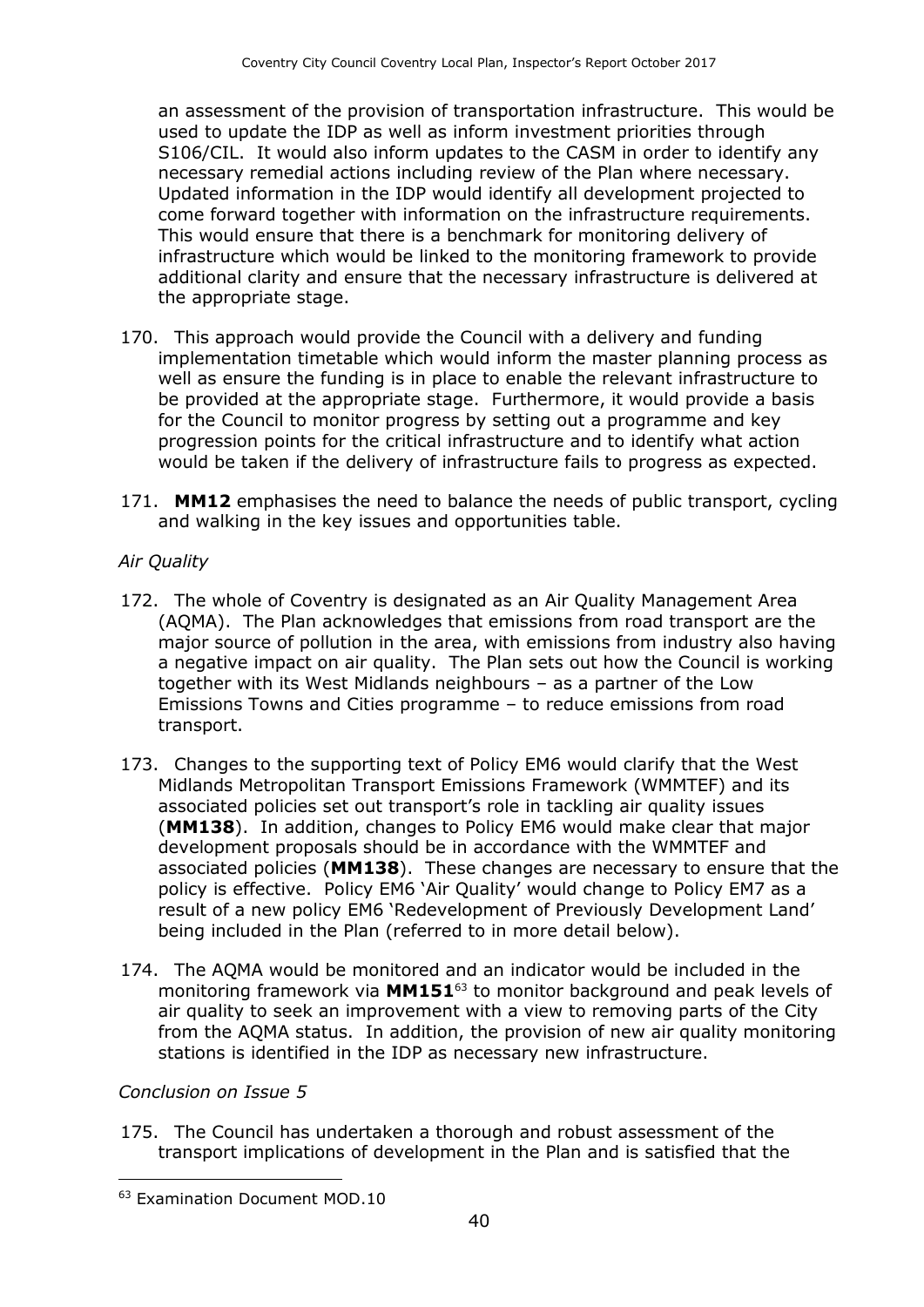effects of the strategic sites and allocations on traffic and transport can be adequately mitigated. The Plan will provide effectively for delivery of development, including any necessary supporting infrastructure. There would be sufficient scope to review transport, infrastructure and mitigation measures as the development of the strategic sites progress to ensure that the transport network is accessible and opportunities are taken to improve connectivity.

#### **Issue 6 – Does the Local Plan make adequate and appropriate provisions to meet employment development needs?**

- 176. Coventry's economic base has shifted from a predominance of manufacturing over recent decades. Today the majority of jobs are in healthcare and education. These trends have meant changing needs in terms of employment land and premises. The growth in employment and diversification is predicted to continue throughout the Plan period. The Council's employment land review<sup>64</sup> has considered recent take up rates based on annualised averages and actual completions. It has also had regard to projected employment growth, market signals and the City's relationship to employment land on its boundary. It recommends that there is a gross employment land requirement of around 215 ha over the Plan period, which includes a 58 ha 5 year supply margin. In terms of the Coventry and Warwickshire LEP area, the recent employment land use study conducted for the wider area recommends that between 500 and 660 ha of employment land is required up to 2031.
- 177. Approximately 64 ha of employment land in Coventry is identified in the SHLAA as potentially suitable for housing, whilst since the start of the Plan period around 90 ha of employment land has been granted planning permission or developed for employment uses. Thus when considering employment growth needs as a whole, adding this additional 154 ha to the 215 ha identified, the City's employment land requirement is 369 ha. There is thus an identified shortfall. This is planned to be provided within Coventry and also in Warwickshire but adjacent to the City boundary - principally at Ansty Park, Ryton Park and Coventry Gateway which are being actively promoted by neighbouring Councils. The proposed redistribution has been agreed as part of the Coventry and Warwickshire Employment Land MOU<sup>65</sup> . **MM22** would set out the land supply position and agreed redistribution across the sub-region more clearly.
- 178. Coventry's employment land supply is approximately 146.5 ha within or immediately adjacent to the City boundary. However, if recent completions are taken into account this figure falls to approximately 101 ha. With signs of strong growth in the demand for new employment land around Coventry and Warwickshire, the Council's evidence base points to the need to boost supply in the medium to longer term. Immediate supply within the area is identified as being sufficient but longer term supply is flagged as being problematic due to a reliance on a number of large sites and constraints imposed by Green Belt policy. As such, the Council seeks to allocate additional land for employment development within the Green Belt as well as supporting its Warwickshire

<sup>64</sup> G L Hearn Employment Land Review 2015: Examination Document LP30

<sup>65</sup> Coventry & Warwickshire Employment Land MOU: Examination Document LP209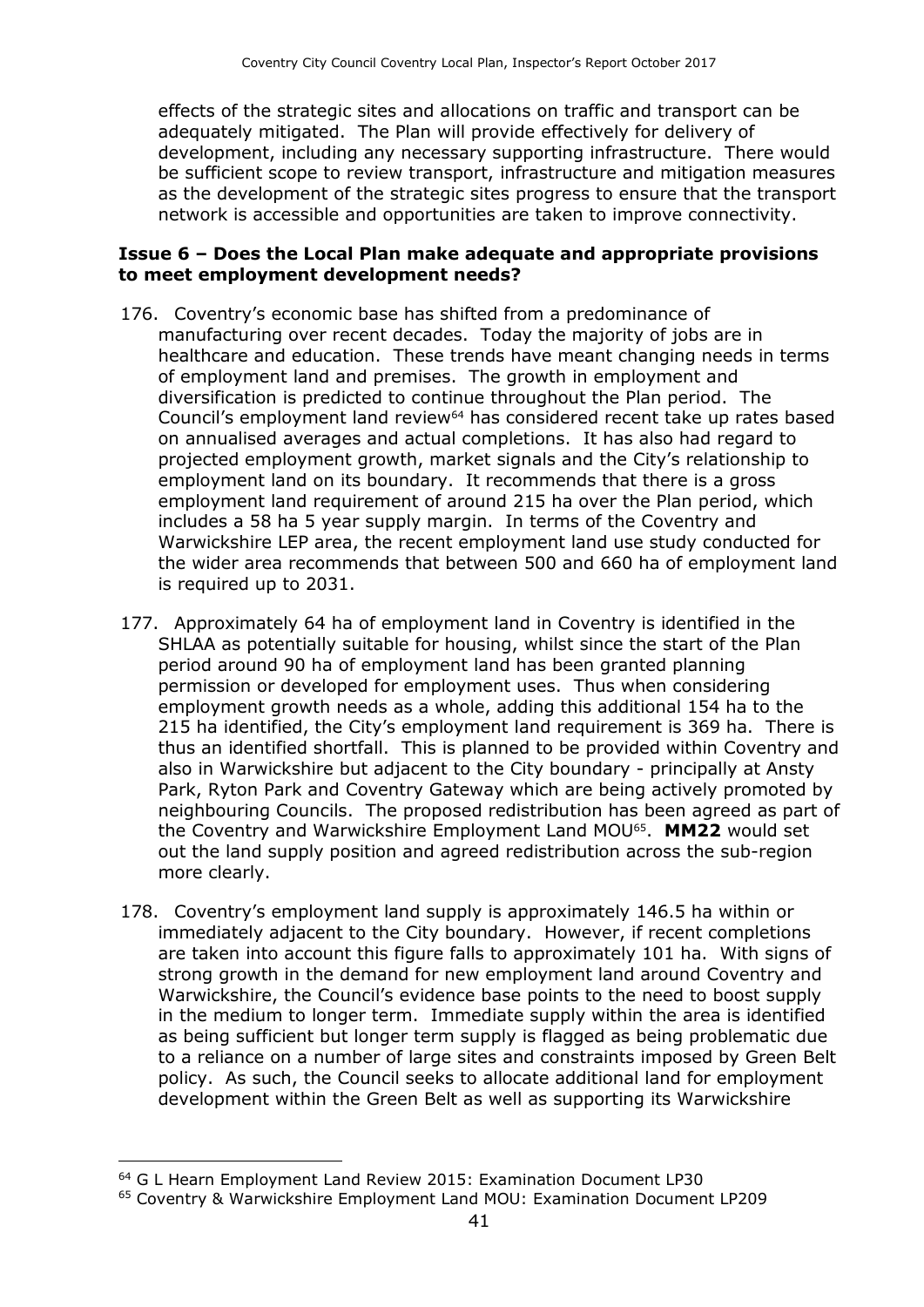neighbours' intentions to allocate additional sites adjacent to the City boundary within the wider Green Belt.

- 179. Policy JE2 sets out the provision of employment land and premises for the Plan period including a rolling land supply of 58 ha. Proposed main modifications to the policy and its reasoned justification – including the table which provides a breakdown of the components of employment land supply – are necessary in the interests of clarity (**MM39** to **MM43)**. The proposed employment land provisions set out in Policy JE2 (as proposed to be amended) would meet identified needs throughout the Plan period. This includes quality office space, start up premises, grow-on space for planned expansions as well as land supply for B2 and B8 Use Class development.
- 180. In order to ensure that the Plan refers to the strongest employment growth sectors **MM35** and **MM36** amend the supporting text of Policy JE1. This is necessary to ensure that the Plan reflects the latest position in the evidence base as the sectors listed in the submitted Plan reflect an earlier draft of the employment study. In addition, **MM38** refers to the importance of supporting the two Universities. Proposed changes to the Vision and Strategy objectives of the Plan would ensure that reference is made to support for the Universities and their importance as engines for research, innovation and culture in the City (**MM13**). These changes would ensure that the Plan is effective by making explicit reference to the recognition of the role the Universities have as drivers of job creation and the LP and AAP's roles in supporting and facilitating their continued growth and expansion.
- 181. Ongoing monitoring of the delivery of employment land and premises within and adjacent to Coventry will be monitored on an annual basis through the Council's AMR process as well as forming part of the sub-regional monitoring programme to support the employment land MOU and delivery of the CWLEP's Strategic Economic Plan. Furthermore, changes to Policy DS1 (**MM27**) would ensure that a failure to provide the necessary employment land would result in a need to review the policy and identify additional sites to ensure that adequate land was available to support the identified economic growth.
- 182. The evidence suggests that the supply of employment land would be aligned to economic and labour market forecasts and takes into account Coventry's population projections, economic activity, unemployment rates and commuting patterns. The Plan provides for an appropriate geographical correlation between the distribution of employment and housing. Overall, it would provide for an appropriate level of growth in the context of the wider C&W LEP area and would be sufficiently flexible to accommodate the level and type of growth forecast. The Plan's approach is thus considered sound.
- 183. The automotive manufacturing sector is heavily influenced by the operations of a few key companies – particularly Jaguar Land Rover (JLR). The sector has seen strong performance and jobs growth in recent years. The Council recognises the importance of JLR to the economy of the City, the sub-region and nationally and fully supports its continued future growth and expansion both within and adjacent to Coventry. A separate policy to support this growth is not necessary, given that the JLR sites in Coventry are in areas where the Plan already proposes employment based development or links to land outside Coventry. Land around the Whitley Business Park, where JLR is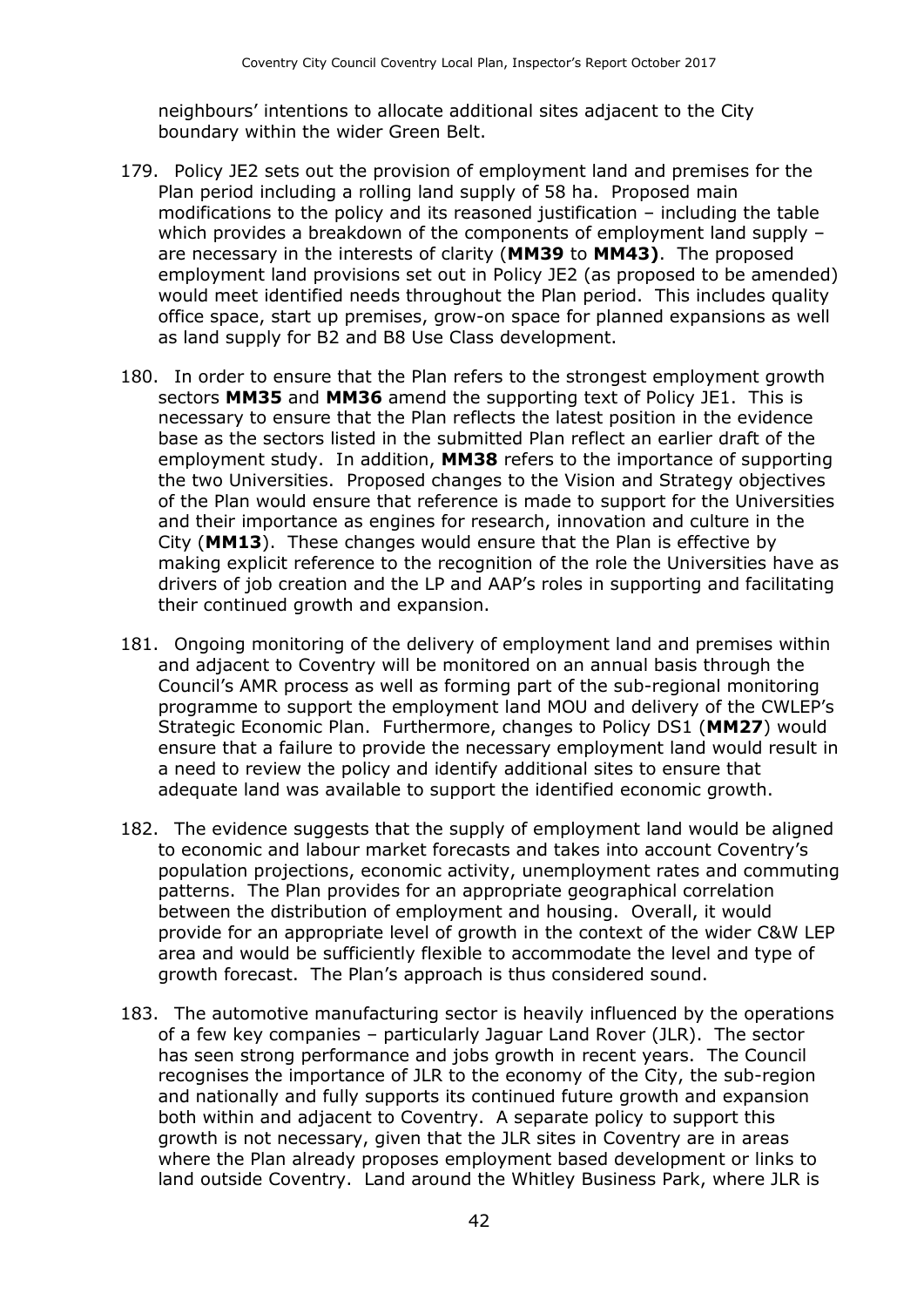based, is included for allocation in Policy JE2 as well as land to the south east which is allocated for an extension to the existing operations.

- 184. Furthermore, the Plan makes provision for removal of land for the Gateway/Whitley South development proposals from the Green Belt (JE2:4). This could facilitate further expansion opportunities for JLR. New policy DS4 (Part B) would support joint working with WDC as well as positive consideration of the ecology and biodiversity issues associated with the site. For the reasons outlined above, and my wider conclusions in relation to the need to accommodate the anticipated growth and the limited opportunities for development elsewhere in the area given the City's tight administrative boundaries, there are exceptional circumstances which justify altering the boundaries of the Green Belt to accommodate the planned development and allocate the site at Gateway/Whitley South.
- 185. Taken together, the Plan's policies and proposals would clearly support the future expansion of JLR. However, in order to emphasise the strategic importance of JLR to the City, modifications to the Plan to include additional text to the introductory section of chapter 3 (**MM3** and **MM21**) as well as additional reference in Policy JE1 (**MM37**) and Policy DS2 (**MM30**) are necessary. In addition, new Policy DS4 (Part B) would relate directly to master planning at the Whitley employment hub site, and refer explicitly to the future expansion of JLR (**MM31**). Changes to the supporting text of Policy JE2 (**MM39**) would also make reference to the growth aspirations of JLR in relation to Whitley South (within Warwick District). I consider these changes to be necessary in the interests of clarity and to ensure that the Plan is effective.

#### *Conclusion on Issue 6*

 $\overline{a}$ 

186. In conclusion, subject to the MMs identified as necessary for soundness, the Plan provides adequate and appropriate provision to meet the identified need for employment land and sufficient flexibility to support employment generating development proposals.

#### **Issue 7 –Does the Local Plan make appropriate provision for retail, leisure, tourism and related uses? Are the Local Plan's policies for the hierarchy of retail centres positively-prepared, justified and effective?**

- 187. The Council's retail strategy is underpinned by a number of studies including the City Wide Shopping and Centres study<sup>66</sup> which used data from Experian as well as primary research around shopper trends and habits in the area and a review of the retail based catchment area. The study factored in allowances for growth in market share, linked to planned improvements in the City centre as well as an allowance for e-retailing which recognises the growth in market share for internet shopping but includes the need for retail floor space with links to click and collect services.
- 188. It considered projections for retail needs linked to both a constrained level of housing growth and the total population growth projected for the City up to 2031. This approach reflects the joint Coventry and Warwickshire SHMA work. Through consultation and its on-going DtC work, the Council has

<sup>66</sup> Coventry City Wide Shopping and Centres Study NLP (2014) Examination Document LP59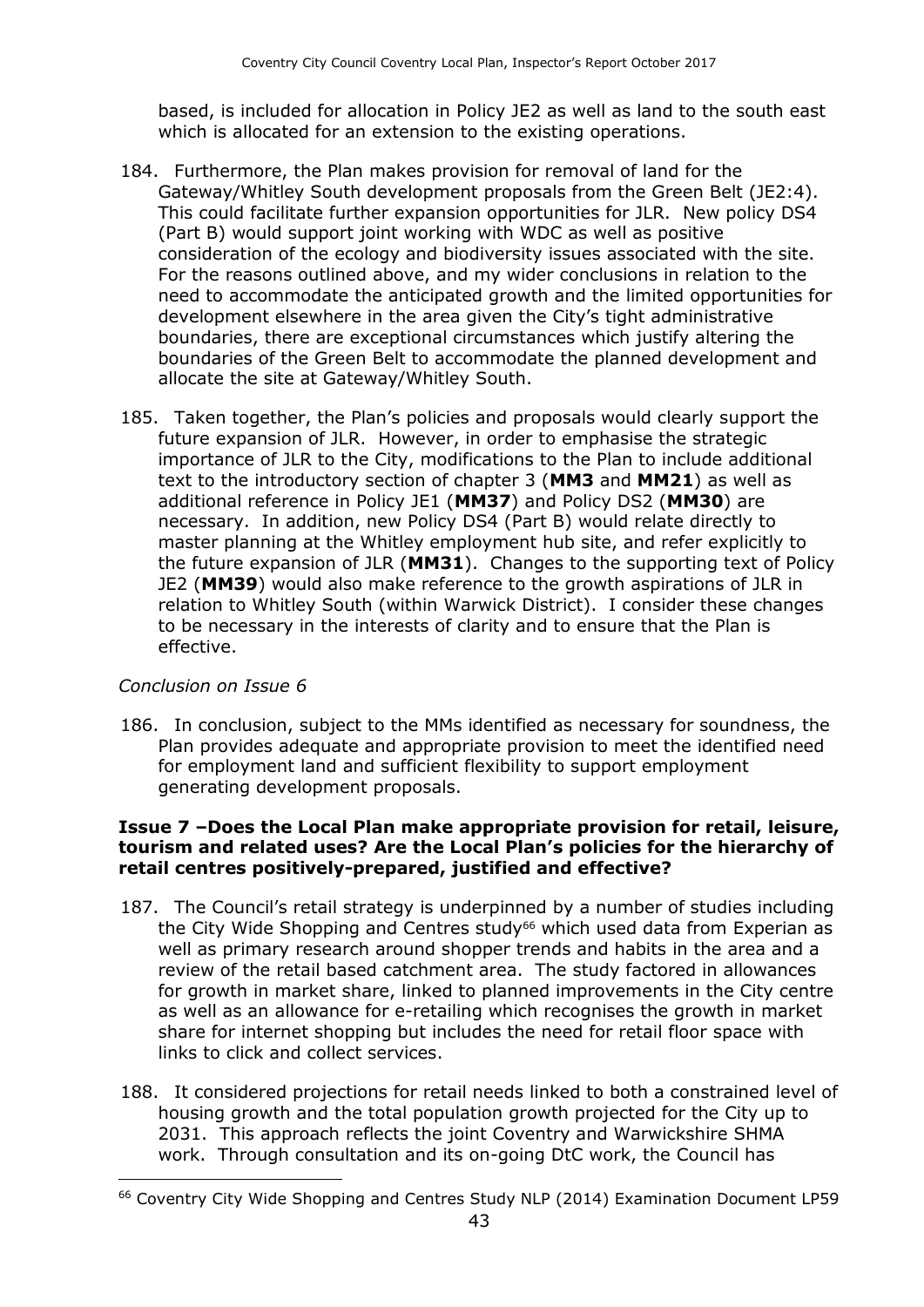planned for the total level of retail need to meet the City's full projected population growth to 2031. This is to reflect the City centre's position as a sub-regional centre together with its accessibility and its aspirations in terms of several key regeneration schemes, such as Friargate.

- 189. A total of 106,834 sq m of gross retail floor space has been identified as the requirement over the Plan period. Tables 5.1 and 5.2 of the Plan set out this total retail need, broken down by type. Amendments to these tables are necessary to update these figures and set out in a footnote that an allowance has been made in the short term projection for at least 10,000 sq m of new retail floor space at City Centre south (**MM74** and **MM75**). I return to this below. Changes to Table 5.2 would provide additional clarity by setting out the total retail need broken down into periods – to 2021, 2021-2031 and the Plan period from 2011to 2031 (**MM75**).
- 190. The NPPF advises that local planning authorities should define a network and hierarchy of centres that is resilient to anticipated future economic changes<sup>67</sup>. Coventry City centre sits at the top of the Council's centres hierarchy as the main focus for comparison shopping as well as employment, leisure and entertainment. It is clear from the evidence that it is necessary to ensure that the City centre is regenerated and revitalised in order to maximise its Citywide catchment, compete with surrounding areas and support the City as a whole. Alongside the Local Plan, the Council's Area Action Plan (AAP) contains specific policies which focus on the City centre. The Primary Shopping Area is designated through the AAP.
- 191. The hierarchy is set out in LP Policy R3 which identifies Major District Centres (MDCs), District Centres (DCs) and Local Centres (LCs) which sit below the City centre. The Council's Local Centres Assessment<sup>68</sup> has considered the management of the hierarchy as a whole to ensure that it supports rather than competes with the City centre. This is set out in the Plan. The Council's evidence recognises that retail and the role of town centres are changing and that there is a need for centres to diversify and bring in a greater level of leisure, tourism and entertainment uses. In view of this, the retail strategy aims to maximise flexibility in terms of how retail space is allocated. Rather than specifying A1 uses and risking higher vacancy rates, retail need has been grouped within a broader use class range  $(A1 - A5)$  to ensure that floor space is flexible and can adapt to market needs quickly.
- 192. Table 5.3 sets out how the overall retail needs will be met over the Plan period by setting out the components of the supply including existing commitments and allocations. Amendments to this table to provide a breakdown of convenience, comparison (A1) and other retail (A2 – A5) provision (**MM76**) provide the necessary clarity in terms of how the needs for both comparison and convenience retail floor space would be met. In addition, the figures in this table would be updated to reflect the most up-todate position since the study was undertaken in terms of completions, sites with planning permission and sites under construction.
- 193. Proposed changes to Policy DS1 (**MM24** and **MM26**) would set out the level of retail based floor space across use classes A1 to A5 that would be required

<sup>67</sup> National Planning Policy Framework paragraph 23

<sup>68</sup> Local Centres Assessment (2015) Examination Document LP60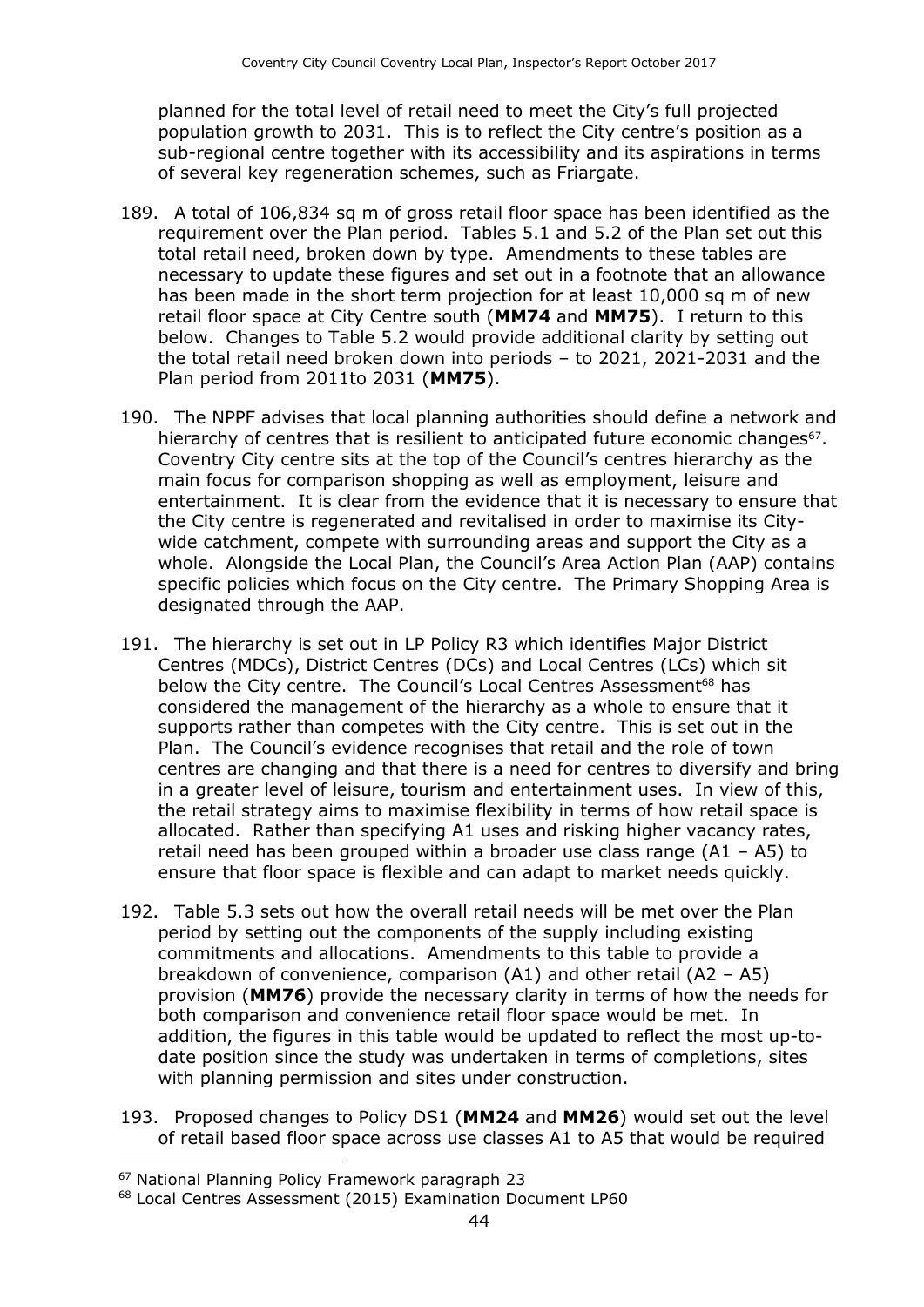over the Plan period whilst the addition of the word "based" after "retail" in Policy R1 would clarify that whilst retail provisions are the basis of the policy and floor space allocations, other supporting uses (within A1 - A5) would be acceptable in principle. This would provide additional flexibility within the policy to support the Plan's objective of providing a comprehensive portfolio of retail floor space and to reflect permitted development rights. It would also set out clearly the level of gross convenience floor space needed to 2031 and that at least 70,000 sq m would be allocated in the City centre.

- 194. A greater proportion of floor space is proposed to be allocated in the City centre – over and above the initial projections in the Shopping and Centres Study. This reflects the Plan's retail strategy to ensure that the City centre remains the focal point for new retail based investment and to support its role at the top of the hierarchy capitalising on its City-wide catchment and accessibility. It would also support the Council's regeneration objectives by focusing investment in the centre in order to benefit the City as a whole and to ensure that its role within the sub-region is not undermined. The study identifies that additional floor space could help to increase market share in the City by attracting greater footfall and opportunities to make qualitative improvements in the retail offer to meet changing demands.
- 195. There is adequate evidence that sufficient new retail floor space could be delivered within the City centre when developments with extant planning permission and other commitments in the area are taken into consideration. Furthermore, the proposed allocations for retail uses in other centres within the hierarchy would enable opportunities to support and complement rather than compete with the City centre. In order to be sufficiently flexible, changes to the supporting text of Policy R1 are necessary to make clear that if it is not possible to provide new retail opportunities within the Primary Shopping Area or wider City centre through the sequential assessment process then the focus should be on the other centres within the hierarchy as appropriate (**MM73**).
- 196. The Council's retail study<sup>69</sup> identified a floor space requirement of 17,667 sq m for comparison goods for the City centre. However, this requirement includes an uplift of 10,000 sq m to take into account the City Centre South scheme which was included as an existing commitment. The projections in the retail study thus identified retail floor space needs over and above that to be provided at City Centre South. Distinguishing this allowance from the rest of the identified requirement reflects that the scheme is a central element to the delivery of the City's retail strategy and will ensure that the contribution from this development will not be double counted when the Council allocate provisions against the overall need.
- 197. The retail study identifies a need for approximately 21,800 sq m retail warehouse floor space over the Plan period. It says that additional floor space should be accommodated within the designated centres where possible but the study also highlights the opportunities to focus retail warehouse demand towards the City centre. In line with the sequential approach in the NPPF, the Plan seeks to focus retail warehousing and the types of users that occupy

<sup>69</sup> Coventry City Wide Shopping and Centres Study NLP (2014) Examination Document LP59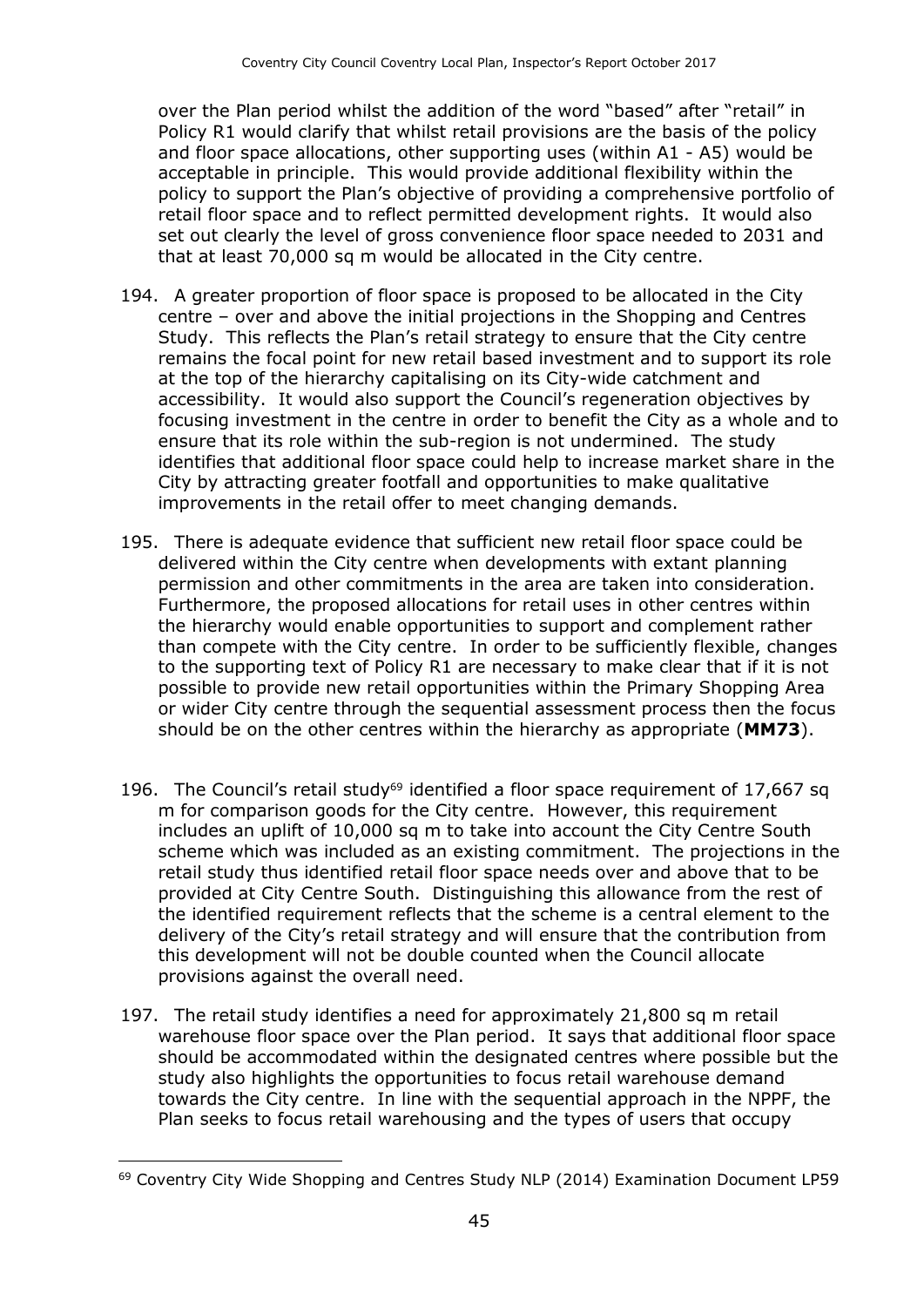these units within the City. This would also provide a potential opportunity to promote the Council's wider regeneration objectives. However, changes to table 5.1 are required to more accurately show the total warehouse need as a requirement across the City centre and rest of the City (**MM74**).

- 198. Policy R1 seeks to restrict further retail development at Arena Park Major District Centre (APMDC) unless it can be shown that it will not directly impact on the City centre. The retail study identifies it as having a large volume of retail floor space which, if expanded further, could compete with rather than complement the City centre. It is understood that the APMDC is fully occupied and trading well. However, there are limited opportunities to extend it with the only vacant land nearby already benefiting from planning permission for leisure uses. Nonetheless, I agree that further retail expansion of this centre would have the potential to adversely affect the City centre.
- 199. In order to align with the NPPF, **MM77** changes Policy R1by replacing the words "impact" with "significant adverse impact". This will also ensure that the Plan is clear that any expansion proposals would need to be accompanied by robust evidence that it would not harm the vitality and viability of the City centre. Each of the centres will be monitored in terms of their performance and position within the hierarchy to ensure that any emerging issues can be identified and that the Plan's policies are appropriate in terms of helping to reduce vacancy rates and meet local and wider- catchment needs.
- 200. Policy R3 sets out the network of centres that comprise the retail hierarchy. However, some changes put forward by the Council are necessary to ensure that it is sufficiently flexible to enable identified retail needs to be met across the hierarchy. The policy is clear that the centres would be the preferred locations for new retail development and other town centre and community uses that do not serve a City-wide catchment. As submitted, the policy wording would contradict the statement that these centres in the hierarchy are the preferred locations to support the City centre. The deletion of the words "and are not more appropriately sited in the City centre" (**MM81**) is necessary in order to ensure that the policy is not overly restrictive.
- 201. Policy R3 seeks to support development in MDCs and DCs provided that it does not impact negatively on the City centre and will support the needs of their area of the City within a specified radius area – 3 km for MDCs, 2 km for DCs and 1 km for LCs. However, the Council agreed that the specified radii had not been justified by any detailed evidence to show that it would be necessary to adhere to these distances in order to ensure that they would not compete with the City centre. As such the requirement would be unduly onerous and serve little purpose. The deletion of these stipulated distances through **MM82** is thus necessary.
- 202. The NPPF requires a sequential assessment for all main town centre proposals outside of a designated centre and sets a threshold of 2,500 sq m for impact assessments, unless lower thresholds can be supported by appropriate evidence having regard to local circumstances. The Plan identifies the average unit size across all centres as being less than 400 sq m (for accuracy these figures have been updated via **MM78)**. Policy R4 requires an impact test for proposals that exceed 400 sq m on the basis that the existing designated centres comprise predominantly of smaller units.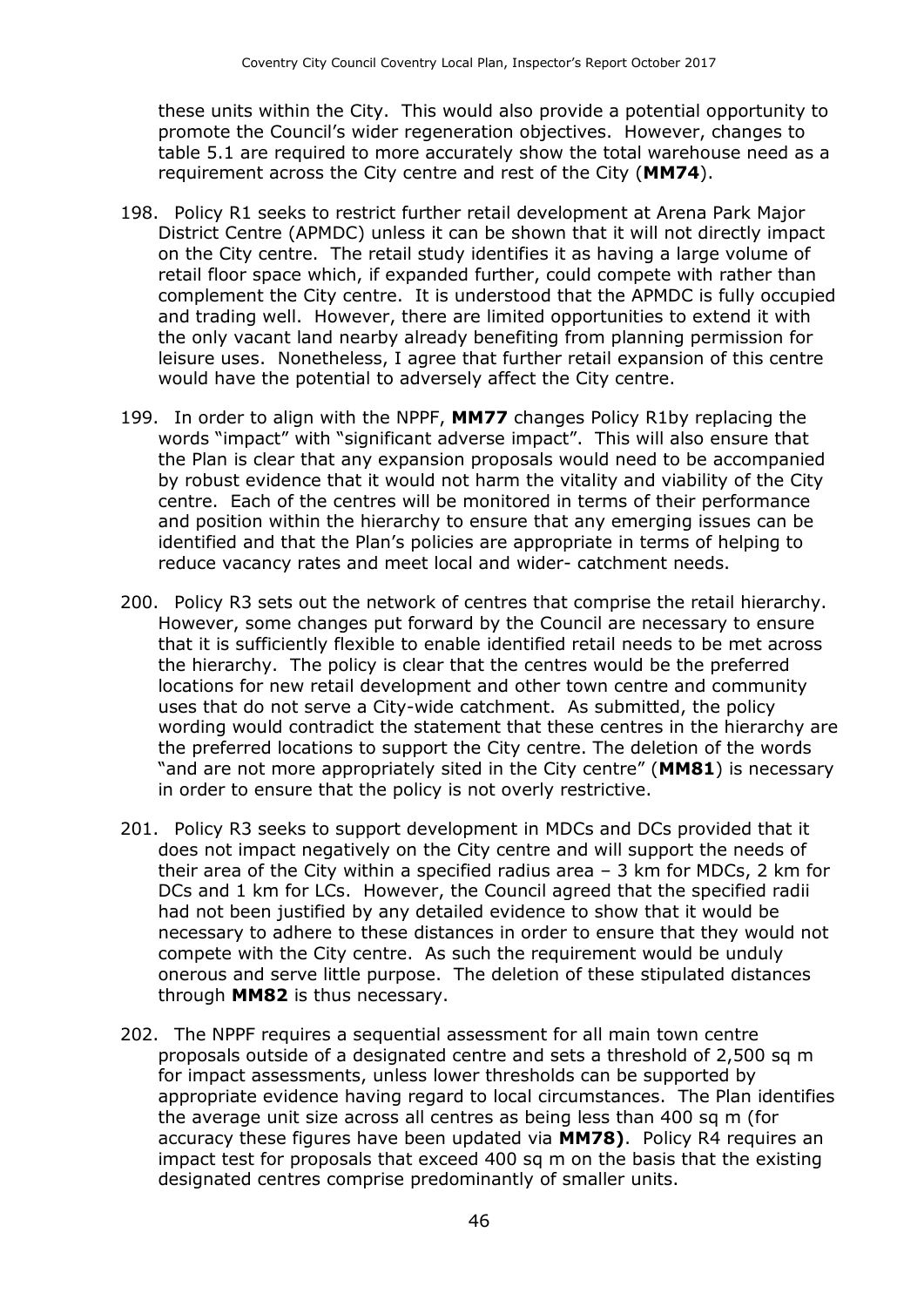- 203. However, there is no substantive evidence to suggest that allowing proposals of 400 sq m would have a significant adverse effect on the role of the City centre or that impact assessments for proposals of this scale would be justified. During the examination the Council undertook its own analysis which showed that recent out of centre proposals range in size between 120 sq m to 1700 sq m, whilst the out of centre retail parks contain units which average around 900 sq m – 1200 sq m. The Council thus proposed to increase the thresholds for impact tests from 400 sq m to 1000 sq m. This is on the basis of the average unit size of the City's out of centre retail parks which would be the most likely focus for out of centre proposals.
- 204. PPG says that in setting a locally appropriate threshold it will be important to consider a number of factors, including the scale of proposals relative to town centres, existing vitality and viability of town centres, the impact on planned investment and the likely effects on any town centre strategy $70$ . In this context the Council has considered the impact of a scale lower than the default threshold in the NPPF but a level which is considered to be more aligned to the average unit size across the City. This would allow for proper consideration of the potential impacts on the vitality and viability of the City centre. Thus whilst the proposed threshold is below than that set out in the NPPF, the Council has had regard to local circumstances. I consider that, based on the evidence, this threshold would be appropriate in order to ensure that the Plan's town centre strategy is not undermined (**MM83**). Policy R4 would also allow for sufficient flexibility by stating that catchment areas for sequential and impact tests would be considered on a case by case basis.
- 205. Policy R4 requires the sequential assessment to include vacant units within the out of centre retail warehouse parks and local shopping parades. However, this requirement would not accord with the approach set out in the NPPF and may affect the delivery of sufficient retail floor space to meet the Plan's identified need by being unduly onerous and inflexible. **MM84** to **MM87** rectify this conflict.

#### *Conclusion on Issue 7*

 $\overline{a}$ 

206. The Plan makes appropriate provision for retail, leisure, tourism and related uses and subject to the MMs necessary for soundness, the Plans policies for its network of centres are positively-prepared, justified and effective.

#### **Issue 8 – Whether the policies for the Natural and Historic Environment, green space, the mitigation of flood risk and adaptation to climate change are justified and effective?**

207. Policy GE1 seeks to maintain a strategic network of green and blue spaces such as woodlands, parks, ponds, canals and rivers and the links between them. Proposed changes to Policies GE1 and R2 to include specific measures to encourage the retention or reinstatement of tributaries or culverts where appropriate would strengthen support for their retention (**MM80** and **MM98**). **MM98** would strengthen support for the maintenance and enhancement of existing green infrastructure through specific reference to improving and maintaining connectivity, accessibility, biodiversity, flood risk management

<sup>70</sup> Planning Policy Guidance Paragraph: 016 Reference ID: 2b-016-20140306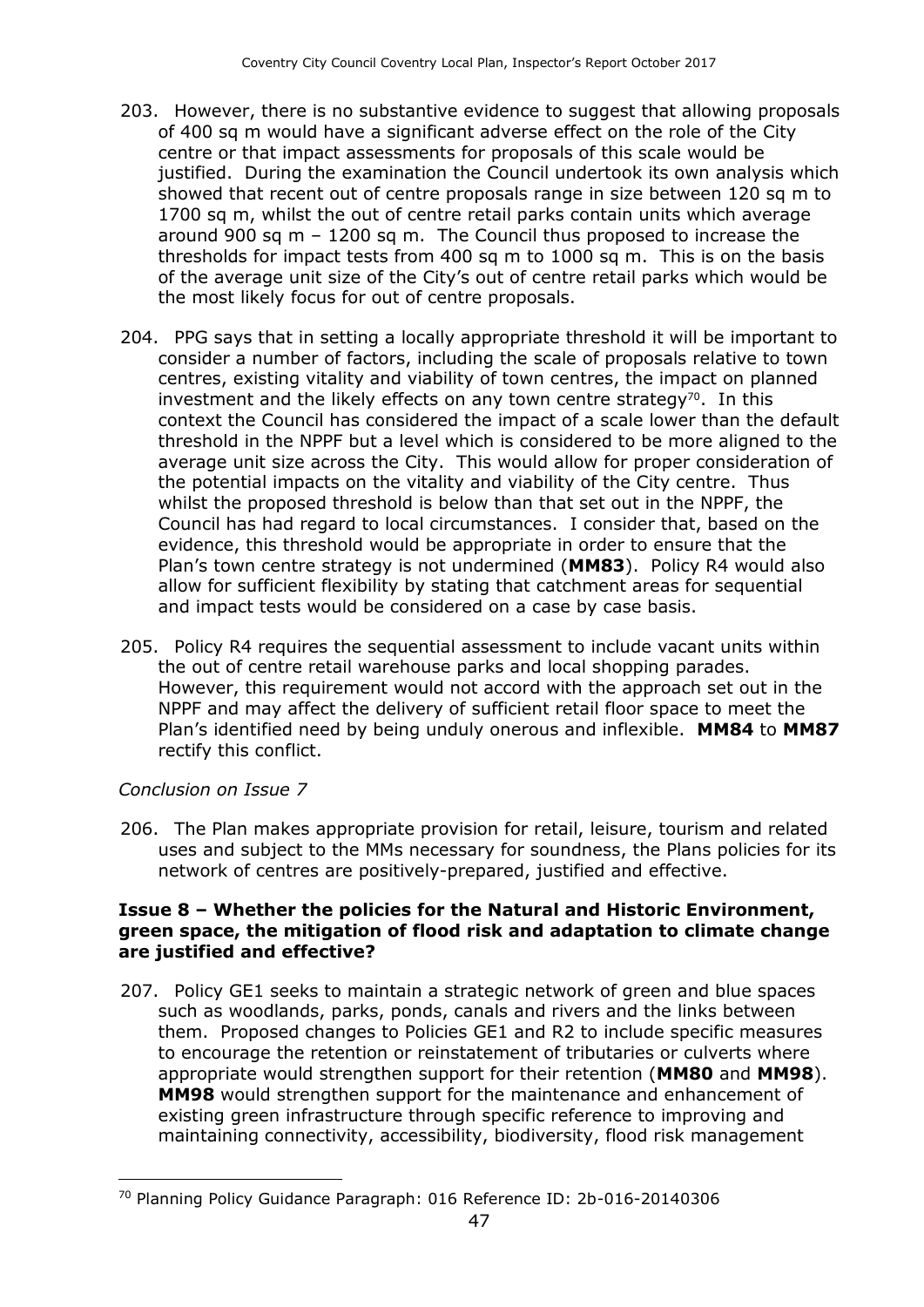and integrating proposals where possible to further improve green infrastructure.

- 208. The Council has adopted a Green Space Strategy which sets out minimum local standards for green space provision. Policy GE2 seeks to ensure that development would not create a deficiency of green space and sets out criteria that would need to be met if development would lead to its loss. Changes to add the word 'or' after each criterion (**MM99**) are necessary to add clarity to the policy and to ensure that it would be effective.
- 209. Policy GE3 seeks to ensure that any negative effects on biodiversity through development would be avoided or adequately mitigated where necessary. **MM100** and **MM104** would add a new criterion stating that development proposals should ensure that legally protected species and those covered by national, regional or local Biodiversity Plans are preserved. **MM101** sets out that biodiversity offsetting would be considered only in exceptional circumstances and **MM102** sets out that ancient and newly planted woodlands and heritage assets will be protected. A cross reference to Policy HE2 is necessary to clarify that all practical measures must be taken to assess and record archaeological remains.
- 210. Policy GE4 relates to tree protection. **MM105** clarifies that any unacceptable loss of trees or woodlands would be mitigated through their replacement with new trees as part of a well-designed landscape scheme.
- 211. Policy HE2 relates to conservation and heritage assets. **MM109** changes the wording of the policy to substitute the word 'conserve' with 'preserve' and to the supporting text (**MM107**) would ensure that the policy is consistent with the NPPF and the statutory test<sup>71</sup>. In addition, MM110 would add other categories to buildings most associated with the City's industrial heritage. Further changes to the supporting text via **MM108** would provide the most accurate number of buildings which have been selected for local listing.
- 212. Policy HE3 relates to the creation of a proposed new City Heritage Park in the grounds of the Charterhouse. **MM111** and **MM112** change the policy wording and supporting text to convey the importance of developing a master plan to support delivery of the Heritage Park, the expansion/reconfiguration of the school sports grounds, naturalisation of the river valley and enhancement of the setting of the Charterhouse and surrounding area. These changes are necessary to provide sufficient clarity and to ensure that the policy is effective.
- 213. Policy EM1 relates to planning for climate change adaptation. Changes to the policy to refer to the need to seek opportunities to develop new blue infrastructure as appropriate (**MM129**), are necessary to improve its effectiveness. Submitted policies EM2 and DS3 require modification (**MM29b** and **MM130**) for consistency with national planning policy<sup>72</sup> to ensure that they do not set any specific standards for residential development, beyond those within the Building Regulations.

<sup>71</sup> Planning (Listed Buildings and Conservation Areas) Act 1990

<sup>72</sup> Written Ministerial Statement: Planning Update dated 25 March 2015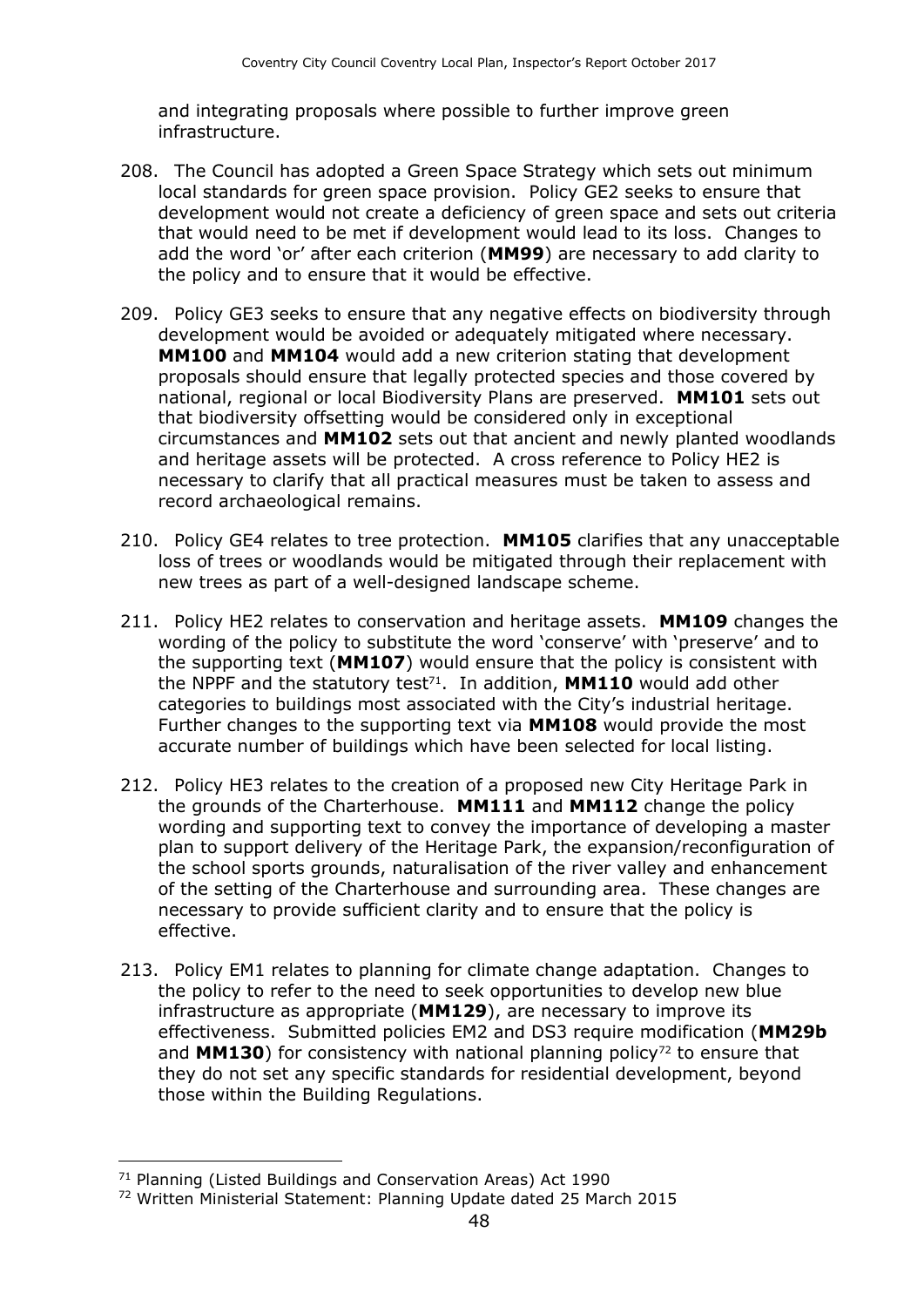- 214. Policy EM3 relates to renewable energy generation. The supporting text says that around 90% of Coventry is unsuitable for wind turbines due to insufficient wind speeds and the density of development. This is supported by a local wind mapping study. A further Written Ministerial Statement dated 18 June 2015 sets out considerations to be applied to wind energy development. It is thus necessary to amend the supporting text to clarify that the policy does not apply to wind energy developments, which will be considered against national policy and guidance (**MM132**). This change is necessary for consistency with national policy.
- 215. **MM133** and **MM134** make substantial amendments to policy EM4 and the supporting text in light from advice from the Environment Agency. The changes, which take appropriate account of viability considerations, are necessary to ensure the policy is effective in managing flood risk and protecting and enhancing water resources in a manner consistent with national policy.
- 216. In addition, proposed changes to Policy EM5 and the supporting text following advice from the Environment Agency are necessary to ensure that the policy is clear that all development must address flood risk from new developments, apply sustainable drainage systems (SDS) and should ensure that surface water runoff is managed as close to its source as possible (**MM135** and **MM136**). These changes, together with some consequential amendments to the supporting text are necessary to ensure that the policy is effective.
- 217. Further advice from the Environment Agency led the Council to propose a new policy during the examination. This would ensure that the Plan includes appropriate measures to address any potential risk to groundwater through the redevelopment of previously developed land. New policy EM6 and its supporting text (**MM137**) would also ensure that the Plan reflects the most recent published information in support of the Severn River Basin management plan. In addition, it would include measures to protect valuable water resource assets in Coventry that are deteriorating. These changes would also ensure that the Plan is effective.

#### *Conclusion on Issue 8*

218. Subject to these necessary modifications to ensure their effectiveness, the Plan contains sound policies to protect and manage the natural and historic environment, green infrastructure, open space as well as to mitigate against flood risk and adapt to climate change.

#### **Issue 9 – Is the Local Plan's approach to Minerals and Waste planning justified, effective and consistent with national planning policy?**

#### Waste

219. Policy EM7 reflects national planning policy in the NPPF as well as the Council's Waste Management Strategy in seeking to reduce the amount of waste sent to landfill. Around 92% of municipal solid waste in Coventry is incinerated in an Energy from Waste facility with the remainder going to landfill. The Plan recognises that the planned new growth will lead to a rise in all waste production and that recycling levels will need to be maintained and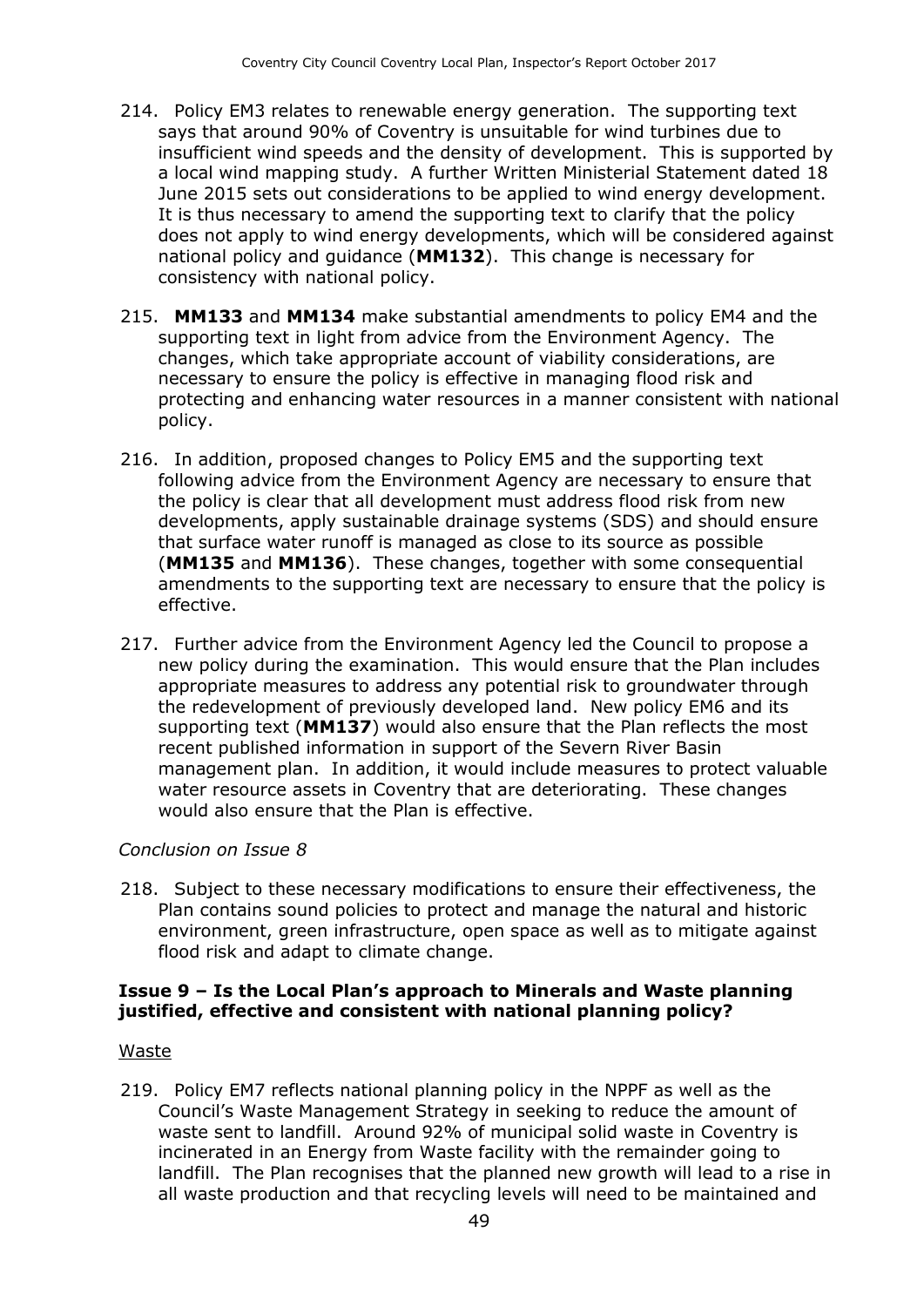increased throughout the Plan period in line with the Council's Waste Management Strategy. However, existing waste treatment facilities have been located in older industrial areas. The regeneration of these areas may mean that they are no longer compatible with new, more modern treatment facilities. As such, the Plan seeks to ensure that existing waste treatment facilities should be improved where necessary and safeguarded.

220. **MM140** is necessary to ensure that existing waste management facilities or land allocated for such uses would be protected from encroachment from incompatible land uses that are more sensitive to odour, noise, dust and other impacts. **MM140** would also make clear that waste management facilities would only be permitted where they would not have an unacceptable impact on surface or groundwater resources. This modification followed from advice from the Environment Agency and is necessary to help protect valuable water assets. Modifications are also required to delete the repetition of criterion d) and the re-numbering of the policy from EM7 to EM8 due to the insertion of new policy EM6 as outlined above (**MM139** and **MM142**).

#### Minerals

- 221. The NPPF requires Minerals Planning Authorities [MPAs], of which the City Council is one, to prepare an individual or joint Local Aggregate Assessment [LAA], the primary purpose of which is to assess requirements for and supply of minerals in the LAA area. Local Plans should define Minerals Safeguarding Areas [MSAs] so that specific minerals resources of local or national importance are not sterilised by other development, and include policies for the extraction of those resources. The NPPF also places emphasis on the use of secondary or recycled minerals in preference to primary extraction.
- 222. The West Midlands local authorities have a joint partnership arrangement to manage aggregate supply. The Local Aggregate Assessment 2016<sup>73</sup> sets out the aggregate supply over the Plan period. The 2009 sub national guidelines suggest that 165 million tonnes of sand and gravel and 82 tonnes of crushed rock will be required in the former West Midlands region from 2005 to 2020. The Aggregate Working Party Secretariat produced an indicative set of apportionments based on previous trends in sales. The proposed apportionment was 0.55 million tonnes of sand and gravel per year with no apportionment of crushed rock as there are no viable resources remaining.
- 223. There is limited potential for a land-won supply of aggregates from the West Midlands area. However, there is currently a land-bank of over 9 years' supply<sup>74</sup>, well above the required figure to provide a 7 year land bank, and this has been identified as the requirement in the Plan. There are sufficient reserves of sand and gravel to enable production to continue at the level of past apportionments but no realistic prospect of increasing it in view of the constraints to mineral extraction in the area. Recycled aggregates also make an important contribution to the supply but it is unlikely that this will increase significantly over the Plan period. Nonetheless, proposed changes to the supporting text of Policy EM9 (previously EM8) are necessary to make clear that the Council will continue to work collaboratively with its neighbours to assess future supply options (**MM143**).

<sup>73</sup> Examination Document LP89

<sup>74</sup> Coventry City Council Statement to Hearing Session 11: Examination Document LP212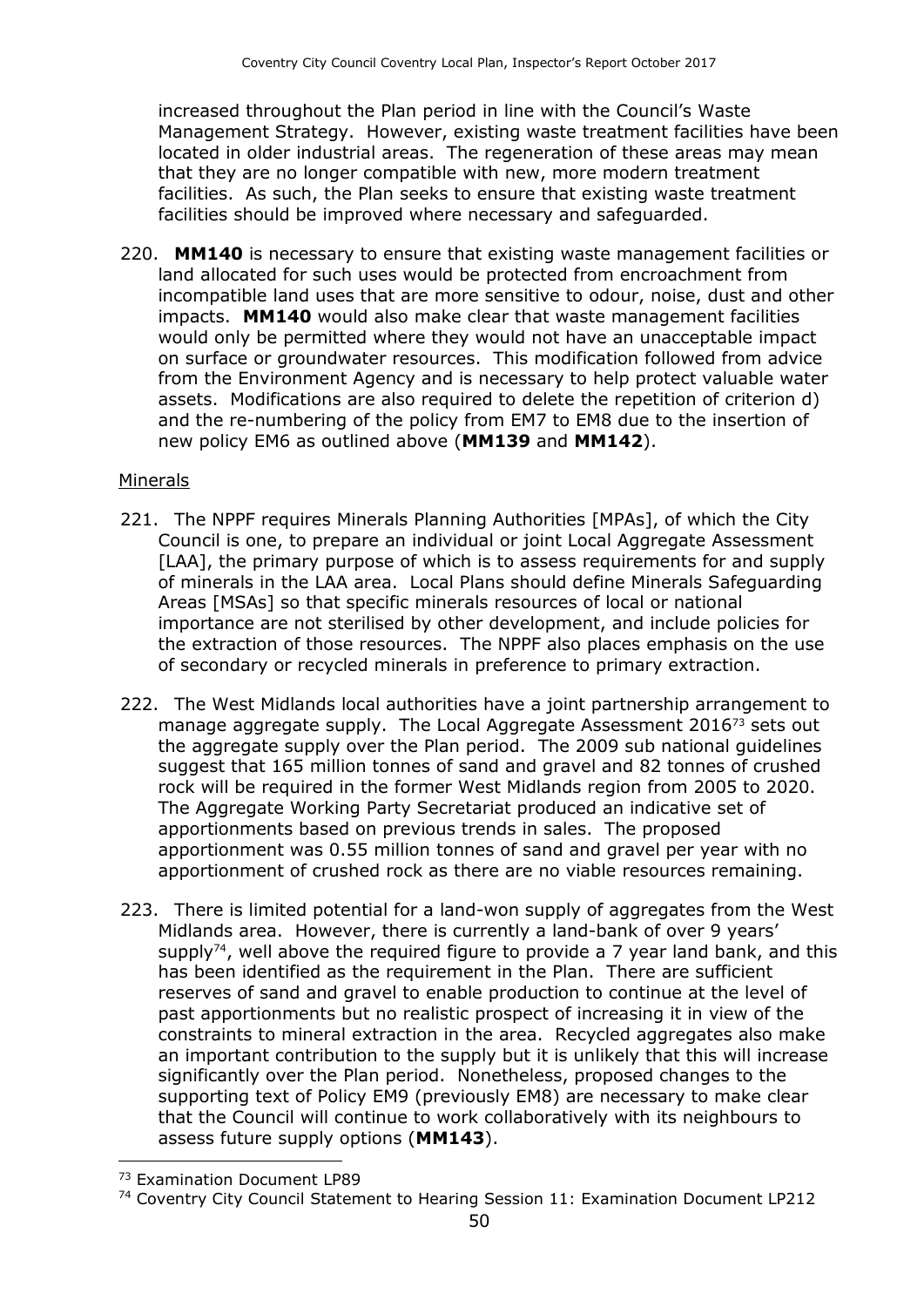- 224. Mineral Safeguarding Areas (MSAs) were identified using British Geological Survey maps and industry sources and are defined on the Policies Map. Whilst the minerals resources identified in Coventry are unlikely to be worked during the Plan period, the processing of secondary and recycled aggregate material does occur. Policy EM9 thus delineates MSAs and establishing the need for safeguarding important minerals such as sand and gravel. In addition, the Council propose a new Policy EM10 to ensure that non mineral development in MSAs would not sterilise any potential future mineral extraction should this become viable and appropriate (**MM144**). It would also ensure that development proposals in MSAs would be evaluated in partnership with the Coal Authority to assess any impact from past mining.
- 225. The Council propose a modification to the Policies Map in order to rectify a cartographical error which omits part of the Sowe Valley from the MSA.
- 226. Following advice from the Coal Authority, **MM131** is necessary in order to identify the potential risks to development from past coal mining legacy in respect of unstable land.

#### *Conclusion on Issue 9*

227. Subject to the MMs identified as necessary for soundness, the Plan's policies for waste and minerals are justified and effective.

#### **Issue 10 – Does the Plan set out effective arrangements for implementing and monitoring the achievement of its policies and proposals?**

- 228. The Monitoring Framework sets out a series of indicators against which implementation of its policies and proposals will be measured. **MM151**<sup>75</sup> amends a number of these and adds new ones to ensure that monitoring will be effective. In particular, these additions include monitoring indicators for delivery of the Plan's key growth targets for housing, key infrastructure, employment land, offices and retail. The modifications include monitoring indicators to measure patronage of public transport and changes in modal share as well as the development of greenfield sites and land which had previously been designated as Green Belt.
- 229. The proposed amendments also relate to measuring delivery of planned housing and employment growth outside the City that is required to meet the shortfall in Coventry. Furthermore, the Monitoring Framework specifies the measures that will be taken, including early review of the Plan, in accordance with new Policy DS1 if monitoring reveals that the necessary progress is not being made.

#### *Conclusion on Issue 10*

 $\overline{a}$ 

230. I conclude that, subject to the necessary modifications, the Monitoring Framework sets out effective arrangements for implementing and monitoring the achievement of the Plan's policies and objectives.

## **Assessment of Legal Compliance**

<sup>75</sup> Examination Document MOD.10